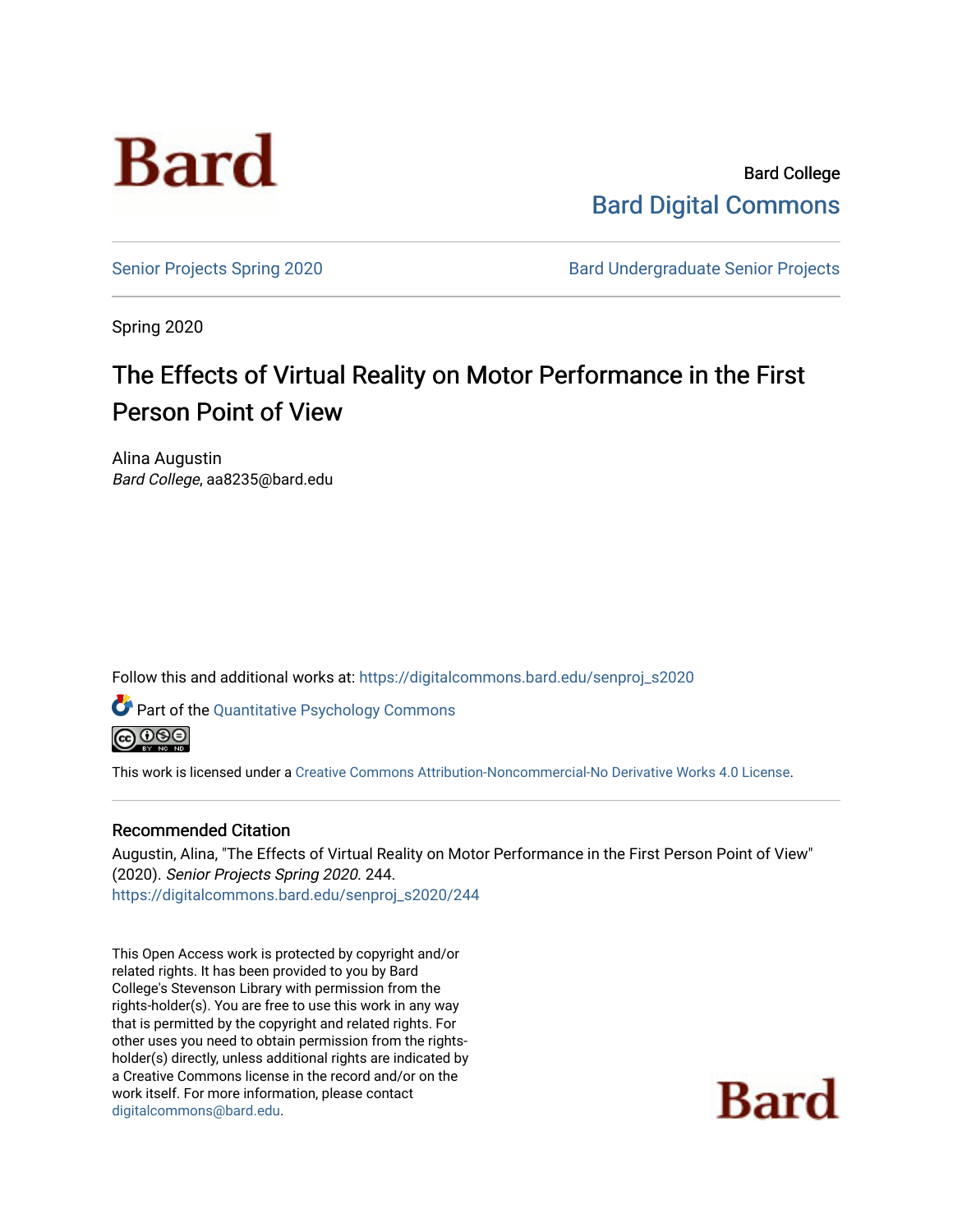The Effects of Virtual Reality on Motor Performance in the First Person Point of View

Senior Project Submitted to

The Division of Science, Mathematics, and Computing

of Bard College

by

Alina Augustin

 Annandale-on-Hudson, New York May 2020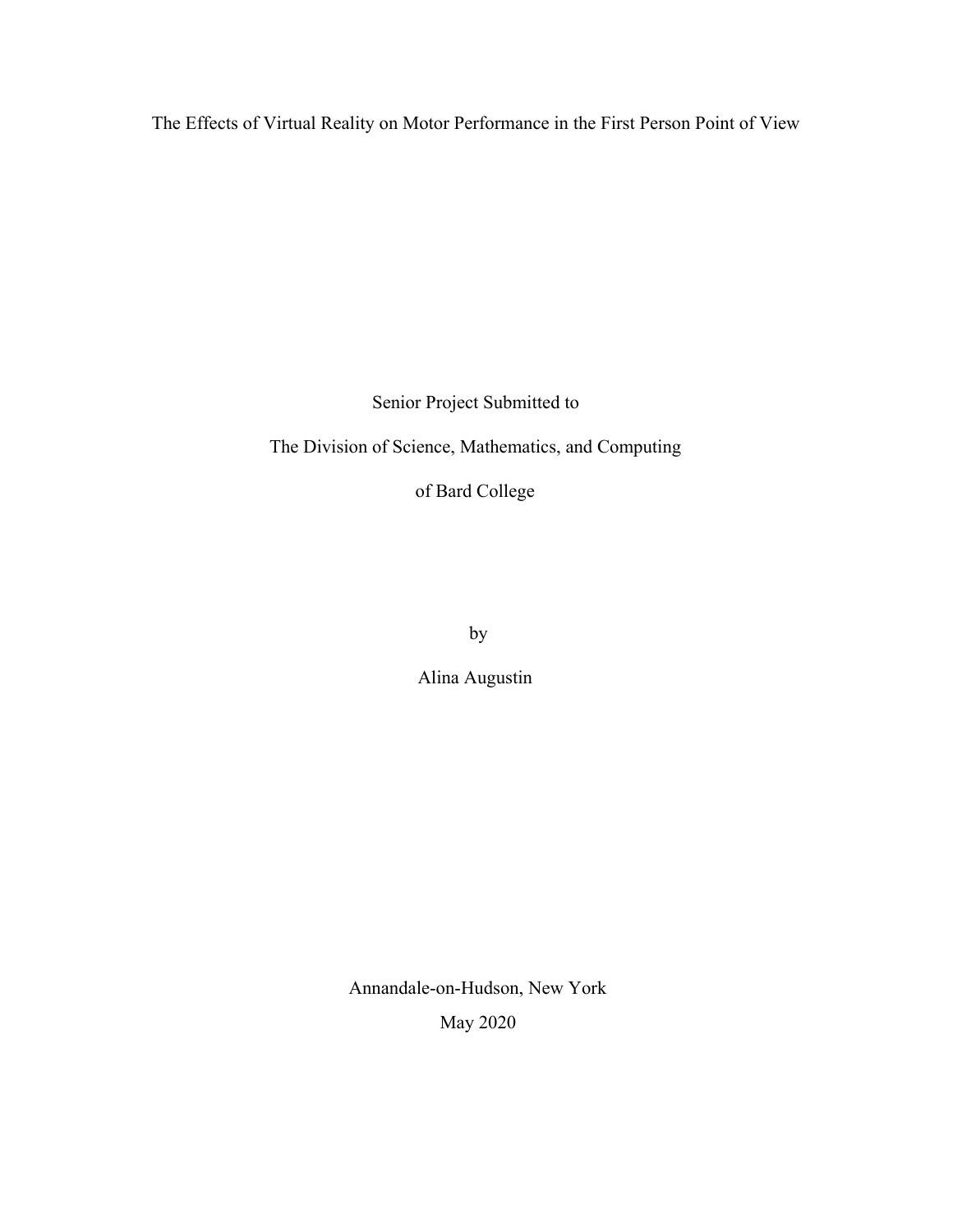#### **Acknowledgements**

First and foremost I would like to thank my parents for raising me to be the woman I am today. I would like to thank my mom for instilling in me the courage to be myself and for always giving unconditional love. Without our late night conversations about psychology, I would have never pursued this degree. I would also like to thank my dad for being my number one fan and continually supporting me through school, soccer and life. Dad, this thesis would not have been possible without you. You have gifted me the love of sports, and your passion for them inspired me to combine this love into my academic work.

I would also like to thank my siblings, Halle and Levi for being my best friends and for always making me laugh, regardless of how stressful the situations we are in are.

 To my entire family, this thesis came to be because of your encouragement and appreciation for education and for pushing me to succeed. Without your support I would not be in the position I am today.

Me gustaría agradecer a mi novia por estar a mi lado durante cada nivel de este proceso. Su amor incondicional y su apoyo me ayudaron muchísimo durante mi tesis. También me gustaría darle un agradecimiento especial a su familia por su apoyo y amor, y por darme el espacio para ser yo misma. ¡Muchas gracias!

I want to give a big thank you to my senior project advisor, Tom Huthcheon, for helping develop this project, and my Senior Project Board for teaching me what it means to be a researcher. You have all become a tremendous part of my academic experience.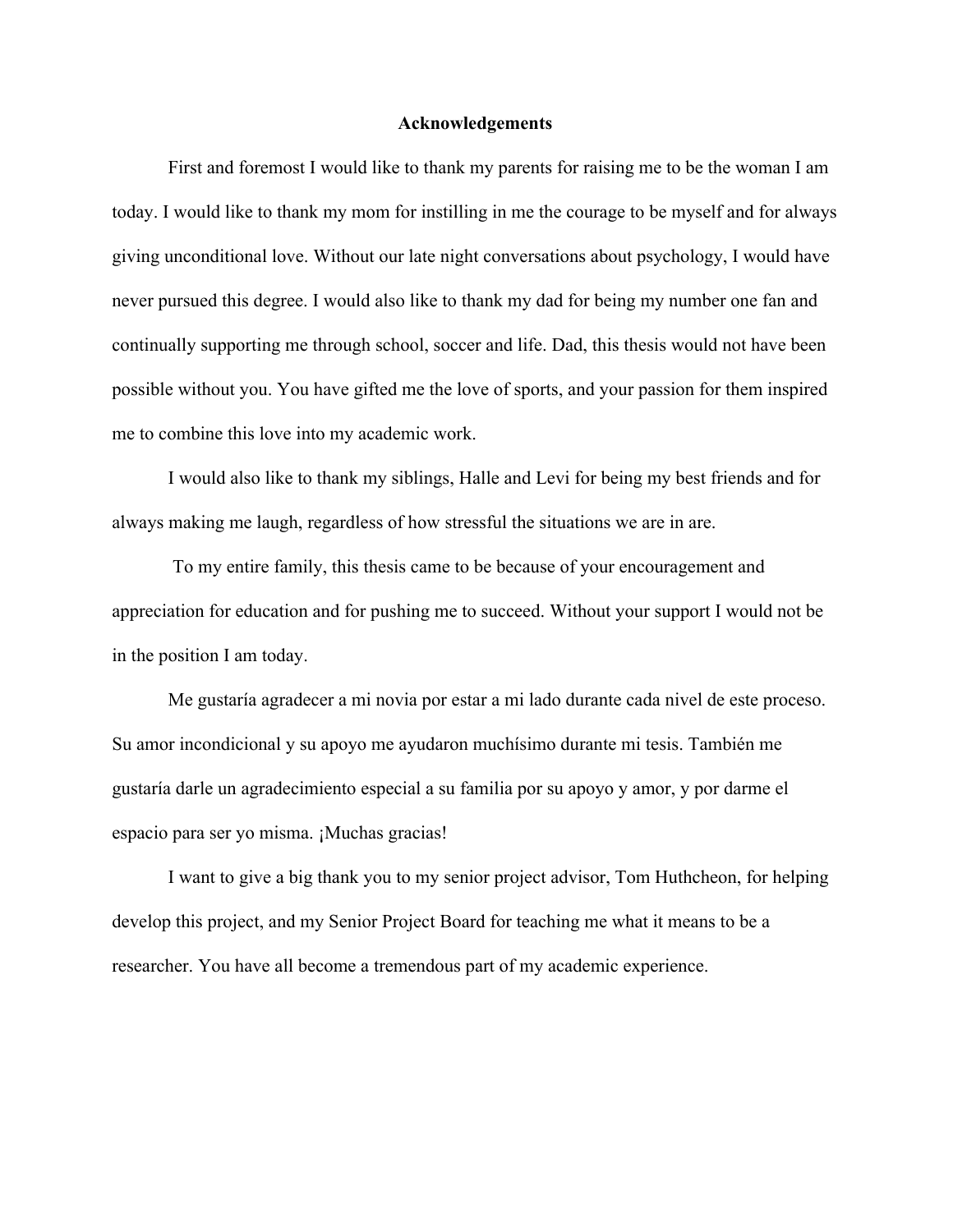## **Table of Contents**

### **[Abstract](#page-4-0)**

| <b>Introduction</b>                                         | $\mathbf{1}$   |
|-------------------------------------------------------------|----------------|
| Sports Psychology                                           | 1              |
| Impact of Visualization on Sports Performance               | $\overline{2}$ |
| Impact of Virtual Reality on Sports Performance             | 4              |
| <b>Present Study</b>                                        | 8              |
| <b>Method</b>                                               | 9              |
| Participants                                                | 9              |
| Materials                                                   | 10             |
| Procedure                                                   | 11             |
| <b>Results</b>                                              | 15             |
| Scoring of Shots                                            | 15             |
| Analysis of Total Shots Made                                | 16             |
| Correlation of Athletic Experience to Total Shots Made      | 18             |
| Analysis of Athletic Experience                             | 18             |
| Analysis of Total of Practice Round versus Round 1 Shots    | 19             |
| Analysis of the Total of Round 1 Shots versus Round 2 Shots | 21             |
| Analysis of Confidence Ratings                              | 22             |
| Analysis Excluding Bottom Half of the Scores                | 28             |
| Analysis Excluding Top Half of Scores                       | 29             |
| Effects of Outliers on the Data                             | 31             |
| <b>Discussion</b>                                           | 33             |
| <b>Study Limitations</b>                                    | 35             |
| <b>Future Implications</b>                                  | 37             |
| Conclusion                                                  | 38             |
| <b>References</b>                                           | 39             |
| <b>Appendices</b>                                           | $42 - 54$      |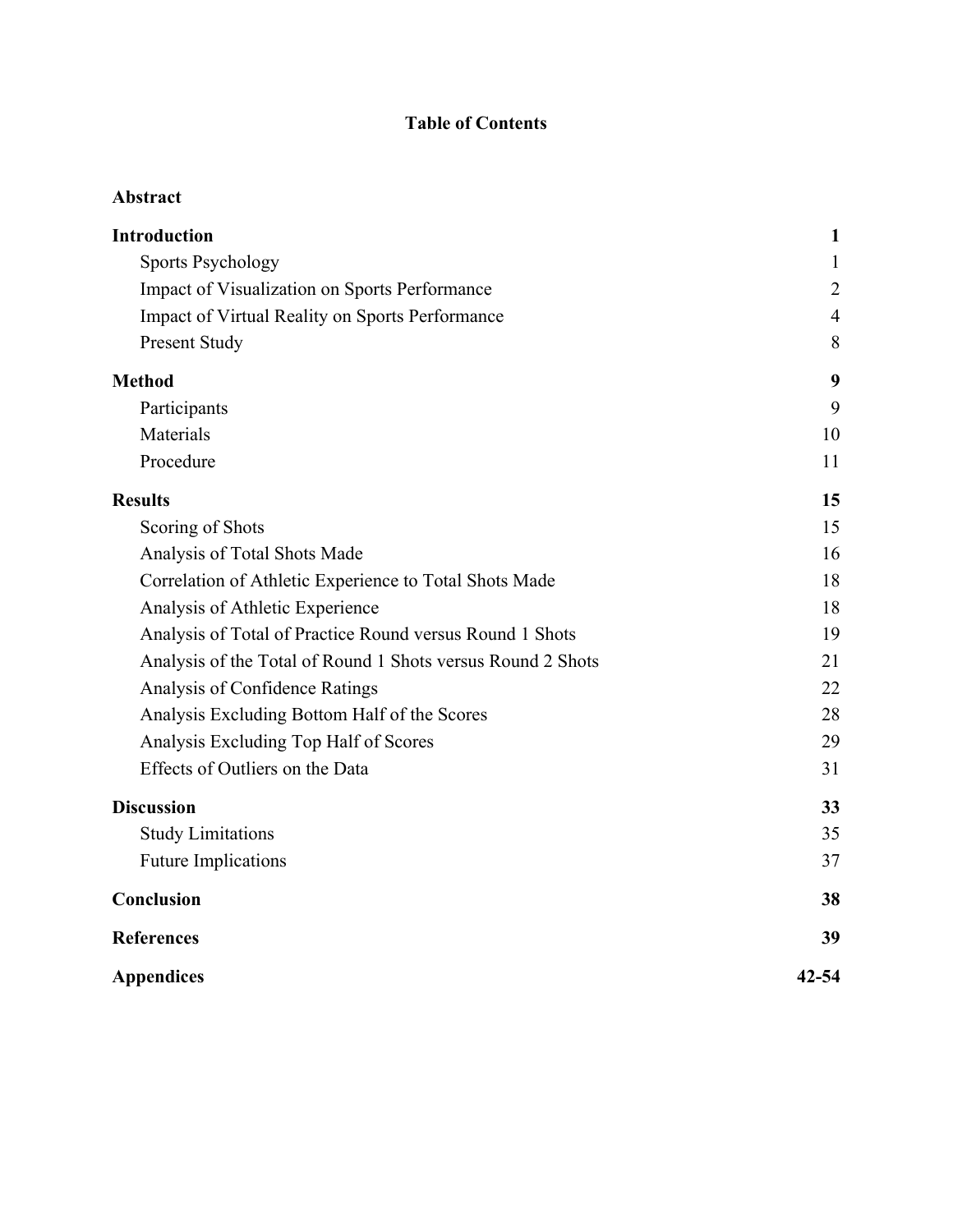#### Running head: EFFECTS OF VIRTUAL REALITY ON MOTOR PERFORMANCE

### Abstract

<span id="page-4-0"></span>Previous research has shown that visualization is an effective method used to improve motor performance (Ridderinkhof, 2015) and that similar neural pathways are activated while visualizing and performing a task (Decety, 1989). More recent research has begun to look at whether virtual reality similarly improves motor performance (Bideau, 2004). The advantages of virtual reality include the ability to practice without physical exertion (Ridderinkhof, 2015) and a better cognitive understanding of complex tactics (Science-based cognitive assessment & training, 2019). In the current study, the effects of virtual reality and visualization on motor performance in sports is tested based on the success rate of being able to make free-throws between the Control, Visualization or Virtual Reality groups. I hypothesized that the Virtual Reality group will make more shots than the Visualization or the Control groups because of its more interactive ability. I also hypothesized that participants' self-efficacy will increase after using virtual reality. The results of my research showed that there was no significant difference in shooting ability between groups. On the other hand, the participants in the Virtual Reality group found virtual reality to be significantly more useful than the Control group found counting backwards to be. Virtual reality was not significantly on any of the other self-efficacy questions. Future research should continue to examine the possible effects that virtual reality can have on motor performance as well as self-efficacy improvement.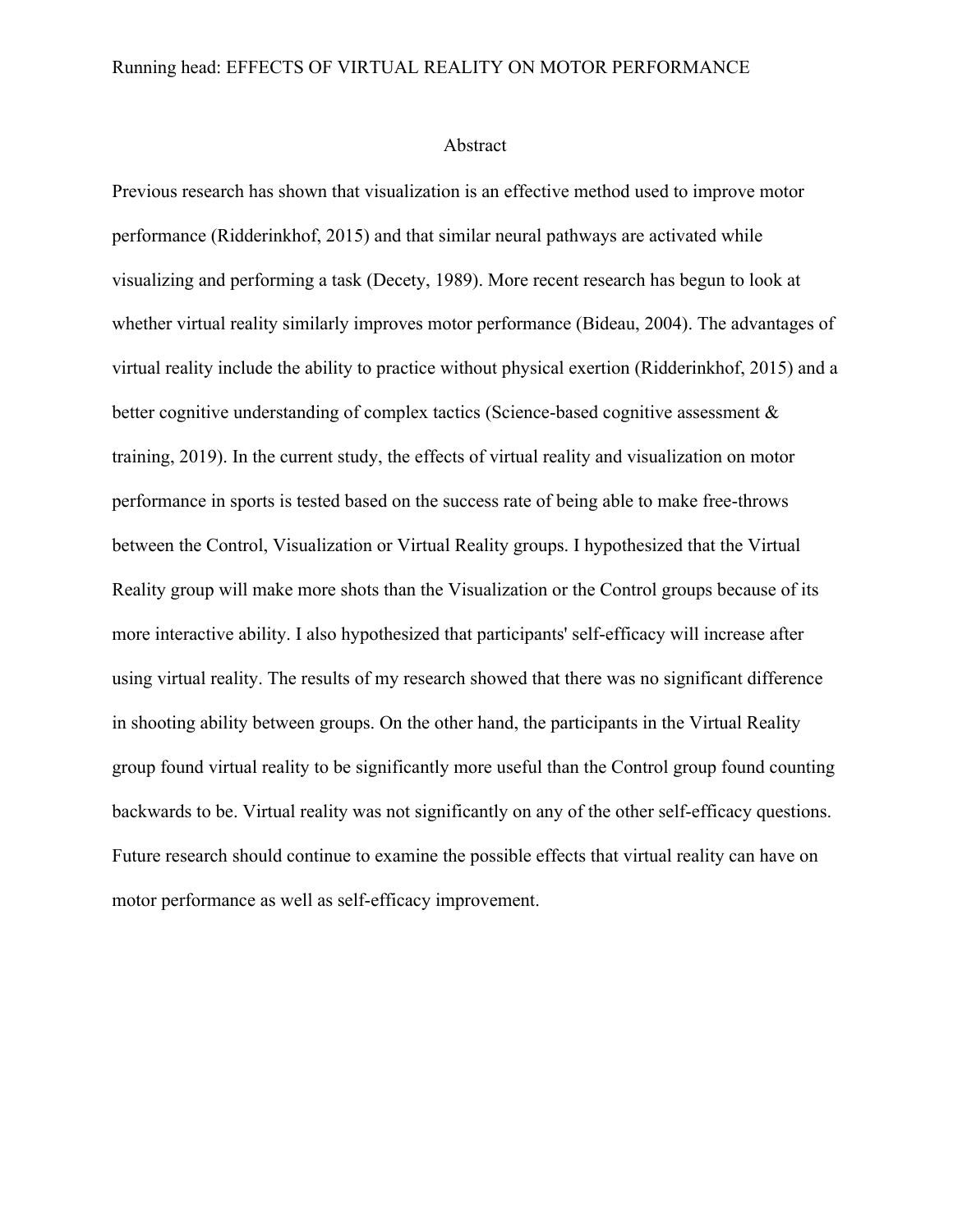### **Introduction**

### <span id="page-5-1"></span><span id="page-5-0"></span>**Sports Psychology**

Sports psychology is the study of how athletes connect their minds and bodies to be at peak performance (Anshel, 2003). There are many different approaches in this field, including how to maximize physiological conditioning, how cognitive development affects athletes, or how particular moods can affect performance, and how to enhance the performance of a specific sports skill (ie. shooting a soccer ball, hitting a run in baseball, and shooting a basket in basketball) (Anshel, 2003). The most common technique has pointed to physical repetitive practice as a method to enhance muscle memory. However, athletes and coaches are often confined by the limits of physical practice. In other words, athletes can only practice as much as their body lets them. This has led researchers to look to other techniques such as visualization to increase performance (Ridderinkhof, 2015).

**Mental Imagery in Sports Psychology.** A way to address this issue could be the use of mental imagery, which is an important tool used in everyday life. It refers to how we use new and old experiences or sensations to produce thought-like images to help understand our surroundings. An important question is how we can use visual thoughts to help us engage with our environment.

A more useful form of mental imagery, known as visualization, is one method that people have used to enhance sports performance, mentally and physically (Stanković, Raković, Joksimović, Petković, & Joksimović, 2011). Visualization, due to its goal driven mechanisms, like preparing for a competition, can be extremely useful to athletes (Stanković et al., 2011). It is also referred to as an imaginative capacity used to experience vivid sensations that are lifelike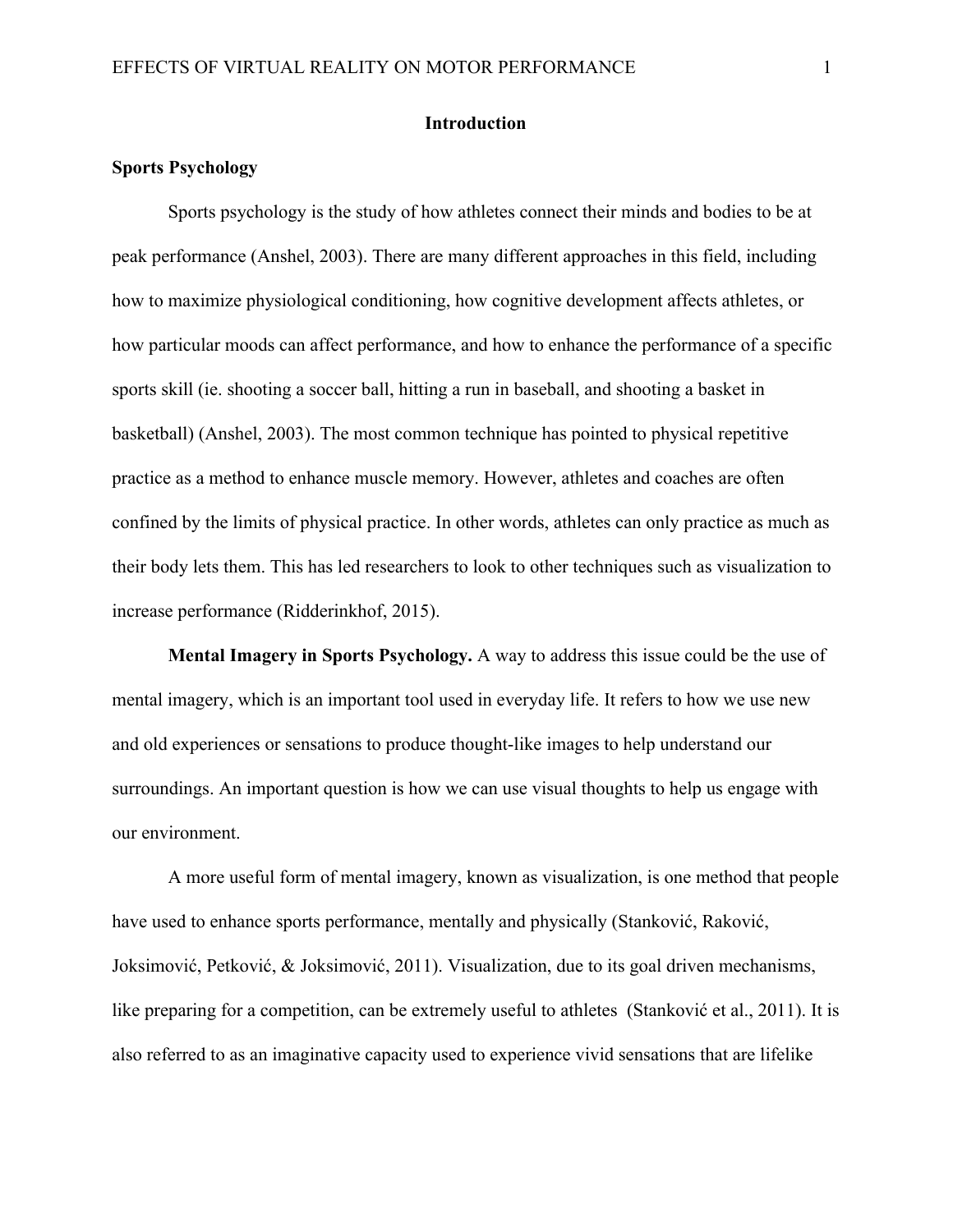(Ridderinkhof, 2015). Virtual reality is another visual tool that can be used to experience vivid experiences that are compatible with real world scenarios (Steuer, 1992). Although there is limited research on the effects of virtual reality on sport's psychology, there is compelling data indicating its possible benefits (Reilly, Johansson, Huang, & Churches, 2016; Bideau, 2004). Therefore, both of these techniques, visualization and virtual reality, could be used to guide visual imagery in order to try and increase motor performance in sports.

### <span id="page-6-0"></span>**Impact of Visualization on Sports Performance**

Many researchers have targeted visualization as an alternative to physical practice, since physical practice is limited in its usage (Ridderinkhof, 2015). For instance, in the case of power weight lifting, athletes practice one repetition maximum, meaning it is the most weight they could possibly lift for one exercise at a time, so the amount they spend practicing is short with very heavy weights (Ricther, 2012). Ricther (2012), suggests that using mental scripts before working out may help increase ability to perform, and also increase confidence. These mental scripts are mental practices where athletes can still engage in life-like scenarios of weight lifting without the physical burnout (Ricther, 2012).

Visualizing weight lifting does not make the athlete stronger. What it does is activate and create stronger connections of the neural visual pathways of the proper form to weightlift (Ricther, 2012). Otherwise having improper form, such as having your knees buckled rather than pushing outwards, hinders the weightlifters ability to lift heavier things. But, with visual practice the weightlifter can perfect the correct form so that they can increase their ability to lift weights as heavy as possible (Ricther, 2012). This idea supports how helpful visualization can be to athletes despite the problem of physical limitations.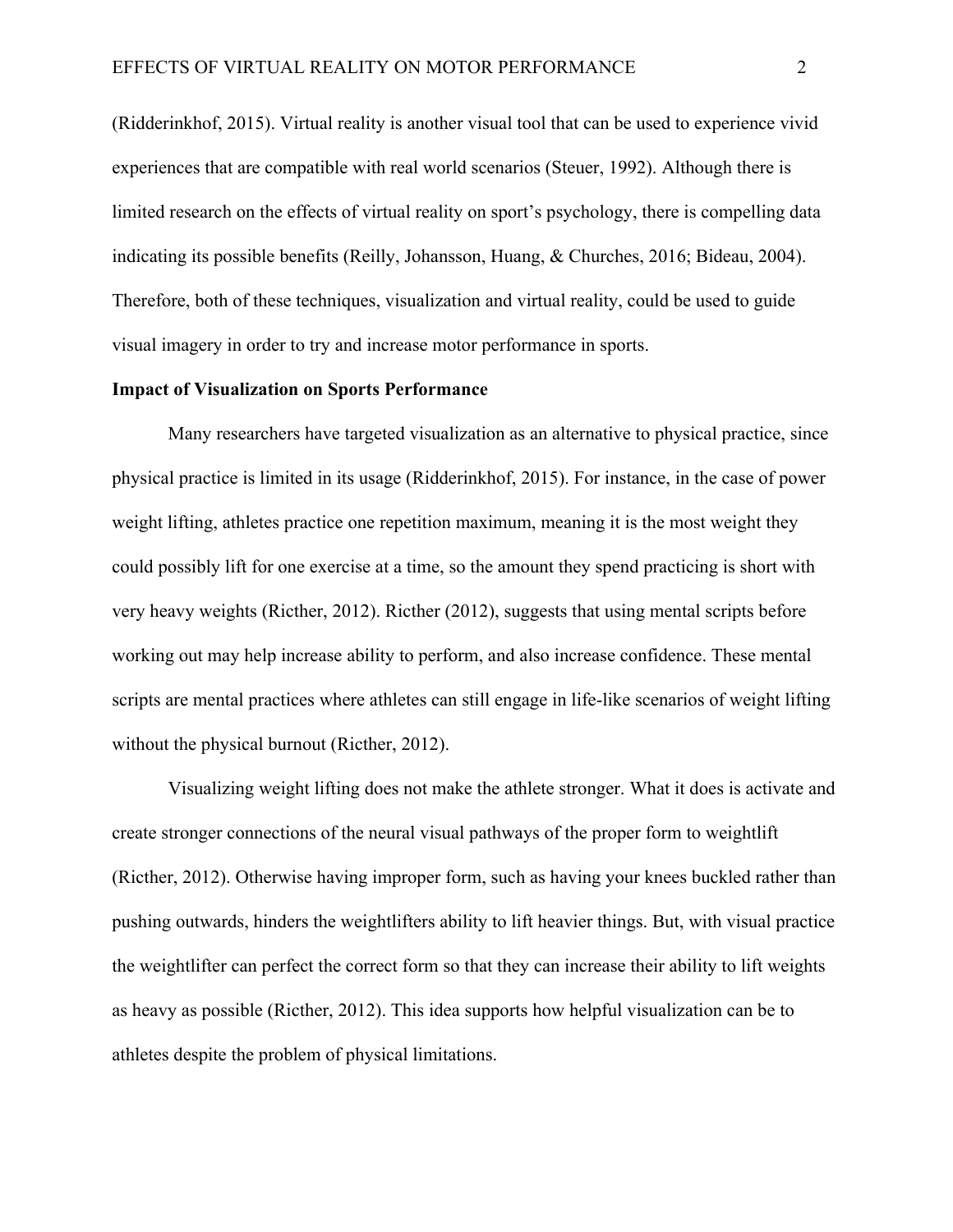In a study by Bakker (1996), the researcher examined this phenomenon of increasing ability to weightlift through visual practice. The experimenters found that if participants were instructed to visualize lifting a weight in response to prompts of imagery, they had more electromyographic activity (EMG) in their muscles, rather than simple visual cues of the stimulus (Bakker, 1996). In other words, responsive imagery like, 'feel yourself lifting the dumbbell' lead to more activity in regions associated with imagery than simply imagining like 'see yourself lifting the dumbbell'. This study supports how more descriptive imagery can be used to prepare athletes for tasks, such as powerlifting. It also supports how immersive visualization is more helpful.

Furthermore, researchers have hypothesized that visualization activates similar brain regions to the regions activated by motor actions (Jeannerod, 1994). It is proposed that this activation is due to the encoding of a motor action that is applicable to multiple representations, such as visualizing the action and planning the action (Jeannerod, 1994). This theory is supported by the results of a study in which participants completed written or drawing tasks with both hands either by visualizing or actually doing them. They found that there was no time difference between visualizing or performing the same task with the same hand. Tasks included either writing a sentence or drawing a cube. This suggests that mental and real movements can share the same temporal organization of planning tasks (Decety, 1989). It also supports that visualization is able to be just as effective as physical performance.

Visualization has also been shown to directly improve athletic performance (Fery, 2000). Levels of athletic skill is proportionally related to the amount of time spent practicing, and as research has shown, it is also related to amount of time spent visually practicing (Fery, 2000). In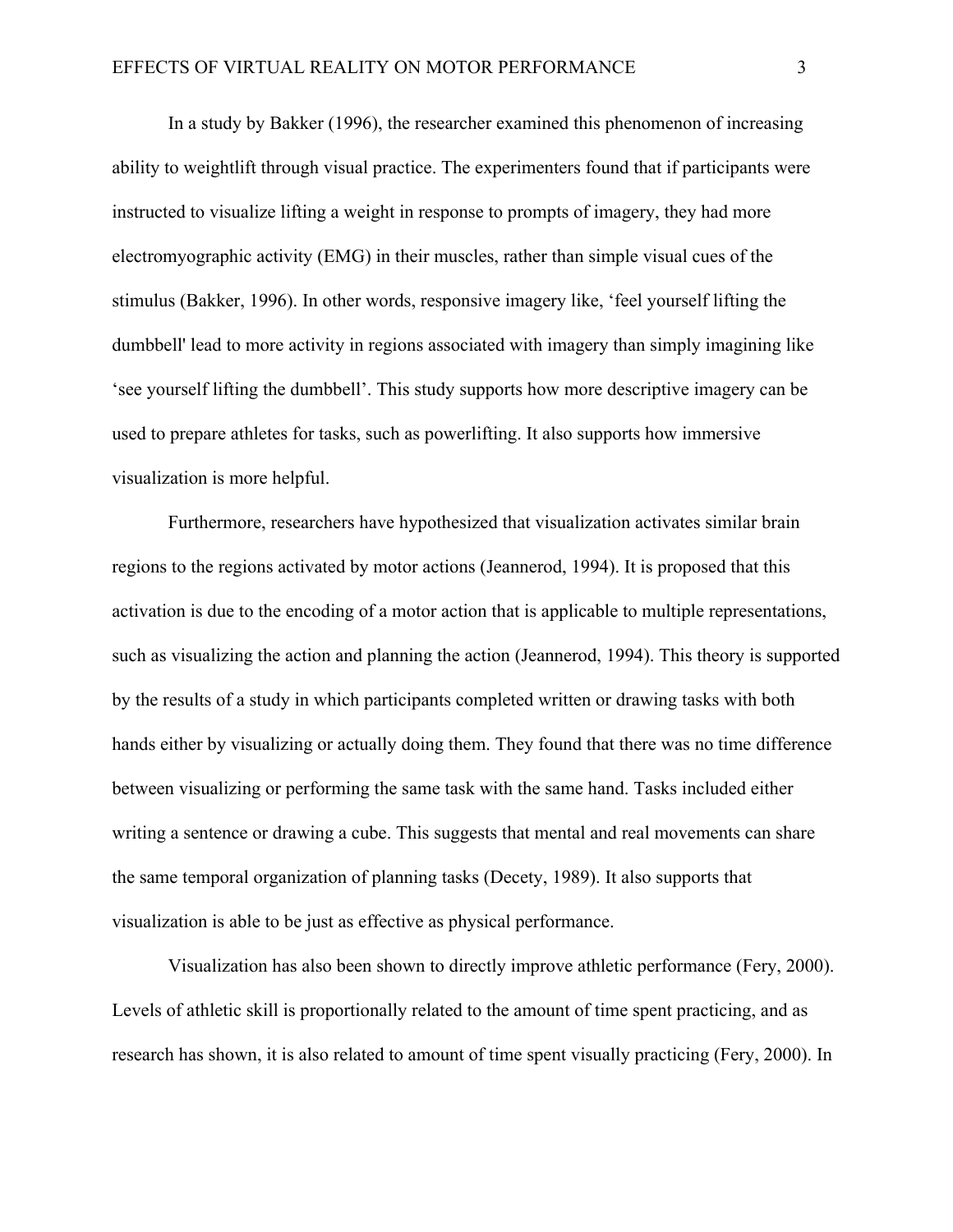the Ferry (2000) experiment researchers tested whether participants could perform better at hitting a tennis serve based on visual or kinesthetic practice. In this experiment, there was a group that practiced by watching someone serve, another group that watched and practiced serving, and another that just practiced without watching someone. Groups that mentally visualized the task along with guidance from an instructor performed better than the visual group without guidance and the guidance group without visual practice on serving a tennis ball to the correct side of the court (Fery, 2000). These results support the idea that, although kinesthetic practice is beneficial, it is even more beneficial in conjunction with kinesthetic practice. In other words, visualizing in conjunction with physical practice gives athletes a better chance to improve their skills.

All in all, using visualization as an aid to physical practice has been shown to prepare athletes for specific skills. In certain situations, visualization has been just as effective as motor performance (Decety, 1989). Visualization enhances planning through temporal organization (Decety, 1989). It allows for neural pathways to be more strongly connected and provides a way to practice beyond physical limitations (Ricther, 2012). Visualization is also more helpful when the language is more immersive (Bakker, 1996) and it maximizes performance when practicing using visual and kinesthetic cues (Fery, 2000). This analysis helps support the idea that athletes can use visualization to reach peak performance.

### <span id="page-8-0"></span>**Impact of Virtual Reality on Sports Performance**

 Virtual reality includes simulations based on computer programming or real world scenarios like a 3-D video. For the purposes of this paper, virtual reality and visualization are defined as different mechanisms. Virtual reality uses visualization as a part of the process but has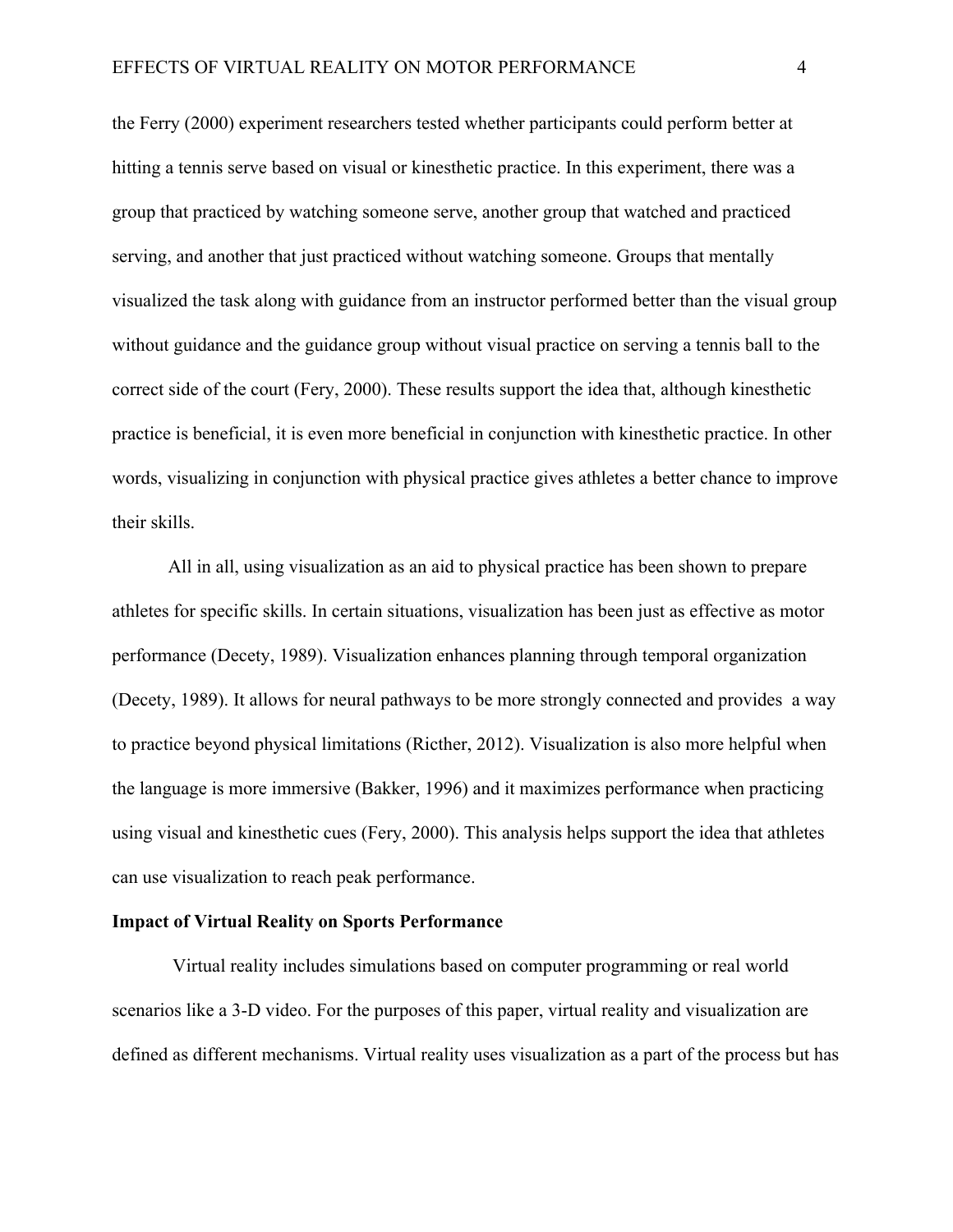much more of a controlled, interactive and stimulating experience of the real world, whereas visualization is a less controlled way for an individual to imagine in their own minds re-enactment or simulations of the real world.

As there is data to suggest that visualization improves performance in cognition and motor skills, there is also research supporting that virtual reality is beneficial for motor performance within sports as well (Reilly et al., 2016). But, while there is published research on the effects that virtual reality and visualization have on motor skills, there is limited data comparing both virtual reality and visualization.

More specifically, the Bideau (2004) study looked at whether virtual reality affects the ability of handball keepers to react to a virtual stimulus, such as a virtual person throwing the ball. In their results they found that there was no difference in the goalkeepers ability to make a save between a throw that was a computer simulation or a throw that was directly simulated based on an actual throw. Therefore, computer simulations are just as effective in representing someone throwing a ball as a model that copied an actual throw (Bideau, 2004). We can infer from this study that computer simulations, like virtual reality, are accurate in their representations of real world scenarios. This data supports that virtual reality can be reacted to the same as a real world stimulus, similar to visualization.

The Reilly et al. (2016) study proposed a virtual reality mechanism to improve how athletes react to and make decisions while using virtual reality (Reilly et al, 2016). In this study coaches proposed the development and customization of a scenario of various sporting events. They would be able to create a virtual simulation, like in a video game, for more complex events like a soccer game. Participants would be able to interact and make decisions, like where to run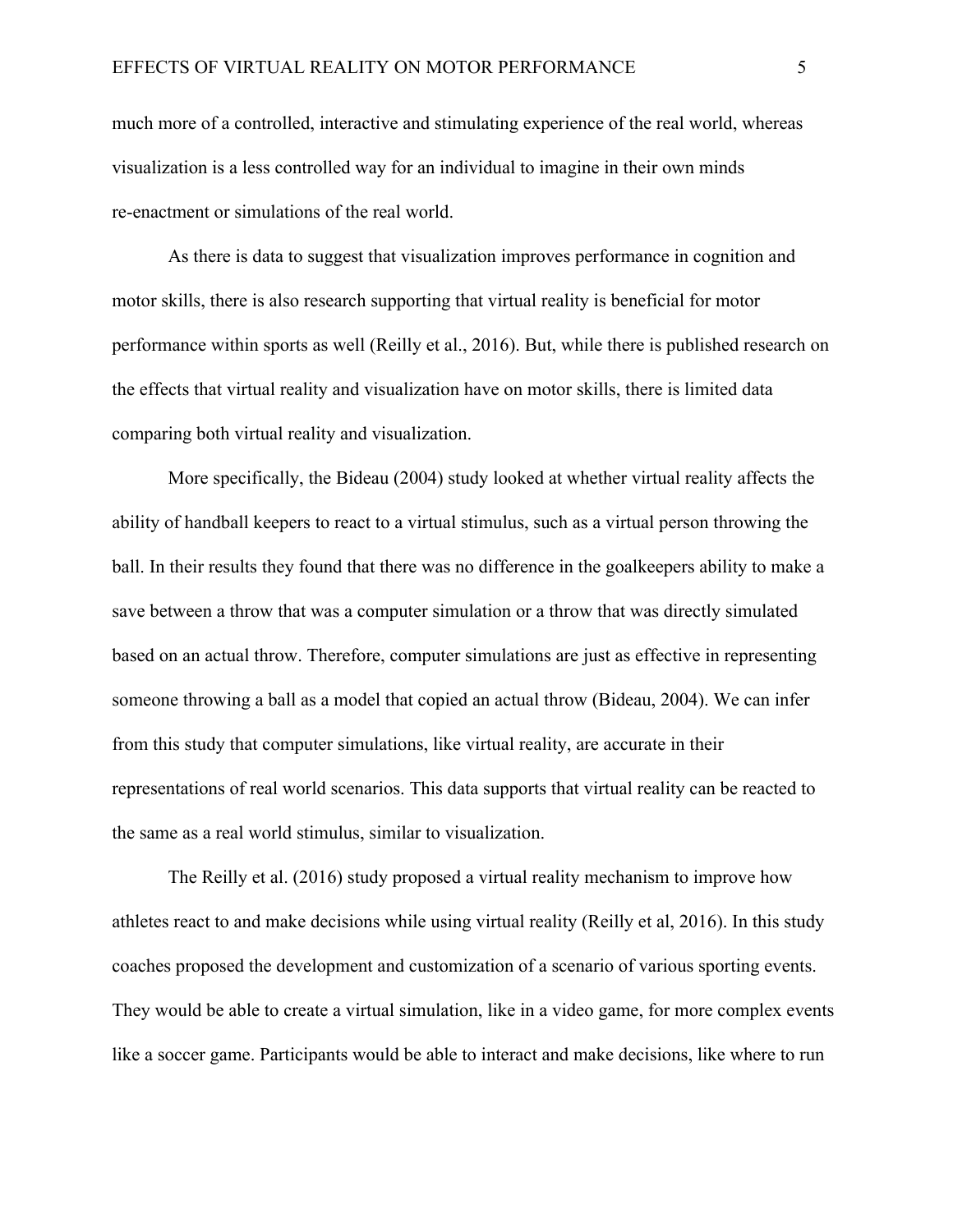and where to pass the ball. Because this was a proposed study there were no results, however, results would be determined by performance, decision making and timing. Athletes should be able to repeat experiences to maximize performance without risk of injury (Reilly et al, 2016).

The Reilly et al. (2016) proposed study supports how virtual reality can help athletes develop specific motor skills without physical limitation. It also supports how decision-making is an important part of an athletes performance and how virtual reality can help that as well. This proposed study was important in considering the ways in which virtual reality can be used to affect athletes performance (Reilly et al, 2016).

Moreover, a study by Hodges & Coppola (2015) supports that we learn from watching others (Hodges & Coppola, 2015). In said study, they tested whether participants were able to perform the skill after watching a video of that skill. Observing the video increased their performance. From this study we derive that observing someone perform a skill might have an effect on brain memory activating brain regions so that the participants would be able to perform.

Although there is limited research supporting the direct use of virtual reality in sports, there has been research that has tested the effects of training by watching videos in an effort to increase decision making in baseball athletes (Fadde, 2006). In the Fadde (2006) study, participants watched a pitcher throw a baseball in hopes of training an explicit recognition pattern of a pitcher's throw. Thus, increasing their decision-making in swinging the bat. They compared the video training to the batting average of college baseball players. Because of this study we can infer that watching a more detailed video will increase performance of their skill, adding to the benefit of using a virtual reality headset, due to its ability to demonstrate complex situations. This would be particularly helpful for athletes and coaches.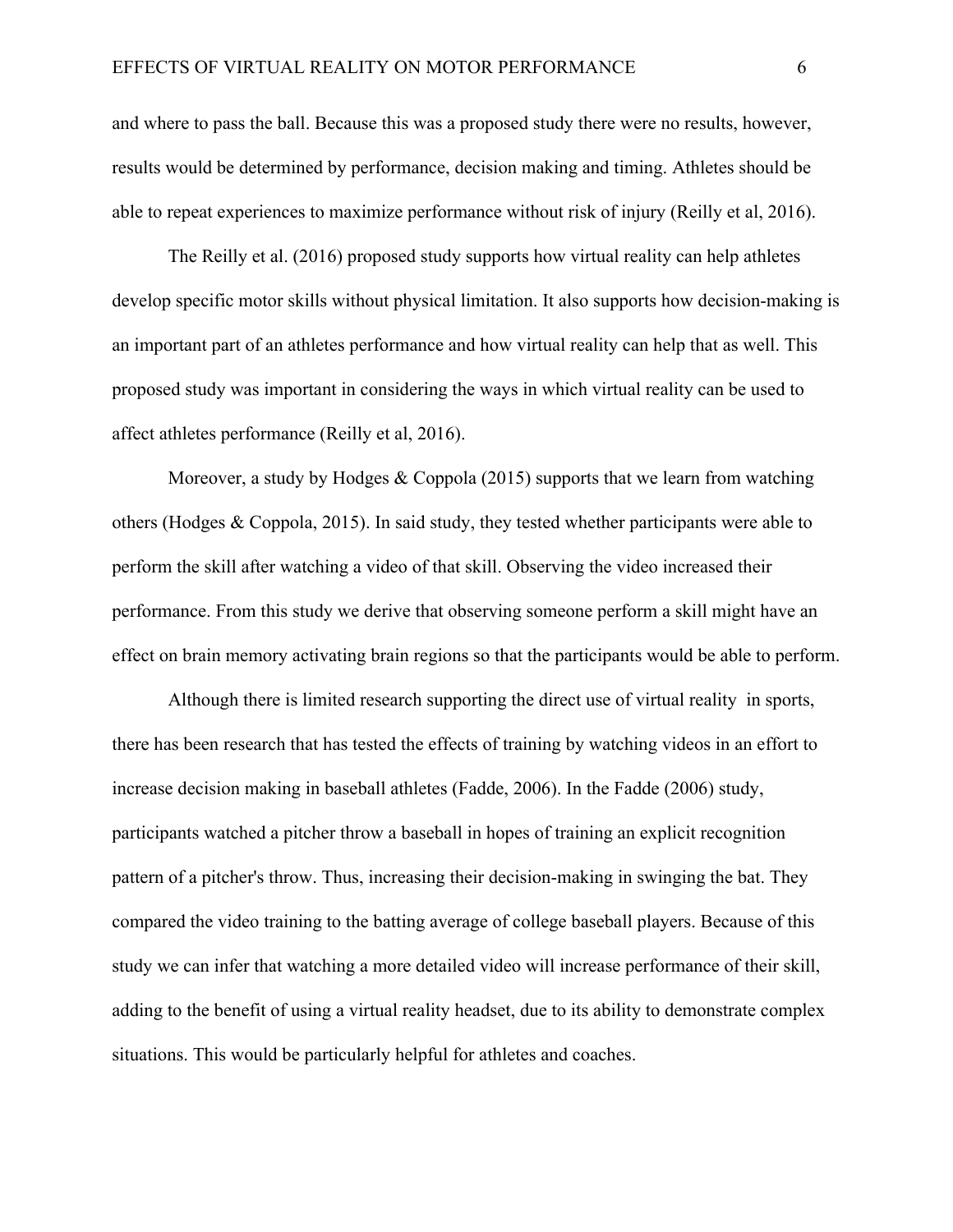Furthermore, research has shown how interactive videos are more beneficial for learning than non-interactive videos (Schwan & Reimpp, 2004). More interactive and immersive environments like virtual reality should allow users to adapt their form and cognitive awareness. This was tested through an experiment where participants had to learn how to tie nautical knots by either watching an interactive video where they could pause, play, speed up, reverse, or replay the video or a non-interactive video with no options to adjust. Users of non-interactive videos took longer to complete the knot than interactive video users (Schwan, 2004). Thus, we might think that a virtual reality video with an interactive element of 3-D should increase participants' ability to complete free-throws.

Additionally, it has also been supported that virtual reality can affect free throw skill development. Researchers of a study using videos of free-throws found that watching a simulation of free-throws compared to a real world scenario had no difference in the ability to score baskets. Meaning each group statistically had similar amounts of shots made. This suggests that using virtual reality as a method of learning is just as effective as real world scenarios (Covaci, 2012).

The benefits of virtual reality go far beyond possible motor improvements. They also include being helpful to athletes who are injured. Virtual reality headsets are portable and easy to use, and therefore athletes and coaches should be able to allow athletes the availability of using it at home or in the training facilities. Amateur athletes can also take advantage of this tool to train outside of practice without compromising their physical recovery. Virtual reality bypasses physical limitations of athletes and allows them to create training sessions that are more readily available. Virtual reality can be helpful to athletes who are injured or need more practice time.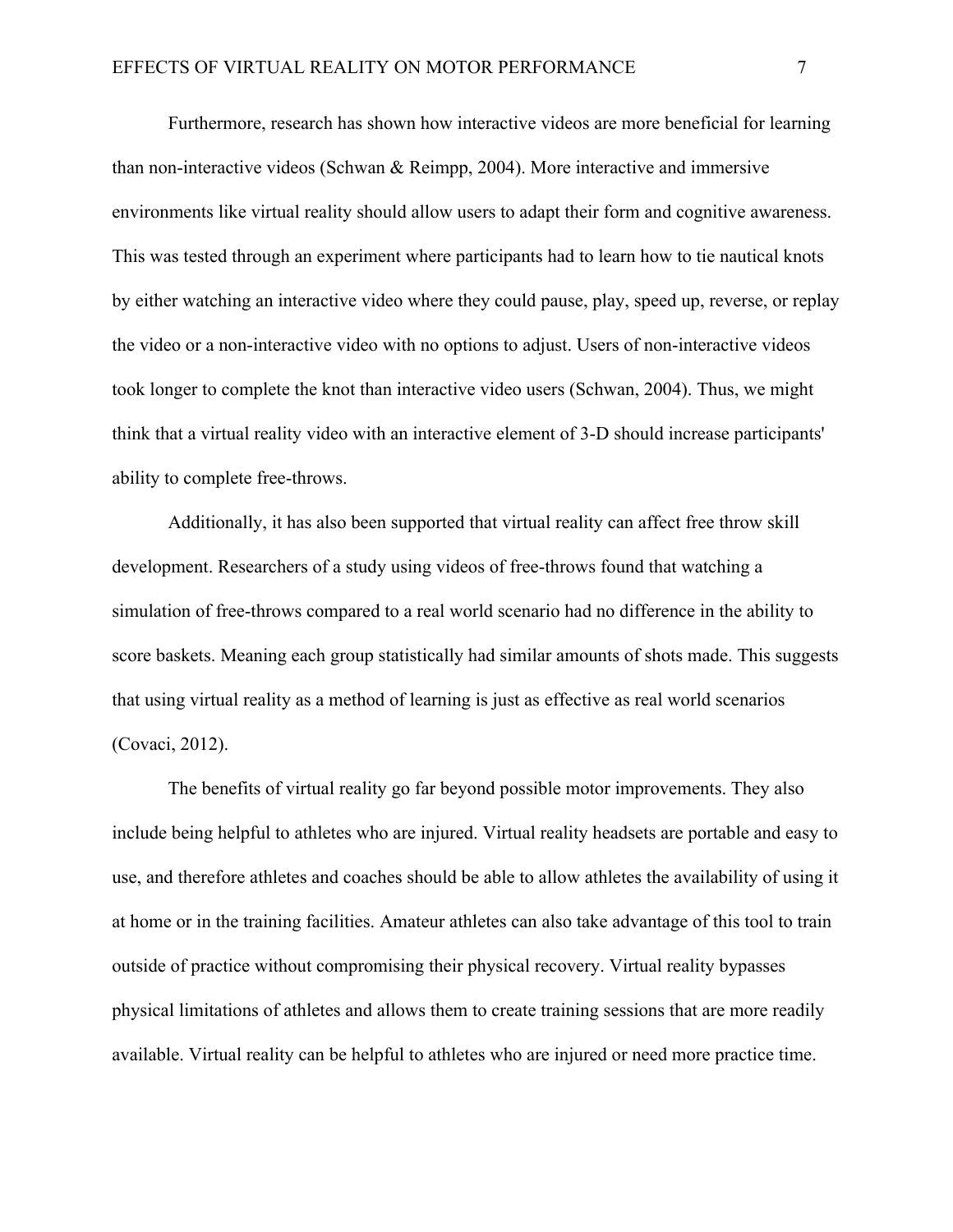While it is clear that virtual reality has a great number of possible benefits for athletes, there has been much more extensive research on the effect of visualization on sport performance. Yet, the limited data on virtual reality remains promising.

### <span id="page-12-0"></span>**Present Study**

Due to the supported effectivity of visualization, the numerous possible benefits of virtual reality, and because of the limited amount of data comparing the effects of visualization to virtual reality in sport performance, this study aims to address this gap in the literature. Inspired by the Reilly et al. (2016) proposed study, this current study explores the effects of Virtual Reality, Visualization and a Control group in order to see how each of them impacts motor-performance in sports.

**Hypotheses**. Although visualization is supported by research to be beneficial for motor performance, I hypothesize that virtual reality will improve motor performance even more. Based on the research that shows how response prepositions have more activation than visual prepositions (Bakker, 1996), I hypothesize that virtual reality will elicit imagery that causes participants to engage with that imagery more than just simply thinking about it. In other words, by seeing a visual stimulus participants may engage with that stimulus by trying to replicate those effects within themselves, causing activation not just visually, but within muscles and other neural pathways (Bakker, 1996). Visualization may cause similar effects, but I hypothesize that because one can control what the participants see in virtual reality, and because of the nature of immersive imagery from virtual reality, participants will have stronger visual activations that will increase motor performance more so than visualization.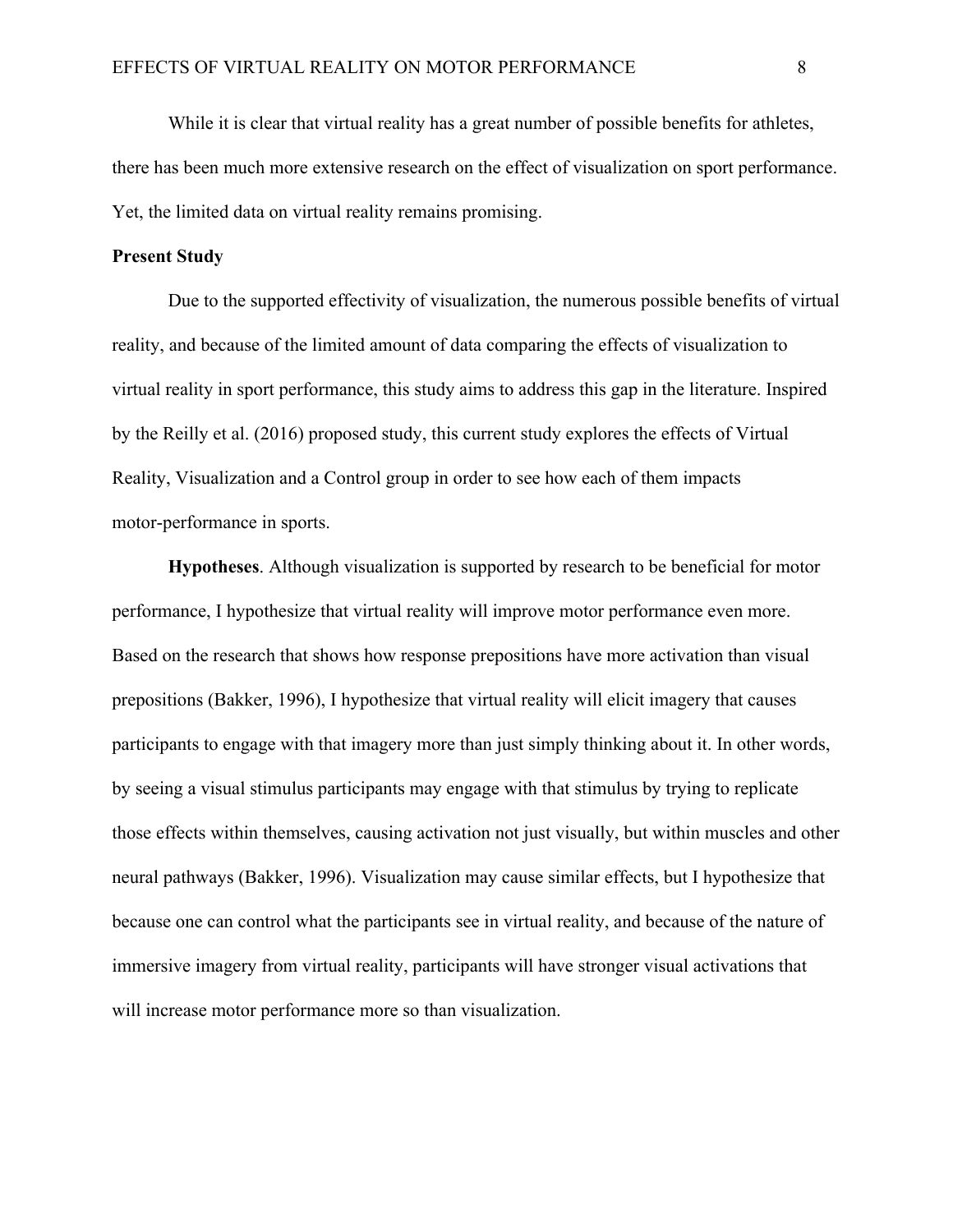Although not directly tested in this project, I also hypothesize that virtual reality is more beneficial than visualization because of the amount of control that virtual reality allows. When visualizing, the athletes have a wide range of available imagery, therefore a coach or trainer could not be able to account for all that an athlete visualizes, even if they use descriptive language. But, if they were to develop a specific program designed to train the athlete via virtual reality, then they could account for exactly what the athlete sees. This would potentially allow for a more beneficial training session.

Overall, I hypothesize that the Virtual Reality group will have a significant improvement of motor performance as opposed to the Visualization group and the Control group, which means that they will have made a more significant amount of free-throws out of 20 when compared to the Visualization and the Control group. I also hypothesize that participants will report having more confidence after having been in the Virtual Reality group as opposed to the Visualization and the Control group.

In my study I will be testing to see if virtual reality will increase motor performance of an athletic skill. I presume that virtual reality will be helpful to athletes and coaches that want to continue to train the mind without physical exertion. I plan to use this study to explore this topic and to further discuss how visual stimulation is an important factor in improving cognition and motor performance.

### **Method**

#### <span id="page-13-1"></span><span id="page-13-0"></span>**Participants**

Participants in this study were 37 Bard College students (18 male and 19 female). Participants ranged in age from 18-25 (*M*= 21, *SD*=1.425) and were randomly assigned to one of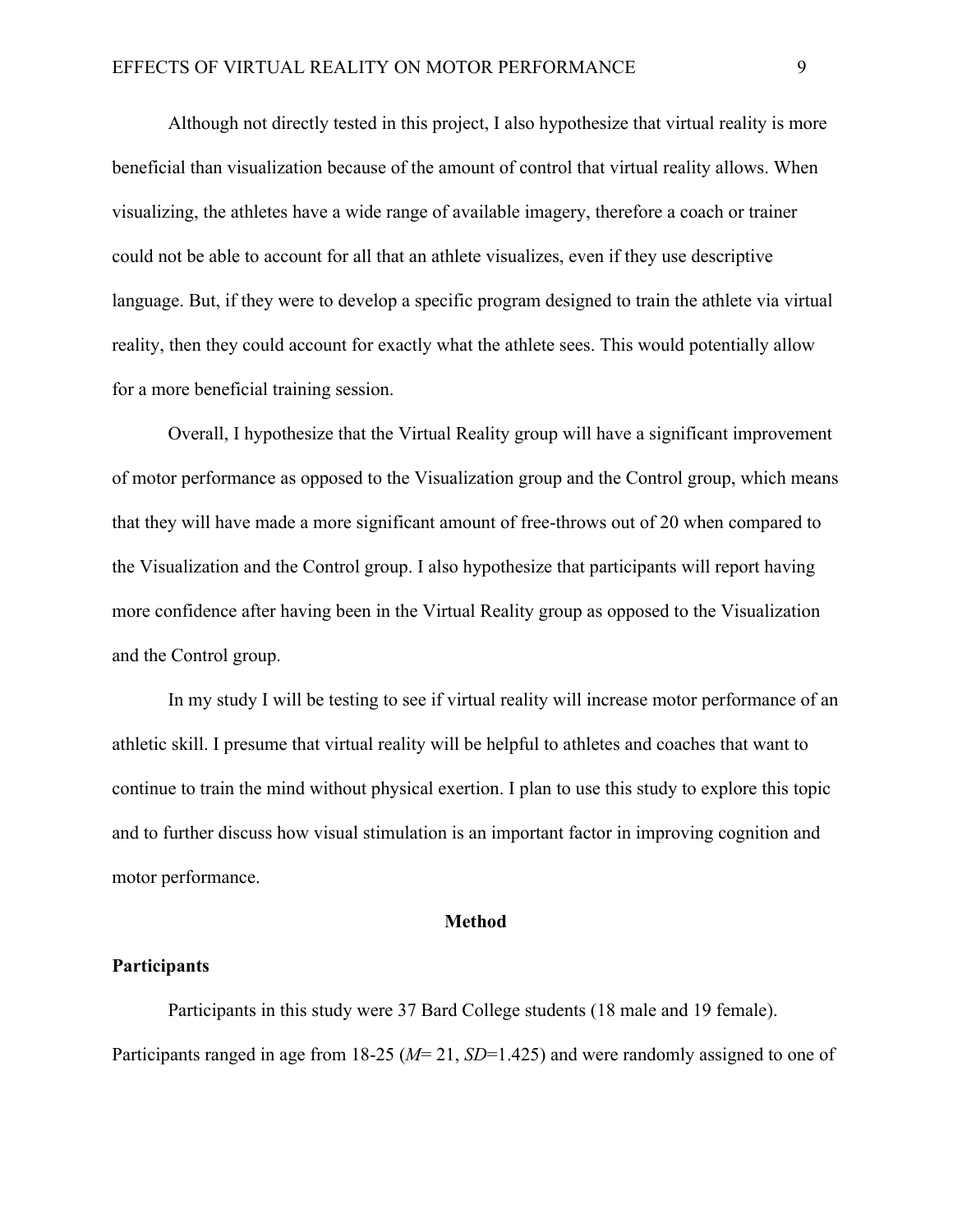three experimental groups. There were 15 participants in the Virtual Reality group, 11 in the Visualization group, and 11 in the Control group. The college grade and ethnicity of the sample varied. (Grade level: 5 freshman, 11 sophomores, 6 juniors, 14 seniors, 1 grad-student). Participants ranged in ethnicity (22 White, 5 Black, 4 Hispanic, 1 Asian, 1 White Hispanic, 2 Black Hispanic, 1 Black Indian, 1 White Other). Participants were entered into a lottery to win a \$25 Amazon gift card as compensation.

#### <span id="page-14-0"></span>**Materials**

**Virtual Reality Headset.** A virtual reality headset was used to view a virtual reality video. The headset was placed on the participants' heads covering the eyes, so they could only see the video. The brand was [Xtreme Cables](https://www.amazon.com/Xtreme-Cables-Virtual-Reality-Viewer/dp/B01H4KKTM2) (see Appendix E). The device weighed 3 ounces.

**Pre-Experiment Questionnaire.** A pre-experiment survey including questions about demographics (see Appendix B for the survey) was given to participants to complete by hand. This was to collect information about the participants, specifically about their basketball and athletic experience. It included questions about gender, grade-level, number of years with competitive athletic experience, and number of years of competitive basketball experience.

**Post-Experiment Survey.** A post-experiment survey including questions about confidence in performance, the effectiveness of the task (whether it helped or changed performance), the usefulness of the task and possible future use of task, was given to participants to complete once they finished the basketball shooting exercise (see Appendix C for the survey). This survey was created to collect data about how participants felt about how their task affected their performance. Questions included "On a scale of 1-10, how well do you think you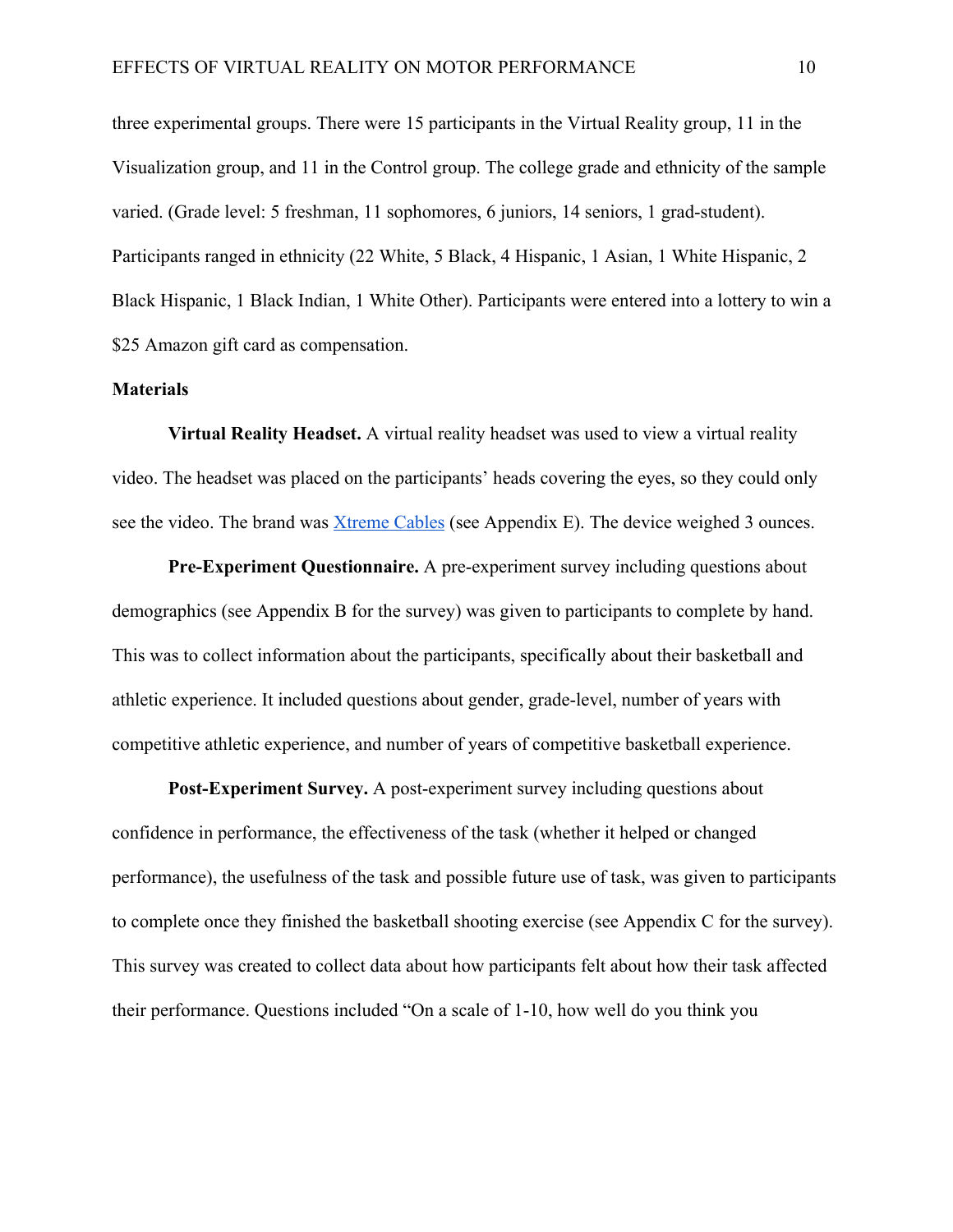performed?", and "On a scale of 1-10, how well do you think visualization/VR/nothing aided your performance?".

#### <span id="page-15-0"></span>**Procedure**

After receiving Institutional Review Board approval, (see Appendix G for IRB submission and approval, and Appendix H for NIH Certificate of Completion), flyers promoting the study were posted around campus with information on how to join the study (see Appendix F for flyer).

The experiment was conducted at the Stevenson Athletic Center on the campus of Bard College. Participants shot from the freethrow line 15ft from the basket towards a hoop 10ft high. One basketball hoop was used for the duration of the experiment. Participants were invited to show up from 10 am to 3 pm. The time spent with participants was approximately 15-20 minutes.

Basketball free throws were chosen for the purposes of this study because it is a relatively simple task and one can control the effects of visual and virtual reality responses to the success of making a basket. We can measure the ability of a participant based on how many free throws they made. Although there may be an effect of practice, where participants with more basketball experience made more shots than average, the wide range of experience of basketball skill of the between-subjects design should balance out for any effect. Similar studies have also used free throws as a method for score measurement when comparing simulations to real-world scenarios (Covaci, 2012).

This study was composed of two rounds. For this study, 20 shots were chosen for a single round. This was inspired by the Covaci (2012) study because participants shot 20 free-throws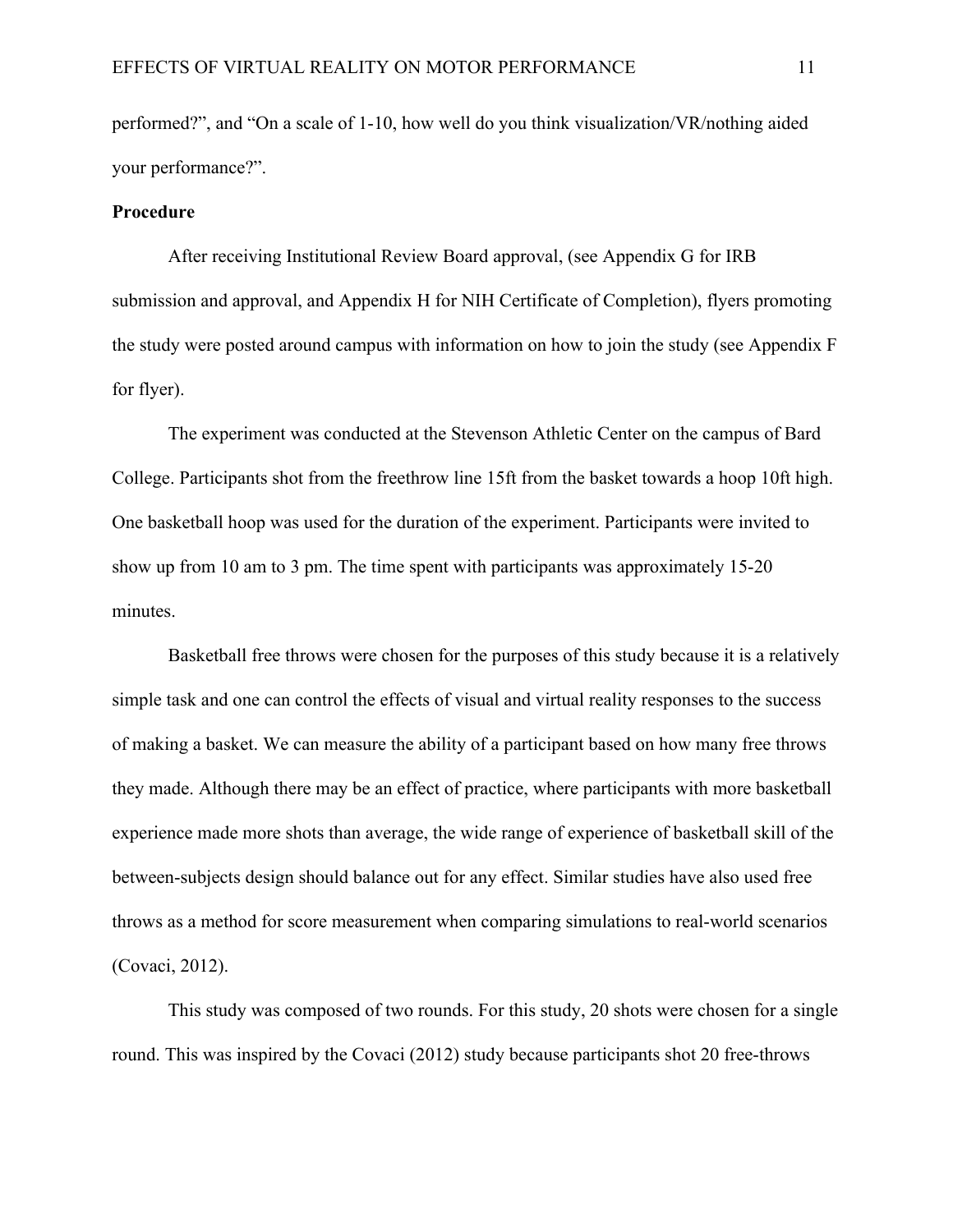after watching free-throws on video as compared to real shots (Covaci, 2012). I used the same amount of free throws to conduct my experiment. However, in this current experiment, a second round of shooting was added to make sure the virtual reality training was effective. Therefore, a total of 40 shots were collected to account for visual training.

Once the experiment began, the experimenter explained the contents of what they would be doing, then asked participants to read and sign a consent form (see appendix A). After that, they completed a demographic survey (see appendix B). At this point, they were randomly assigned to a group. The survey was completed and groups were instructed to take 10 practice shots. These 10 practice shots were chosen as a baseline score to compare percentage scores made and to get the participants warmed up and ready for the actual rounds.

Participants stood at the free-throw line 15ft from the basket. The experimenter stood next to the basket on either side to help collect the balls, while also collecting data. The experimenter recorded each shot on a predesigned sheet (see appendix D). The sheet included measures for baskets made, hit the rim or backboard, or airballed. Shots were coded as 0 airball, 1 rim/backboard, and 2 made. After the ten shots were completed participants moved on to the respective task that depended on the group assignment.

The Control group (11) were instructed to count backward from 100 for 1 minute and to remain standing while trying not to make any grand gestures, including pretending to shoot, looking around, or taking more than two steps. They were asked to count backward from 100 in order to distract them from visualizing themselves shooting the basketball. The participants then took 20 shots trying to score as many baskets as they could. The participants retrieved their own balls and shot in succession. The experimenter recorded the data. After Round 1 was complete,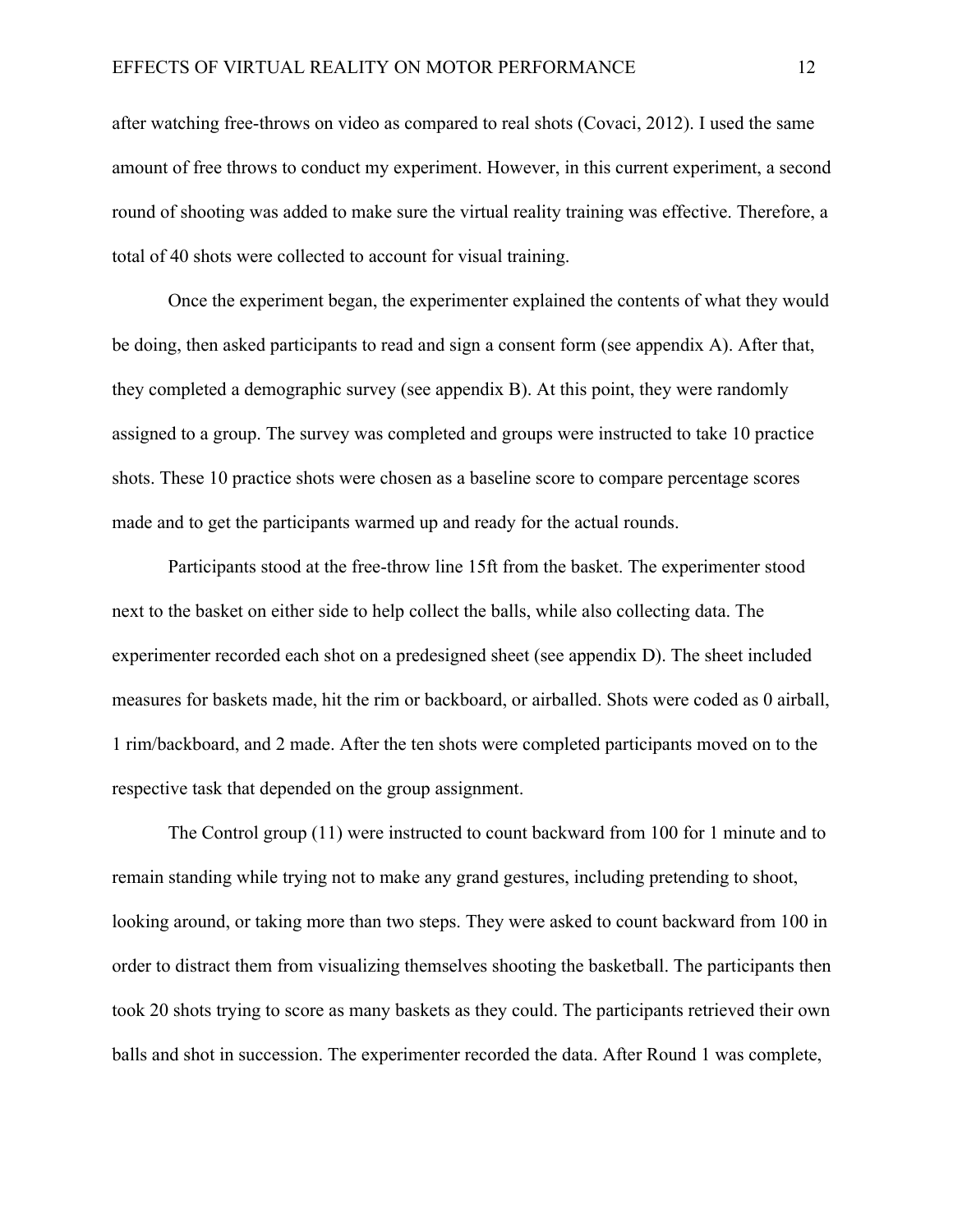participants were told to perform the same task but counting down from 200 for 2 minutes and then took 20 more shots. After Round 2 was complete, participants were given a post-survey to fill out asking about the confidence rating (see Appendix C for the survey). Data regarding confidence ratings were collected for each group because previous research has shown that confidence is positively correlated to increased performance (Levy, Nicholls, & Polman, 2011). The same study also found that mental imagery can increase confidence. Another study showed that participants with higher self-efficacy resulted in a higher hit rate in baseball college games (George, 1994).

The Visualization group was instructed to imagine themselves shooting a scoring basket from the first person point of view for one minute. The experimenter timed this minute. Then, they took 20 free throws trying to score as many as possible. The participants retrieved their own balls and shot in succession. The experimenter recorded the data. They were instructed to either sit or remain standing while trying not to make any grand gestures. After that, they again imagined themselves shooting a free throw in the first person point-of-view for two minutes. For the purposes of this study, the first-person point of view has been chosen to support learning of shooting a free throw. It has been shown that elbow and wrist angles are important for free throw shot success (Mullineaux, 2010). Again they shot 20 free throws. After Round 2 was complete, participants were given a post-survey to fill out asking about the confidence rating (see Appendix C for the survey).

The Virtual Reality group used the virtual reality headset to watch a one minute video of a person shooting a scoring basketball free-throw shot. This was done in the hopes that it would trigger brain regions, similar to visualizing, and increase performance due to the virtual reality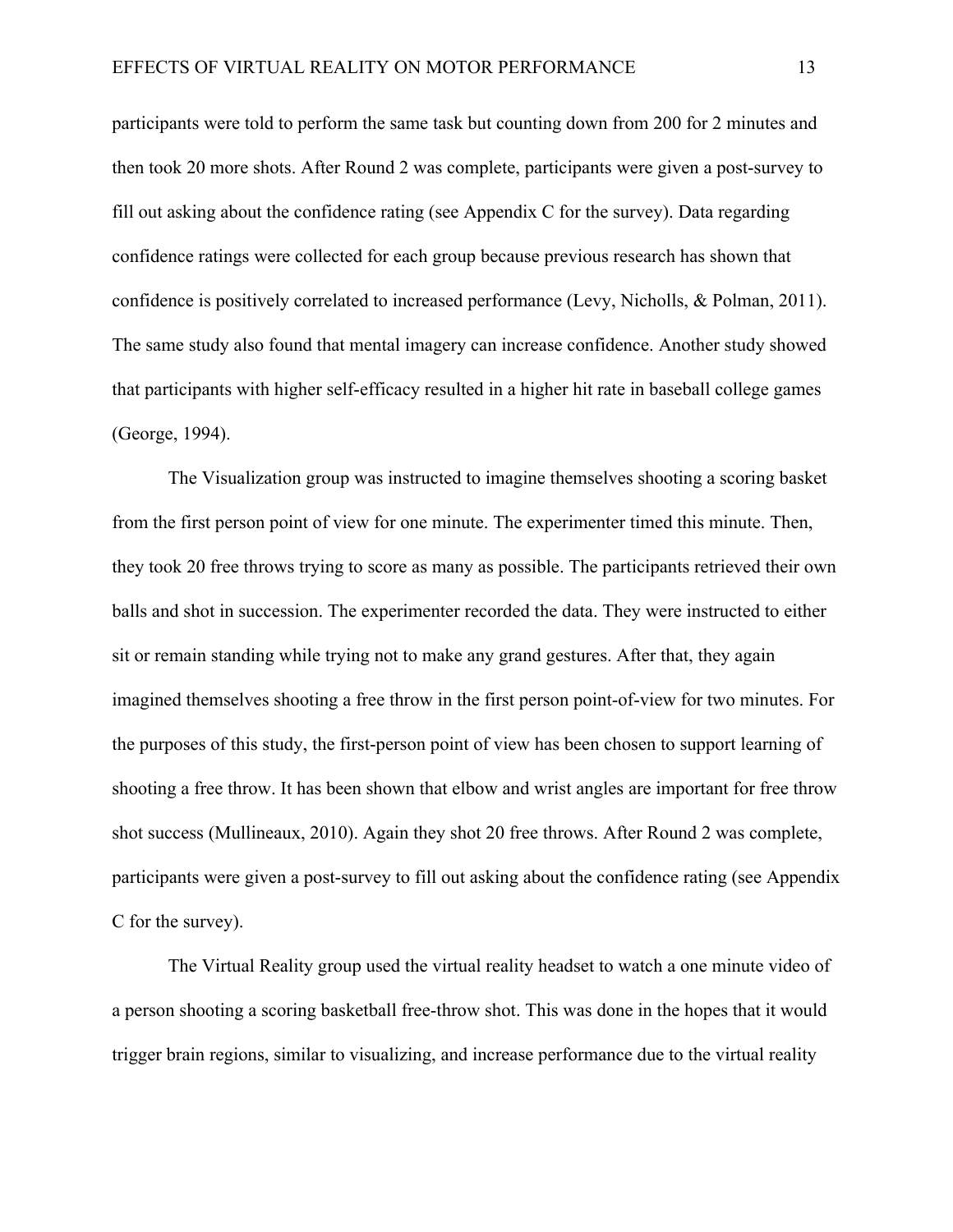experience. Moreover, the brain regions activated, along with the muscles activated, will increase the effect of watching someone perform, thus increasing muscle memory. Therefore, when the participants watch the virtual reality video, they will increase their cognitive and muscular activity (Hodges & Coppola, 2015).

Again, they were instructed to either sit or remain standing while trying not to make any grand gestures. The video was a prerecorded video with virtual reality capabilities, posted on YouTube, of a man shooting free throws for two minutes ([https://youtu.be/RSzNAUyUVBE\)](https://youtu.be/RSzNAUyUVBE). This virtual reality video was chosen as the free throw simulation because watching a video from the first-person point of view would allow participants to see how their arms should be placed in order to correctly make a basket. The Virtual Reality group watched this video to be consistent with the Visualization group, so that they both had a first person point of view. A cell-phone was used to play the video and was placed in the VR headset. Participants wore a headset that wrapped around their heads for the whole minute. The headset covered their eyes so that they would see only the video. They could hear the video at a moderate loudness. After the minute was up, the experimenter instructed them to shoot 20 free throws while they recorded the data. After completing that, they watched two more minutes of the same video and then shot 20 free throws. After Round 2 was complete, participants were given a post-survey to fill out asking about the confidence rating (see Appendix C for the survey).

Finally, each participant was given a debriefing of the study to explain the hypotheses and expected results of the study (see Appendix D for debriefing). Participants were reminded of their chance to win a \$25 gift card before they left.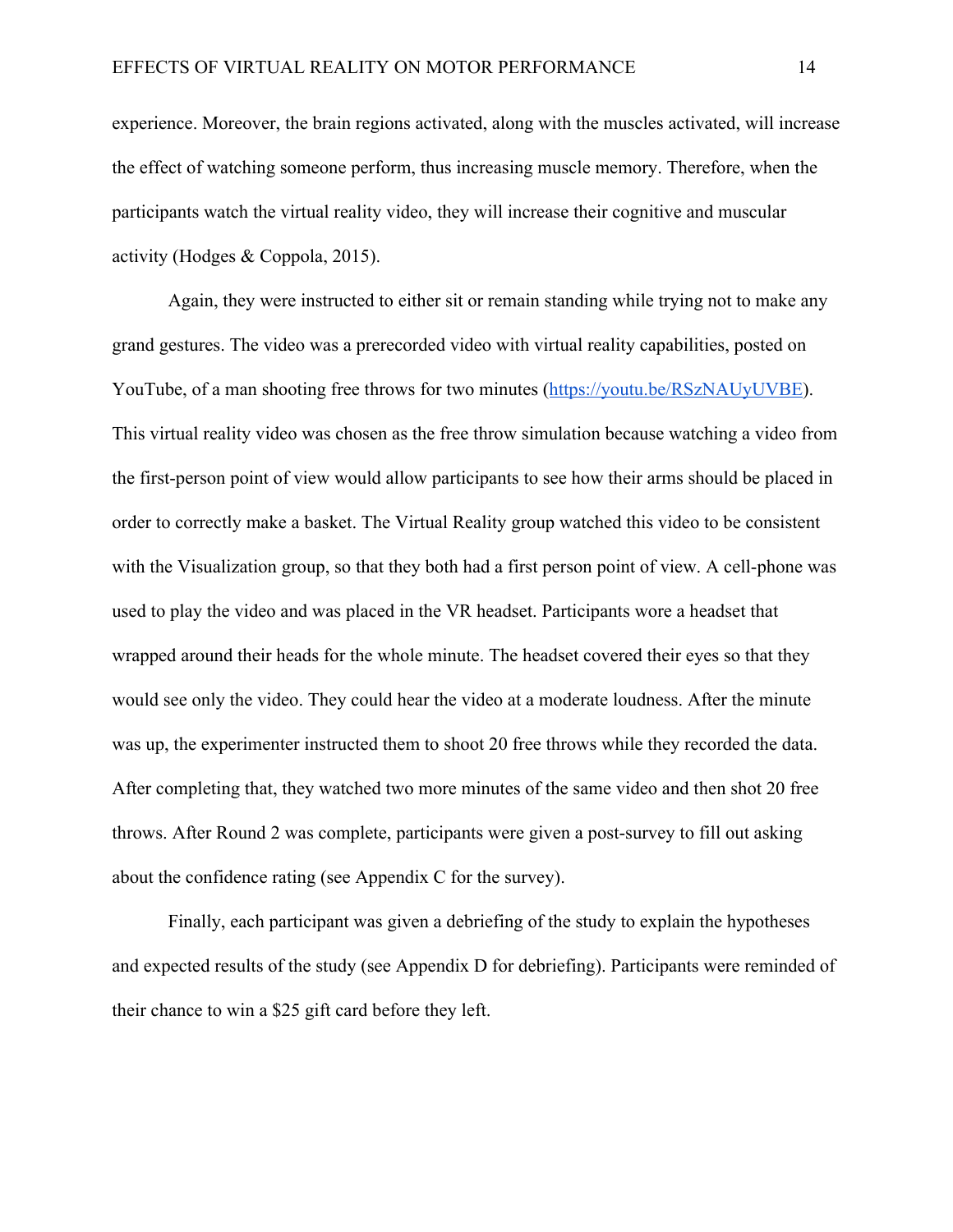Upon completion of the study, participants were debriefed and the experimenter signed the consent form (see Appendix A for consent form) and uploaded the data collected into an Excel sheet on a password-protected computer. The researcher then put the consent form and surveys in a folder for the remainder of the study.

#### **Results**

<span id="page-19-0"></span>For this study, an alpha of  $p < 0.05$  was chosen. The data was first subjected to a one-way Analysis of Variance (ANOVA), with planned comparisons conducted using t-tests. The data was analysed based on how many shots participants made out of 40. The data was compared across groups with an one-way ANOVA with groups (Control, Visualization, and Virtual Reality) as a between-subjects factor. Follow-up t-tests were conducted comparing all groups to each other. Additional analyses looked at the impact of participants' athletic experience as well as their self report of how well they thought they did.

#### <span id="page-19-1"></span>**Scoring of Shots**

In order to calculate the performance of each group the averages of shots were analyzed for shots made, hit the rim/backboard or airballed (see Figure 1 for compiled average shots).

Average shots made for the Virtual Reality group (*M*= 13.933, *SD*= 8.013). Average shots missed (hit the rim or backboard) for the Virtual Reality group (*M*= 24, *SD*= 7.061). Average shots airballed for the Virtual Reality group (*M*= 1.533, *SD*= 3.796).

Average shots made for the Visualization group (*M*= 18.636, *SD*= 7.379). Average shots missed (hit the rim or background) for the Visualization group (*M*= 20.818, *SD*= 7.125). Average shots airballed for the Visualization group ( $M= 0.545$ , *SD*= 1.508).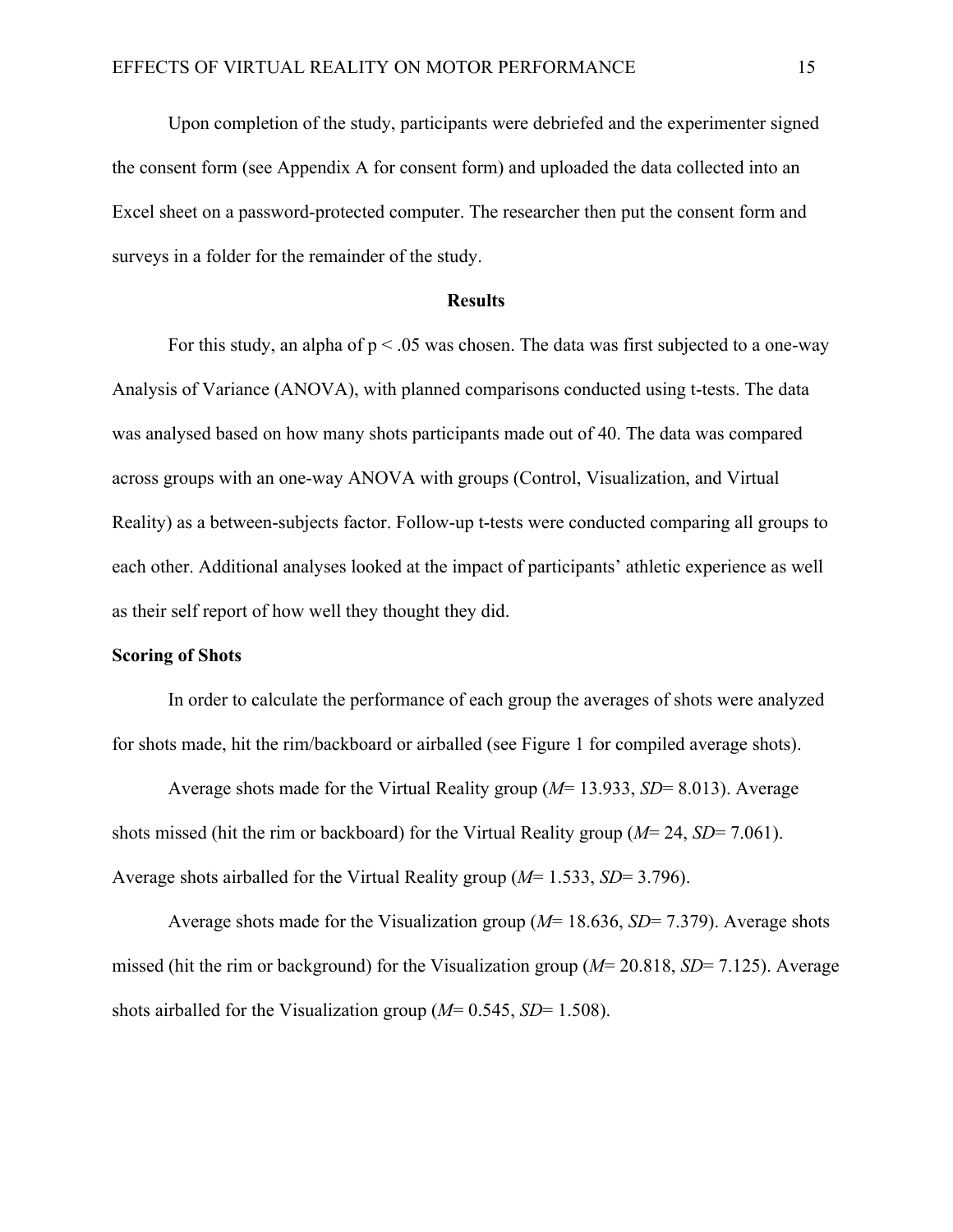Average shots made for the Control group (*M*= 11.363, *SD=* 7.514). Average shots missed (hit the rim or backboard) for the Control group (*M*= 26.09, *SD=* 8.203). Average shots airballed for the Control group (*M*= 2.636, *SD*= 7.447).



*Figure. 1* This figure depicts the total mean number of shots made, missed, and airballed by each of the groups. The Visualization group had the highest mean of scored shots. The Virtual Reality had the highest mean of shots missed. The Control group had the highest mean of shots airballed.

### <span id="page-20-0"></span>**Analysis of Total Shots Made**

A one-way between subjects ANOVA was conducted to compare the effect of the experimental group on total shots made in the Virtual Reality, Visualization and Control conditions. Total shots were combined for Round 1 and Round 2 in order to determine if any group significantly performed better than the others. There was not a significant effect of experimental group on total shots made at the  $p<0.05$  level for the three conditions,  $F(2, 34) =$ 2.549,  $p = 0.093$ . Taken together, these results suggest that using virtual reality does not have an effect on shots made (see figure 2.)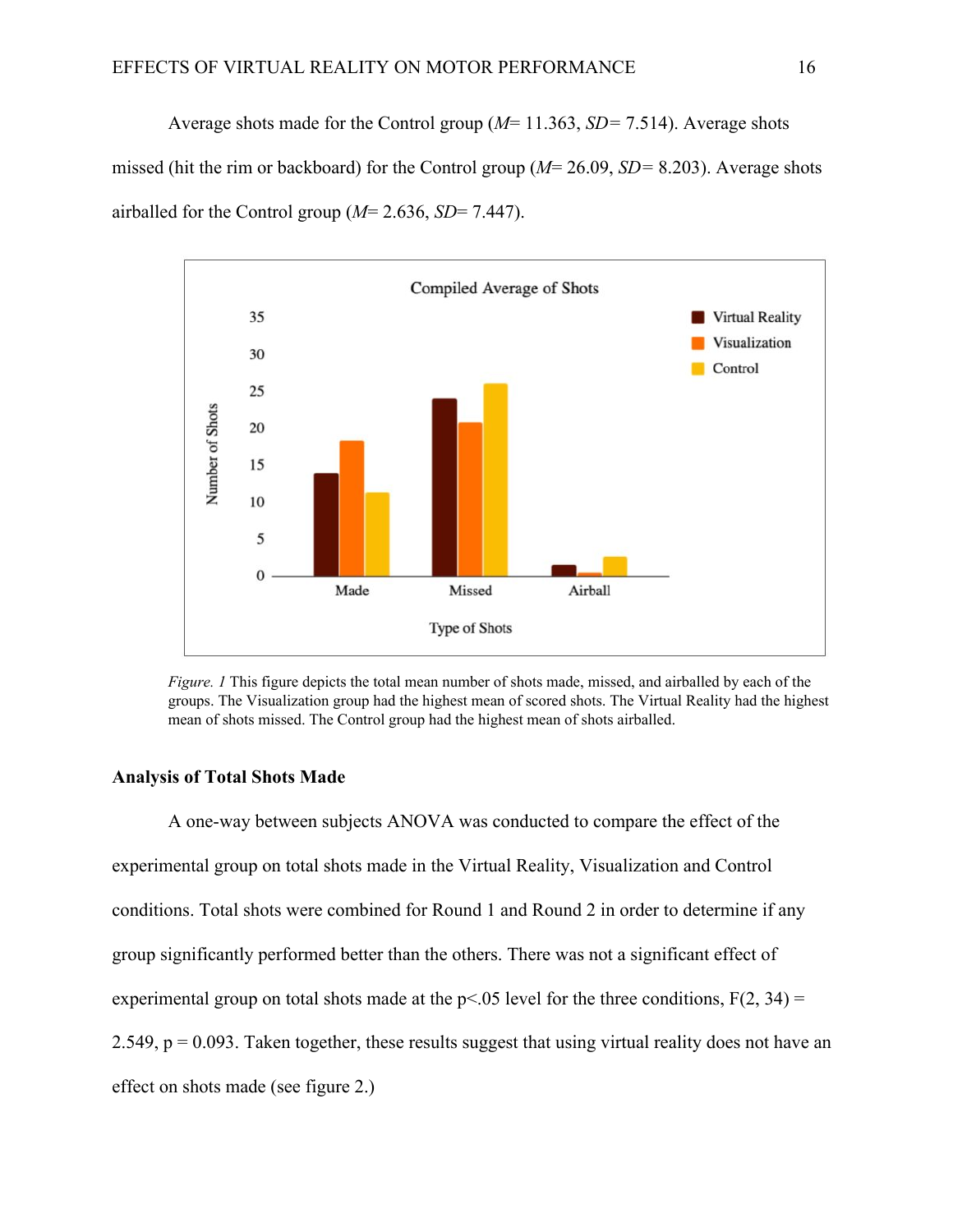An independent-samples t-test was conducted to compare total shots made in Virtual Reality and Visualization conditions. There was not a significant difference in the scores for Virtual Reality (*M*= 13.93, *SD*= 8.013) and Visualization (*M*= 18.64, *SD*= 7.379) conditions; *t*  $(24)$ = -1.528,  $p = 0.14$ . These results suggest that using virtual reality versus visualizing does not have an effect on total shots made.

An independent-samples t-test was conducted to compare total shots made in Visualization and Control conditions. There was a significant difference in the scores for Visualization ( $M=18.64$ ,  $SD=7.379$ ) and Control group ( $M=11.36$ ,  $SD=7.514$ ) conditions; *t*  $(20)=2.29, p=0.033$ . These results suggest that visualizing does have an effect on total shots made.

An independent-samples t-test was conducted to compare total shots made in Virtual Reality and Control conditions. There was a significant difference in the scores for Virtual Reality (*M*= 13.93, *SD*= 8.013) and Control group (*M*= 11.36, *SD*= 7.514) conditions; *t* (24)= 0.828,  $p = 0.415$ . These results suggest that using virtual reality does not have an effect on total shots made.

Given the results from this analysis, the Visualization group performed better than the Virtual Reality group. There were no other significant differences between the groups.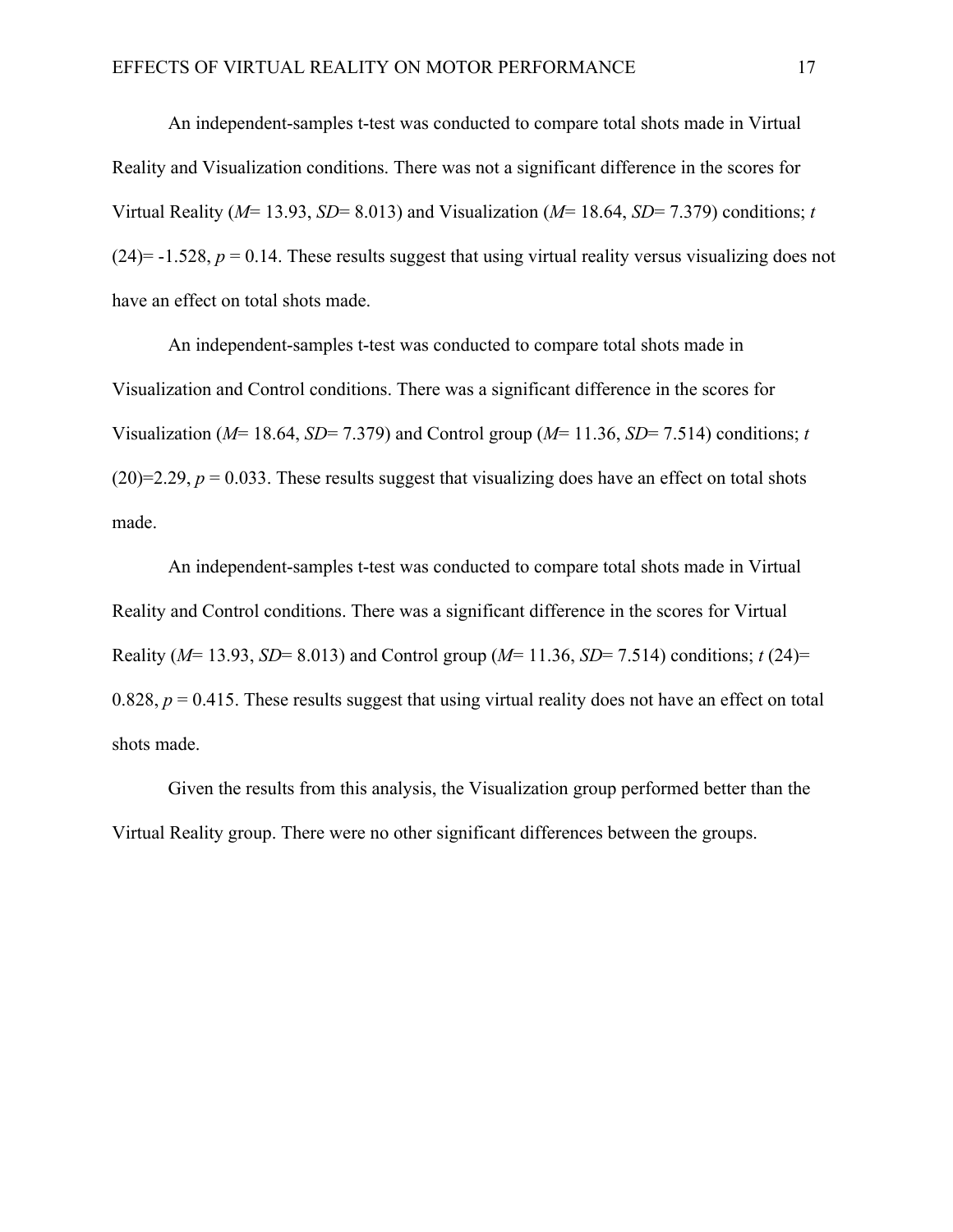

*Figure. 2* This figure depicts the total mean number of shots made by each of the groups. The Visualization group had the highest mean of scored shots, but it was not significantly different than the Virtual Reality or The Control groups. Error bars show standard error, \* indicates p<.05, \*\* indicates p<.01 and n.s., stands for "not significant".

### <span id="page-22-0"></span>**Correlation of Athletic Experience to Total Shots Made**

A Pearson product-moment correlation coefficient was computed to assess the

relationship between athletic experience and total shots made. There was a positive but

non-significant correlation between the two variables,  $r = 0.182$ ,  $n = 33$ ,  $p = 0.296$ . Overall, there

was a weak, positive correlation between athletic experience and total shots made.

#### <span id="page-22-1"></span>**Analysis of Athletic Experience**

A one-way between subjects ANOVA was conducted to compare experimental groups on athletic experience in the Virtual Reality, Visualization and Control conditions. There was not a significant effect of the experimental group on total shots made at the  $p<0.05$  level for the three conditions,  $F(2, 33) = 1.578$ ,  $p = 0.222$ . Taken together, these results suggest that athletic experience does not have an effect on shots made between groups.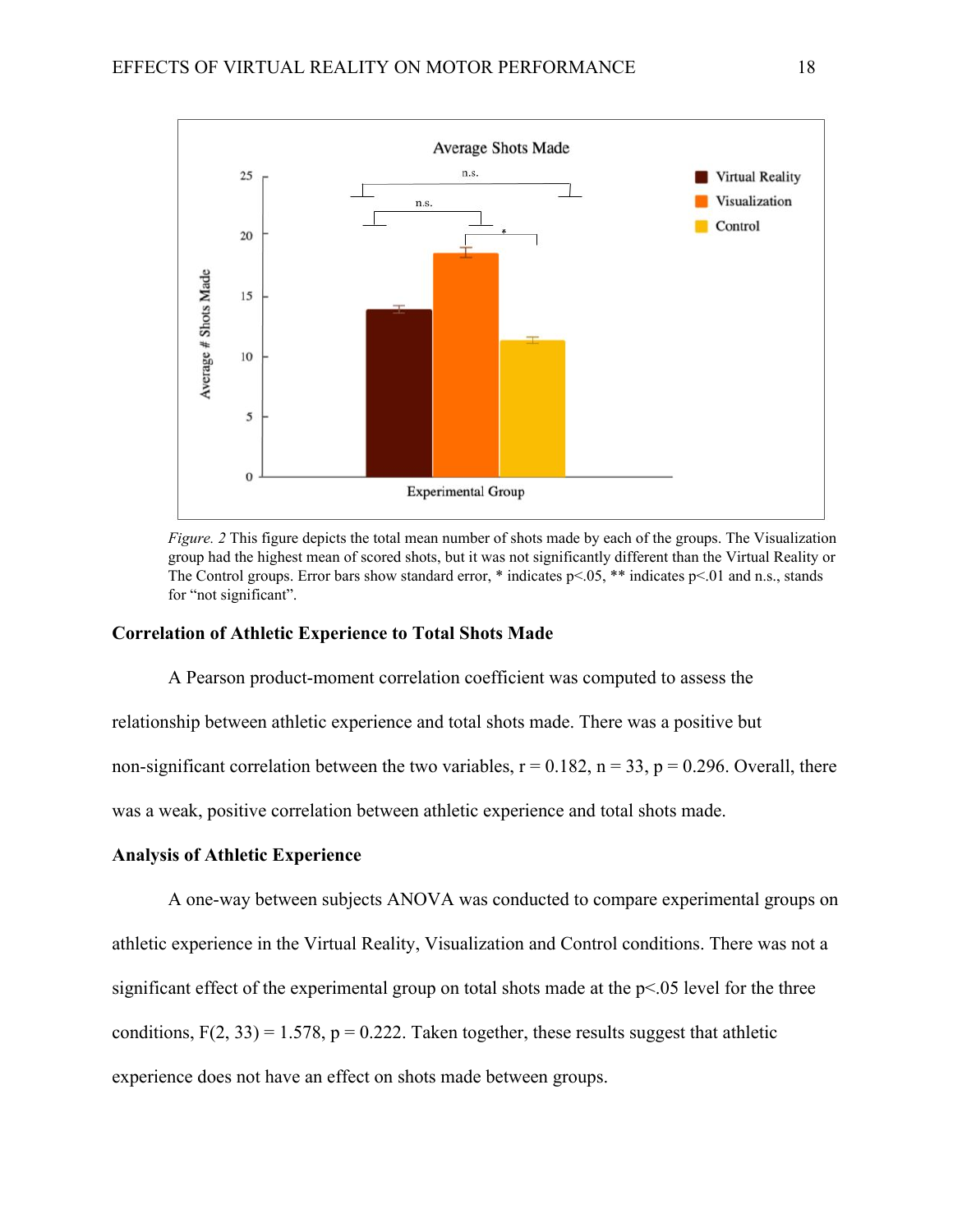An independent-samples t-test was conducted to compare experimental groups on athletic experience in Virtual Reality and Visualization conditions. There was not a significant difference in the scores for Virtual Reality (*M*= 9.8 yrs, *SD*= 5.659) and Visualization (*M*= 8.60 yrs, *SD*= 5.4000 conditions;  $t(23)=0.529$ ,  $p = 0.602$ . These results suggest that athletic experience does not have an effect on total shots made between Virtual Reality and Visualization groups.

An independent-samples t-test was conducted to compare experimental groups on athletic experience in Visualization and Control conditions. There was not a significant difference in the scores for Visualization (*M*= 8.60 yrs, *SD*= 5.400) and Control (*M*= 6.00 yrs, *SD*= 5.099) conditions;  $t(19)=1.135$ ,  $p=0.271$  These results suggest that athletic experience does not have an effect on total shots made between Visualization and Control groups.

An independent-samples t-test was conducted to compare athletic experience on total shots made in Virtual Reality and Control conditions. There was not a significant difference in the scores for Virtual Reality (*M*= 8.60 yrs, *SD*= 5.400) and Control (*M*= 6.00 yrs, *SD*= 5.099) conditions;  $t(24)=1.762$ ,  $p=0.091$ . These results suggest that athletic experience does not have an effect on total shots made between Virtual Reality and Control groups.

<span id="page-23-0"></span>Therefore, there did not appear to be differences in the athletic experience across groups. **Analysis of Total of Practice Round versus Round 1 Shots**

A one-way between subjects ANOVA was conducted to compare the effect of the task on baseline versus total shots made Round 1 in the Virtual Reality, Visualization and Control conditions. This was done to determine if the groups had any significant improvements between their baseline scores and Round 1 scores. The difference of percentage of scores between the groups was analyzed (% Round 1 made-% Practice Round made). There was not a significant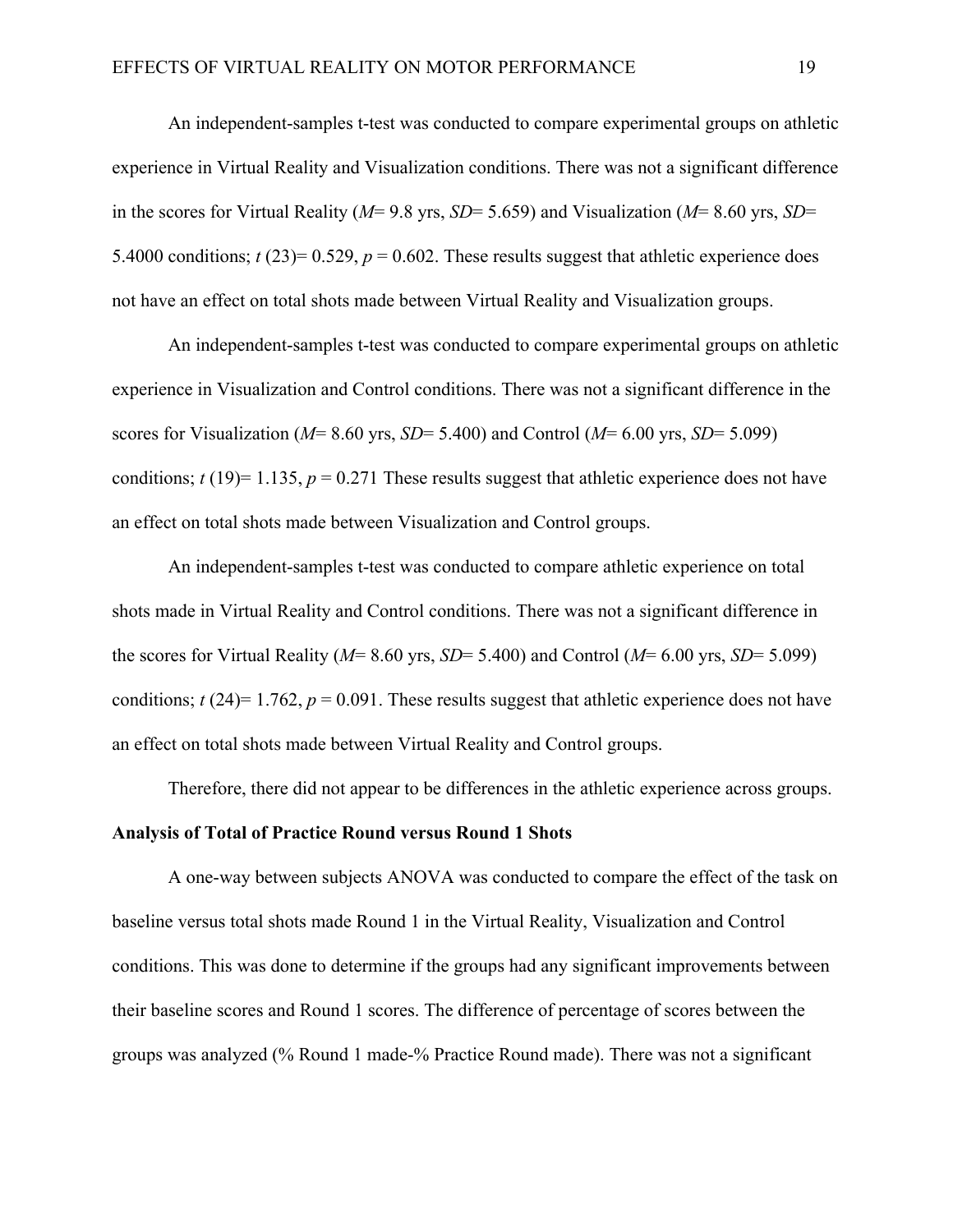effect of the task on Practice Round versus Round 1 total shots made at the  $p<0.05$  level for the three conditions,  $F(2, 33) = 0.075$ ,  $p = 0.928$ . Taken together, these results suggest that each task does not have an effect on shots made in the Practice Round versus Round 1. (See Figure. 3)

An independent-samples t-test was conducted to compare total shots made Practice Round versus Round 1 in the Virtual Reality and Visualization conditions. There was not a significant difference in the scores for Virtual Reality (*M*= 10, *SD*= 14.005) and Visualization (*M*= 7.27, *SD*= 19.412) conditions; *t* (23)= -0.408, *p* = 0.687. These results suggest that using virtual reality versus visualizing does not have an effect on total shots made Practice Round versus Round 1.

An independent-samples t-test was conducted to compare total shots made Practice Round versus Round 1 in the Visualization and Control conditions. There was not a significant difference in the scores for Visualization (*M*= 7.27, *SD*=19.412) and Control (*M*= 8.18, *SD*= 21.27) conditions;  $t(20)=0.105$ ,  $p = 0.917$ . These results suggest that visualizing does not have an effect on total shots made Practice Round versus Round 1.

An independent-samples t-test was conducted to compare total shots made Practice Round versus Round 1 in Virtual Reality and Control conditions. There was not a significant difference in the scores for Virtual Reality (*M*= 10, *SD*= 14.005) and Control (*M*= 8.18, *SD*= 21.27) conditions;  $t(23) = -0.258$ ,  $p = 0.798$ . These results suggest that virtual reality does not have an effect on total shots made Practice Round versus Round 1.

The percentages scores made for the Practice Round and the first Round did not differ between groups.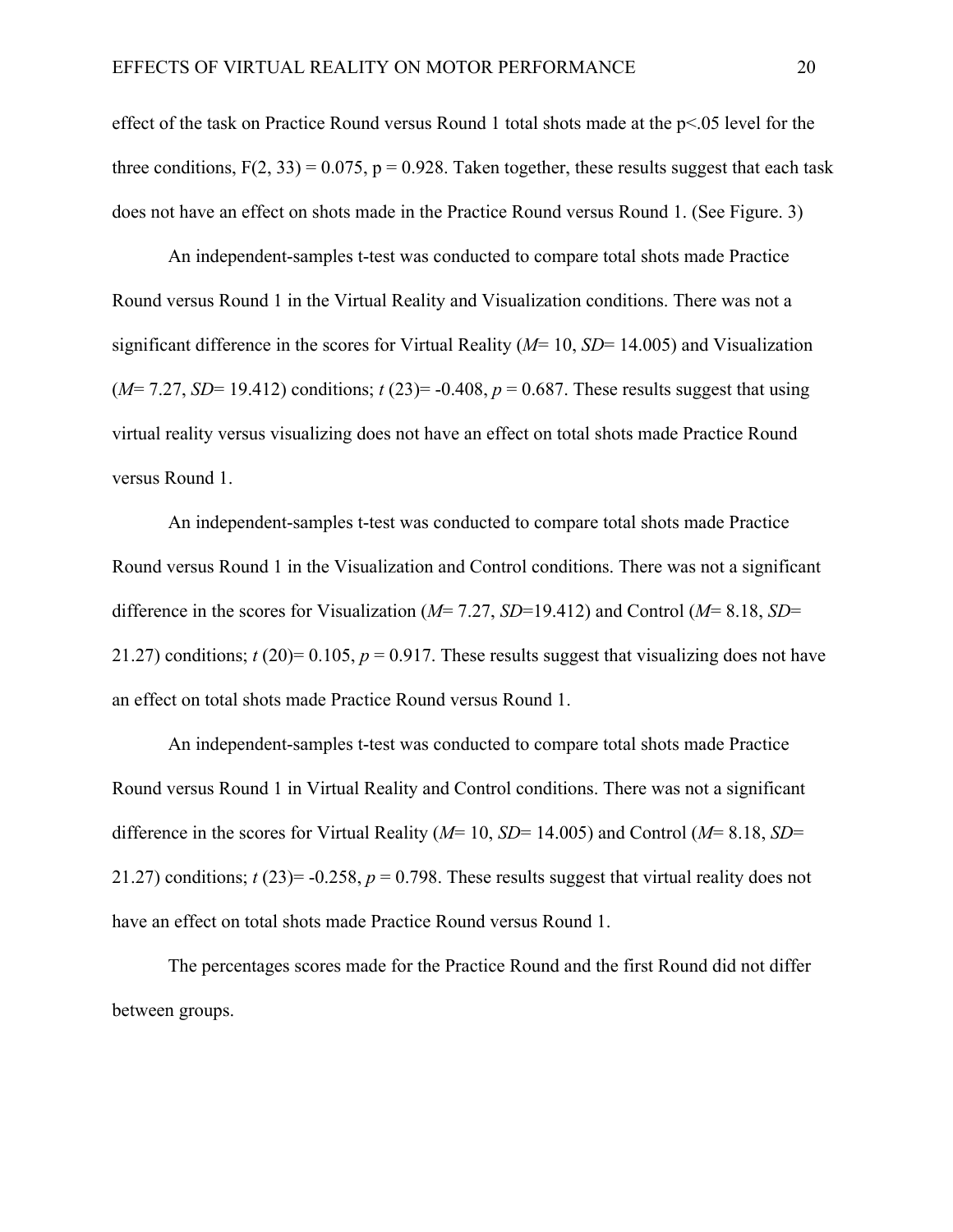

*Figure. 3* This figure depicts the difference scores of Round 1 and Practice Round of the total number of shots made by each of the groups. The Virtual Reality group had the highest mean of difference scores, but it was not significantly different than the Visualization or the Control groups. Error bars show standard error,  $*$  indicates p<.05,  $**$  indicates p<.01 and n.s., stands for "not significant".

#### <span id="page-25-0"></span>**Analysis of the Total of Round 1 Shots versus Round 2 Shots**

A one-way between subjects ANOVA was conducted to compare the effect practicing group on total shots made Round 1 versus Round 2 in the Virtual Reality, Visualization and Control conditions. There was not a significant effect of practising on total shots made at the  $p$ <.05 level for the three conditions,  $F(2, 34) = 1.546$ ,  $p = 0.228$ . Taken together, these results suggest that practising shooting after 2 rounds does not have an effect on total shots made between Round 1 and Round 2.

An independent-samples t-test was conducted to compare total shots made Round 1 versus Round 2 in Virtual Reality and Visualization conditions. There was not a significant difference in the scores for Virtual Reality (*M*= 1.00, *SD*= 2.777) and Visualization (*M*= -1.18,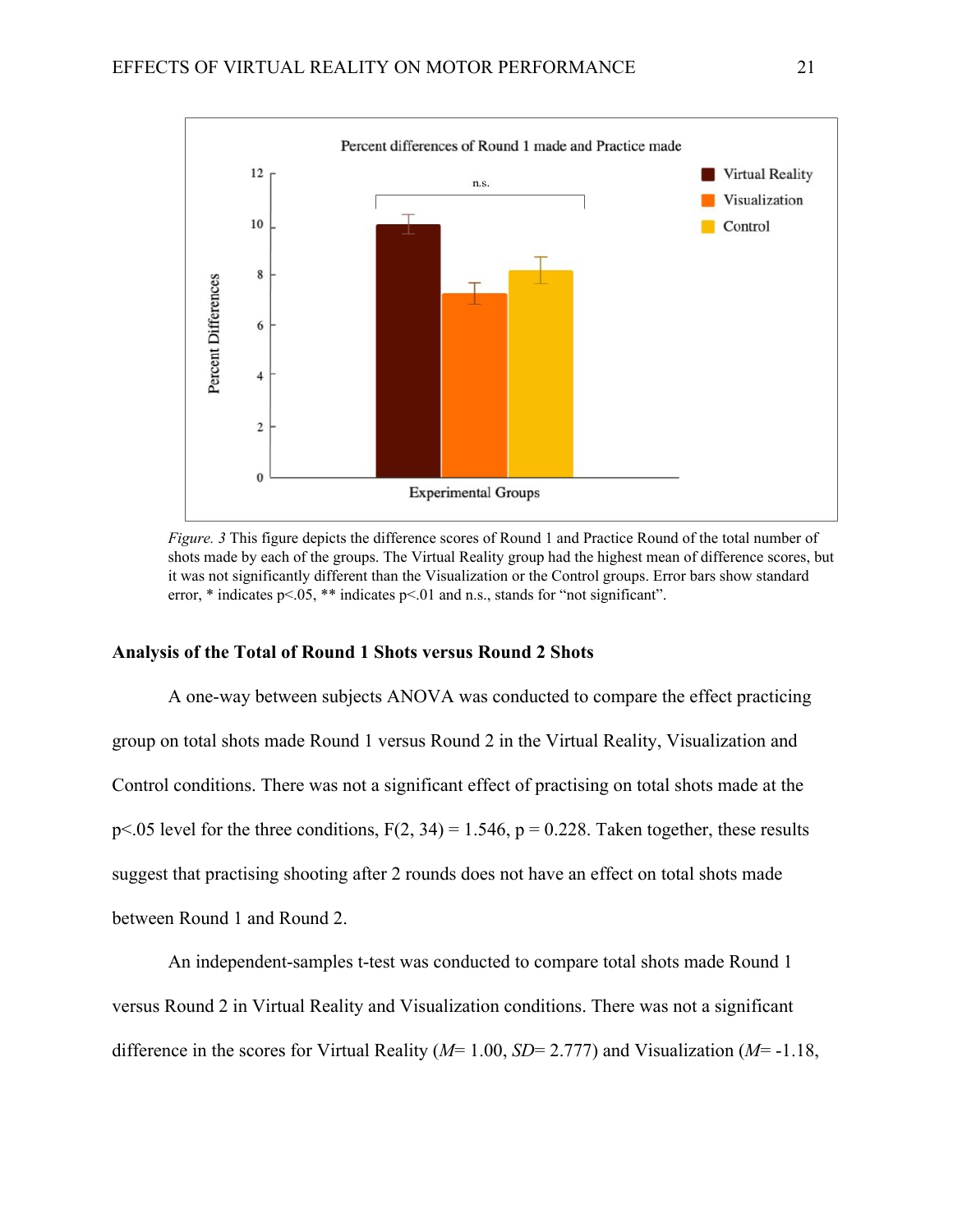*SD*= 3.454) conditions;  $t$  (24)= 1.762,  $p$  = 0.091. These results suggest that using virtual reality versus visualization does not have an effect on total shots made Round 1 versus Round 2.

An independent-samples t-test was conducted to compare total shots made Round 1 versus Round 2 in Visualization and Control conditions. There was not a significant difference in the scores for Visualization ( $M=$  -1.18,  $SD=$  3.454) and Control ( $M=$  -0.09,  $SD=$  3.177) conditions;  $t(20)$ = -0.76,  $p = 0.456$ . These results suggest that visualization does not have an effect on total shots made Round 1 versus Round 2.

An independent-samples t-test was conducted to compare total shots made Round 1 versus Round 2 in the Virtual Reality and Control conditions. There was not a significant difference in the scores for Virtual Reality (*M*= 1.00, *SD*= 2.777) and Control (*M*= -0.09, *SD*= 3.177) conditions;  $t(24)=0.931$ ,  $p = 0.361$ . These results suggest that using virtual reality does not have an effect on total shots made Round 1 versus Round 2.

Thus, total Round 1 shots and total Round 2 shots did not differ between groups.

#### <span id="page-26-0"></span>**Analysis of Confidence Ratings**

**ANOVAs for Confidence Rating**. A one-way between subjects ANOVA was conducted to compare the effect of the experimental group on confidence ratings in the Virtual Reality, Visualization and Control conditions. This was done to see if the tasks made participants more or less confident about their ability to shoot (see figure 4).

There was not a significant effect of the experimental group on 'confidence performance' (see Appendix C for survey question) made at the  $p<0.05$  level for the three conditions,  $F(2, 33) =$ 1.197,  $p = 0.315$ . Taken together, these results suggest that the tasks do not have an effect on 'confidence performance' between the conditions.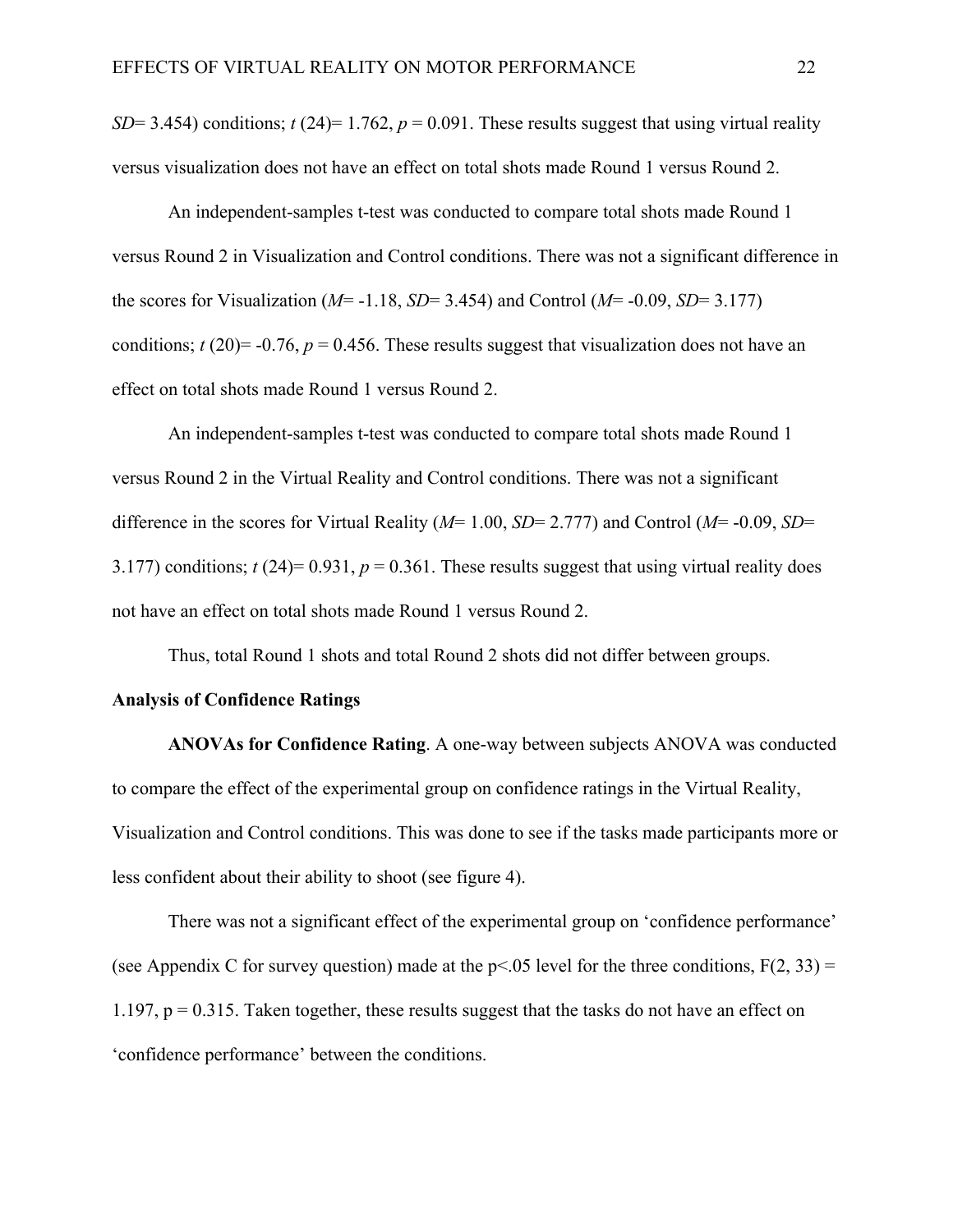There was a significant effect of the experimental group on 'changed performance' (see Appendix C for survey question) made at the  $p<0.05$  level for the three conditions,  $F(2, 34) =$ 2.593,  $p = 0.09$ . Taken together, these results suggest that the tasks do not have an effect on 'changed performance' between the conditions.

There was not a significant effect of the experimental group on 'aided performance' (see Appendix C for survey question) made at the p<.05 level for the three conditions,  $F(2, 34) =$ 2.15, p = 0.132. Taken together, these results suggest that the tasks do not have an effect on 'aided performance' between the conditions.

There was a significant effect of the experimental group on 'usefulness' (see Appendix C for survey question) made at the p<.05 level for the three conditions,  $F(2, 34) = 4.551$ , p = 0.018. Taken together, these results suggest that the tasks do not have an effect on 'usefulness' between the conditions.

There was a significant effect of the experimental group on 'use again' (see Appendix C for survey question) made at the p<.05 level for the three conditions,  $F(2, 34) = 4.47$ ,  $p = 0.019$ . Taken together, these results suggest that the tasks do not have an effect on 'use again' between the conditions.

The only confidence ratings that were significantly different between groups were perceived 'change performance', 'usefulness', and 'use again'.

**Independent t-tests for Virtual Reality and Visualization**. An independent-samples t-test was conducted to compare 'confidence performance' in Virtual Reality and Visualization conditions. There was not a significant difference in the scores for the Virtual Reality (*M*= 4.87,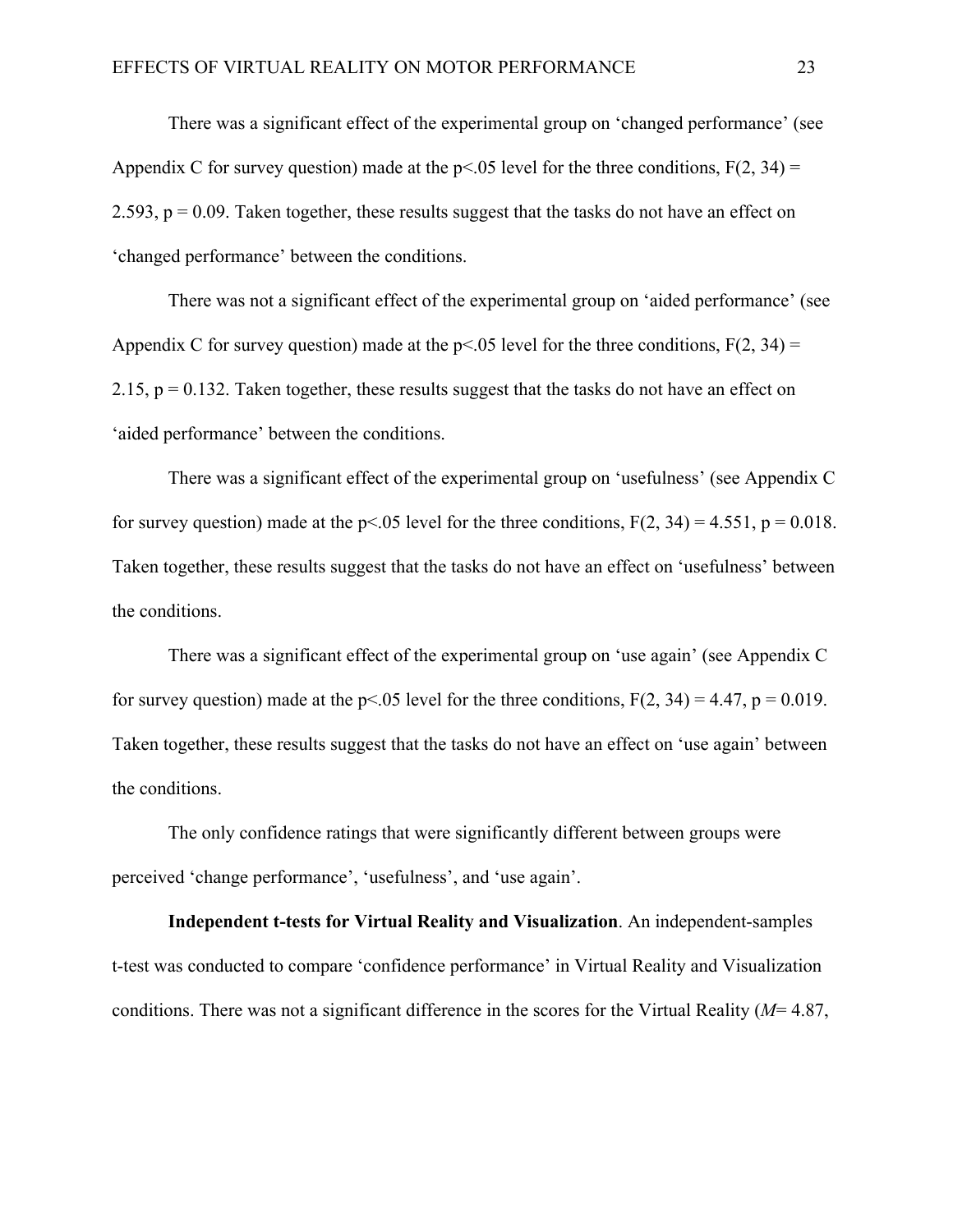*SD*= 2.1) and Visualization (*M*= 5.5, *SD*= 1.9) conditions;  $t$  (23)= -0.766, *p* = 0.451. These results suggest that using virtual reality does not have an effect on confidence performance.

An independent-samples t-test was conducted to compare 'changed performance' in Virtual Reality and Visualization conditions. There was not a significant difference in the scores for the Virtual Reality (*M*= 6.47, *SD*= 1.767) and Visualization (*M*= 7.18, *SD*= 1.601) conditions;  $t(24)$ = -1.06,  $p = 0.3$ . These results suggest that using virtual reality does not have an effect on whether virtual reality changed performance.

An independent-samples t-test was conducted to compare 'aided performance' in Virtual Reality and Visualization conditions. There was not a significant difference in the scores for Virtual Reality (*M*= 6.33, *SD*= 1.952) and Visualization (*M*= 7.64, *SD*= 1.804) conditions; *t*  $(24)$ = -1.735,  $p = 0.096$ . These results suggest that using virtual reality does not have an effect on whether virtual reality aided performance.

An independent-samples t-test was conducted to compare 'usefulness' in Virtual Reality and Visualization conditions. There was not a significant difference in the scores for the Virtual Reality (*M*= 5.6, *SD*= 1.352) and Visualization (*M*= 4.55, *SD*= 2.979) conditions; *t* (24)= -1.217,  $p = 0.235$ . These results suggest that using virtual reality does not have an effect on usefulness.

An independent-samples t-test was conducted to compare 'use again' in Virtual Reality and Visualization conditions. There was a significant difference in the scores for the Virtual Reality (*M*= 3.53, *SD*= 2.066) and Visualization (*M*= 5.64, *SD*= 2.873) conditions; *t* (24)= 2.176,  $p = 0.04$ . These results suggest that using virtual reality does have an effect on whether participants would use visualization again.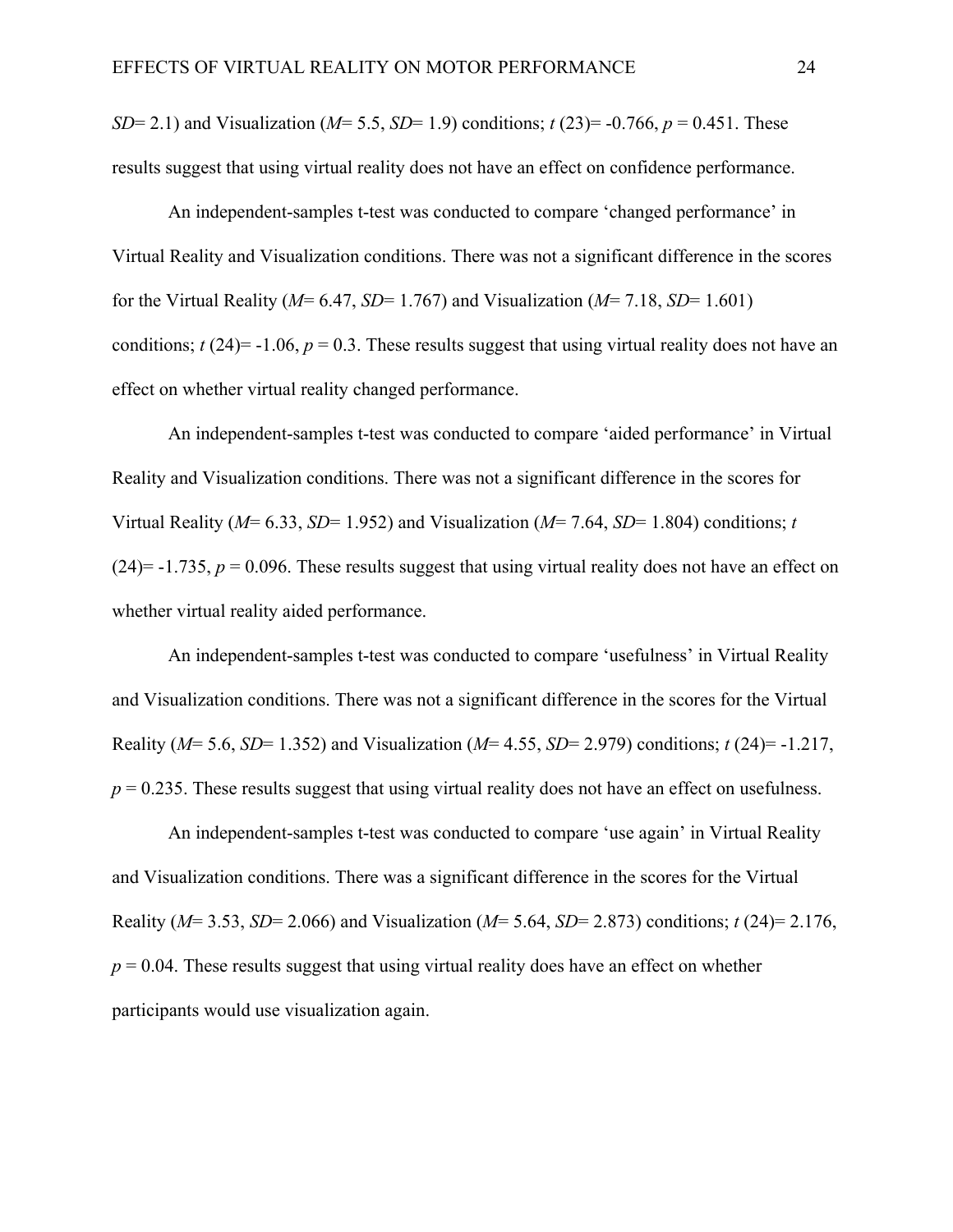**Independent t-tests for Visualization and Control**. An independent-samples t-test was conducted to compare 'confidence performance' in Visualization and Control conditions. There was not a significant difference in the scores for Visualization (*M*= 5.5, *SD*= 1.9) and Control (*M*= 4.18, *SD*= 1.779) conditions; *t* (19)= 1.642, *p* = 0.117. These results suggest that visualization does not have an effect on confidence.

An independent-samples t-test was conducted to compare 'changed performance' in Visualization and Control conditions. There was not a significant difference in the scores for Visualization (*M*= 7.18, *SD*= 1.601) and Control (*M*= 5.18, *SD*= 2.822) conditions; *t* (20)= 2.044,  $p = 0.54$ . These results suggest that visualization does not have an effect on whether participants thought it changed their performance.

An independent-samples t-test was conducted to compare 'aided performance' in Visualization and Control conditions. There was a significant difference in the scores for Visualization (*M*= 7.64, *SD*= 1.804) and Control (*M*= 6.27, *SD*= 1.489) conditions; *t* (20)= 1.933,  $p = 0.067$ . These results suggest that visualization does have an effect on whether visualization aided performance.

An independent-samples t-test was conducted to compare 'usefulness' in Visualization and Control conditions. There was not a significant difference in the scores for Visualization (*M*= 4.55, *SD*= 2.979) and Control (*M*= 3, *SD*= 2.145) conditions; *t* (20)= -1.396, *p* = 0.178. These results suggest that visualization does not have an effect on whether visualization was useful.

An independent-samples t-test was conducted to compare 'use again' in Visualization and Control conditions. There was a significant difference in the scores for Visualization (*M*=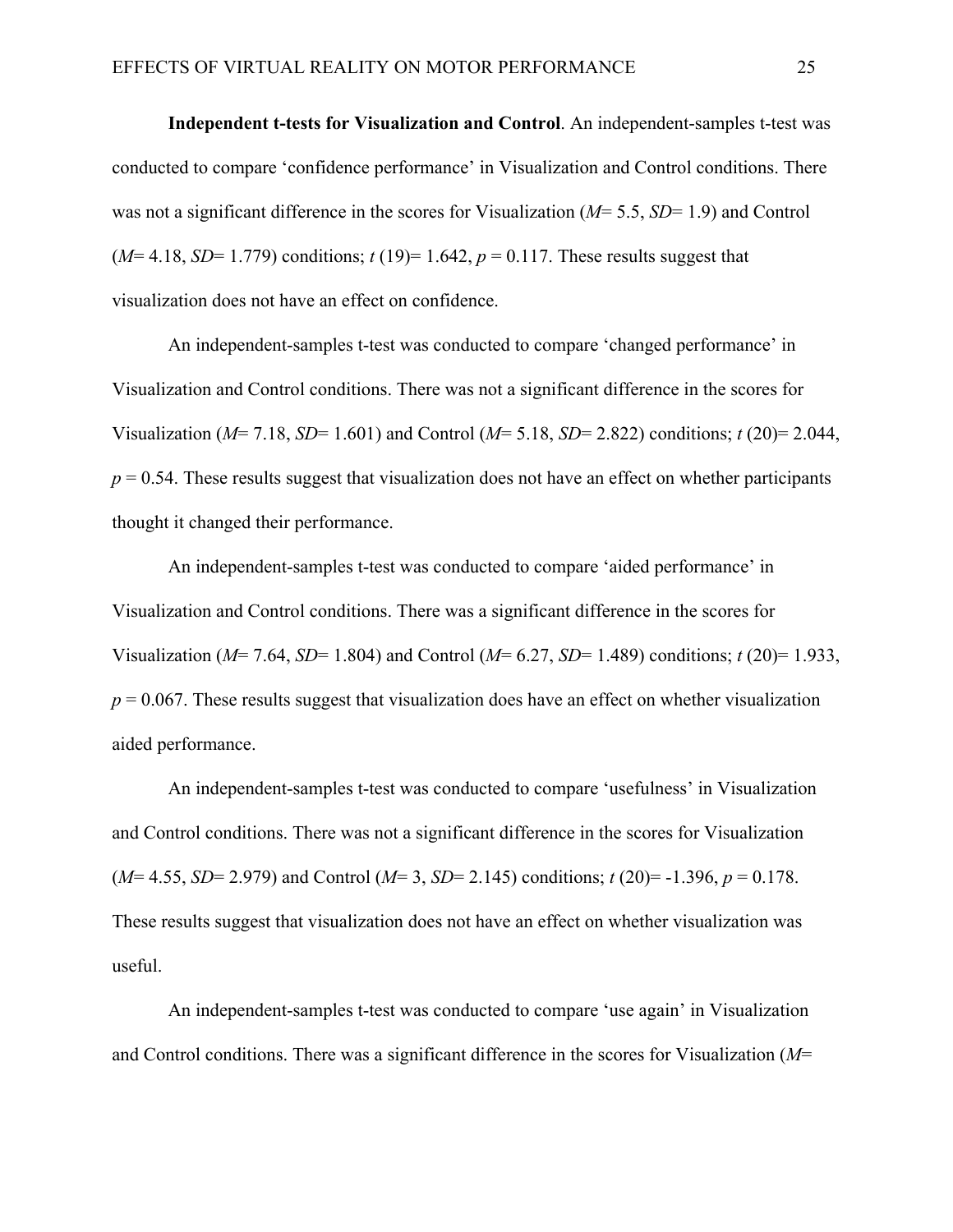5.64, *SD*= 2.873) and Control (*M*= 3, *SD*= 1.549) conditions; *t* (20)= -2.679, *p* = 0.014. These results suggest that visualization does have an effect on whether participants would use visualization again.

**Independent t-tests for Virtual Reality and Control**. An independent-samples t-test was conducted to compare 'confidence performance' in Virtual Reality and Control conditions. There was not a significant difference in the scores for Virtual Reality (*M*= 4.87, *SD*= 2.1) and Control ( $M=4.18$ ,  $SD=1.779$ ) conditions;  $t(24)=0.875$ ,  $p=0.39$ . These results suggest that virtual reality does not have an effect on confidence.

An independent-samples t-test was conducted to compare 'changed performance' in Virtual Reality and Control conditions. There was not a significant difference in the scores for Virtual Reality (*M*= 6.47, *SD*= 1.767) and Control (*M*= 5.18, *SD*= 2.822) conditions; *t* (24)= 1.428,  $p = 0.166$ . These results suggest that virtual reality does not have an effect on whether participants thought it changed performance.

An independent-samples t-test was conducted to compare 'aided performance' in Virtual Reality and Control conditions. There was not a significant difference in the scores for Virtual Reality (*M*= 6.33, *SD*= 1.952) and Control (*M*= 6.27, *SD*= 1.489) conditions; *t* (24)= 0.086, *p* = 0.932. These results suggest that virtual reality does not have an effect on whether participants thought it aided performance.

An independent-samples t-test was conducted to compare 'usefulness' in Virtual Reality and Control conditions. There was not a significant difference in the scores for Virtual Reality ( $M=5.6$ , *SD*= 1.352) and Control ( $M=3$ , *SD*= 2.145) conditions; *t* (24)= -3.792, *p* = 0.001. These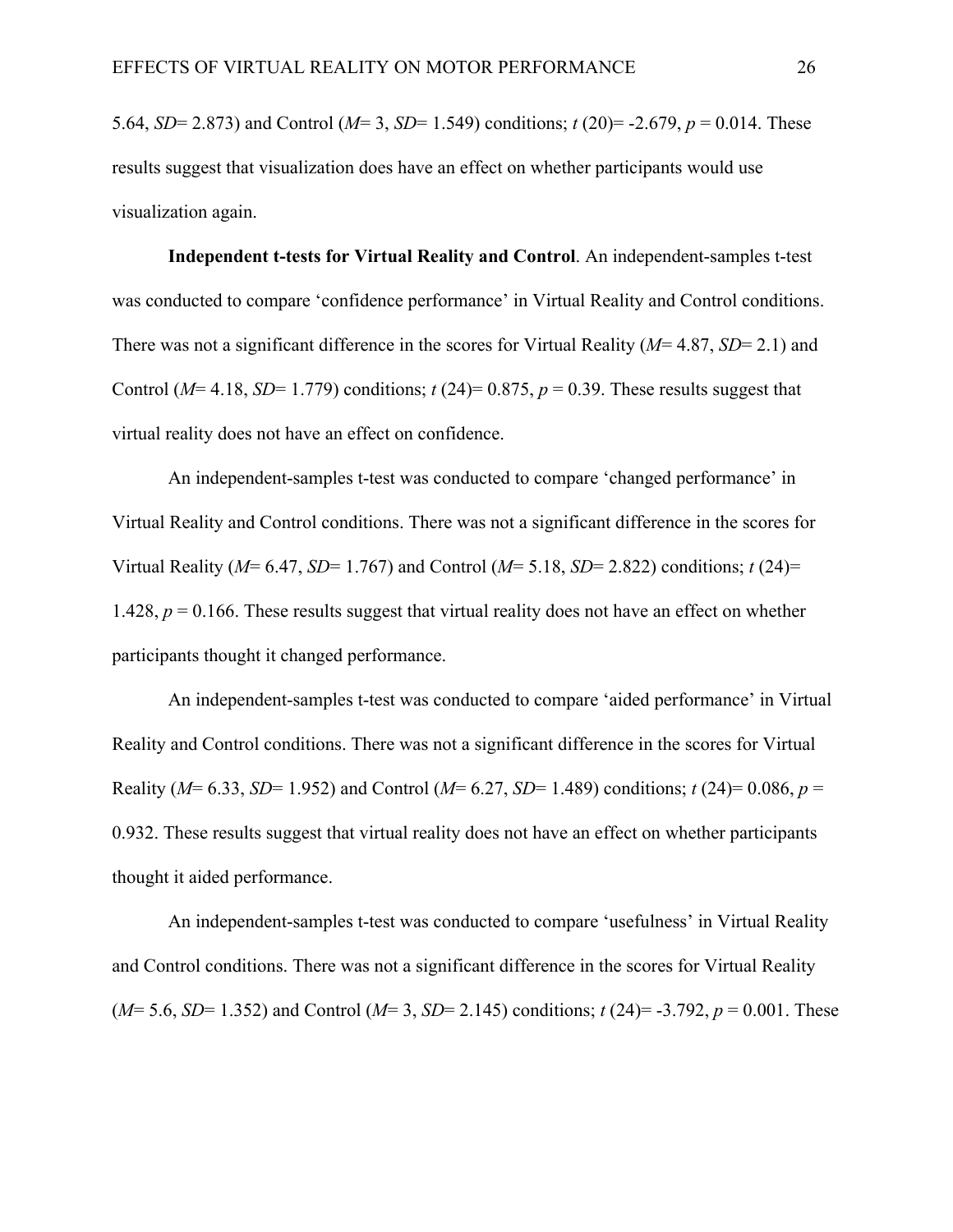results suggest that virtual reality does have an effect on whether participants thought it was useful.

An independent-samples t-test was conducted to compare 'use again' in Virtual Reality and Control conditions. There was not a significant difference in the scores for Virtual Reality (*M*= 3.53, *SD*= 2.066) and Control (*M*= 3, *SD*= 1.549) conditions; *t* (24)= -0.719, *p* = 0.479. These results suggest that virtual reality does not have an effect on whether participants would use it again.

The only significant difference found between the Virtual Reality group and Visualization group was 'use again'. This was also the only difference found between the Visualization group and the Control group. The only difference between the Virtual Reality group and the Control group was 'usefulness'.



*Figure. 4* This figure depicts the confidence ratings of the groups. 'Confidence performance' and 'changed performance' did not have any significant differences. 'Aided performance' was only significant between Visualization and Control groups. 'Usefulness was only significant between Virtual Reality and Control groups. 'Use again' was only significant between Virtual Reality and Control groups. Error bars show standard error, \* indicates p<.05, \*\* indicates p<.01 and n.s., stands for "not significant".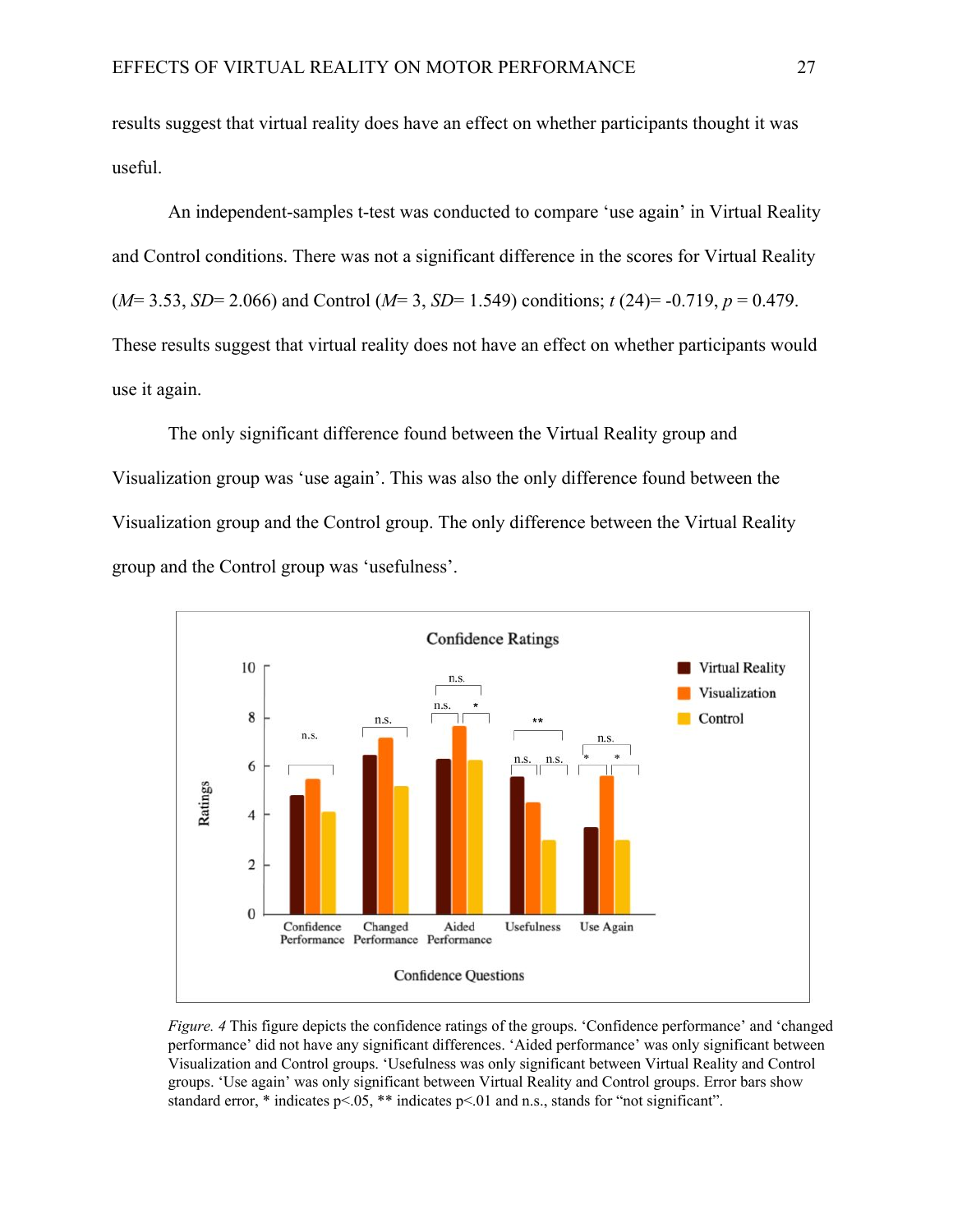#### <span id="page-32-0"></span>**Analysis Excluding Bottom Half of the Scores**

To control for performance a median split analysis was used to split the data between high and low performers. The median was 14, so a filter was made to exclude scores less than 14. A one-way between subjects ANOVA was conducted to compare the effect of the experimental group (excluding participants with total shots less than 14) on total shots made in the Virtual Reality, Visualization and Control conditions. There was not a significant effect of the experimental group on total shots made at the  $p<0.05$  level for the three conditions,  $F(2, 18) =$  $0.418$ ,  $p = 0.665$ . Taken together, these results suggest that even excluding the bottom half of the scores does not have an effect on total shots made between groups (see figure 5).

An independent-samples t-test was conducted to compare experimental groups (excluding participants with a score less than 14) for total shots made in Virtual Reality and Visualization conditions. There was not a significant difference in the scores for Virtual Reality (*M*= 20.29 (*SD*= 6.873) and Visualization (*M*= 20.78 (*SD*= 6.220) conditions; *t* (14)= -0.15, *p* = 0.883. These results suggest that when excluding the bottom half of scores virtual reality does not have an effect on total shots made between Virtual Reality and Visualization groups.

An independent-samples t-test was conducted to compare experimental groups (excluding participants with a score less than 14) for total shots made in Visualization and Control conditions. There was not a significant difference in the scores for Visualization (*M*= 20.78 (*SD*= 6.220) and Control group (*M*= 17.60 (*SD*= 6.066) conditions; *t* (12)= 0.923, *p* = 0.374. These results suggest that when excluding the bottom half of scores visualization does not have an effect on total shots made between Visualization and Control groups.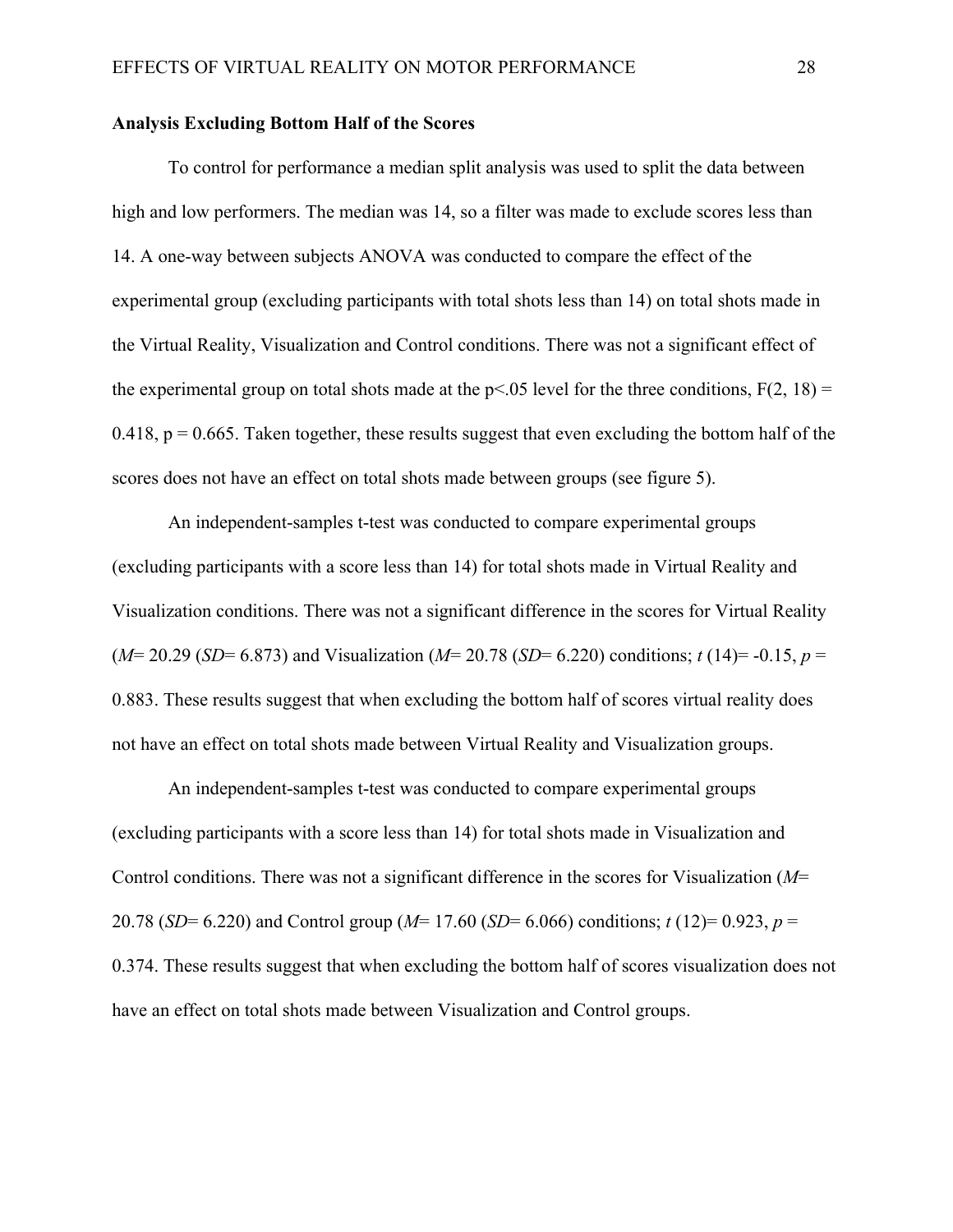An independent-samples t-test was conducted to compare experimental groups (excluding participants with a score less than 14) for total shots made in Virtual Reality and Control conditions. There was not a significant difference in the scores for Virtual Reality (*M*= 20.29 (*SD*= 6.873) and Control group (*M*= 17.60 (*SD*= 6.066) conditions; *t* (10)= 0.699, *p* = 0.501. These results suggest that when excluding the bottom half of scores virtual reality does not have an effect on total shots made between Virtual Reality and Control groups.

### <span id="page-33-0"></span>**Analysis Excluding Top Half of Scores**

Another filter was placed to exclude scores of more than 14 to account for the bottom half of the scores. A one-way between subjects ANOVA was conducted to compare the effect of the experimental group (excluding participants with total shots more than 14) on total shots made in the Virtual Reality, Visualization and Control conditions. There was not a significant effect of the experimental group on total shots made at the  $p<0.05$  level for the three conditions,  $F(2, 17) =$ 0.007,  $p = 0.993$ . Taken together, these results suggest that even excluding the top half of the scores does not have an effect on total shots made between groups (see figure 5).

An independent-samples t-test was conducted to compare experimental groups (excluding participants with a score greater than 14) for total shots made in Virtual Reality and Visualization conditions. There was not a significant difference in the scores for Virtual Reality ( $M= 9$ ,  $SD= 3.775$ ) and Visualization ( $M= 9$ ,  $SD= 2.828$ ) conditions;  $t(9)=0$ ,  $p=1.00$ . These results suggest that when excluding the top half of scores virtual reality does not have an effect on total shots made between Virtual Reality and Visualization groups.

An independent-samples t-test was conducted to compare experimental groups (excluding participants with a score greater than 14) for total shots made in Visualization and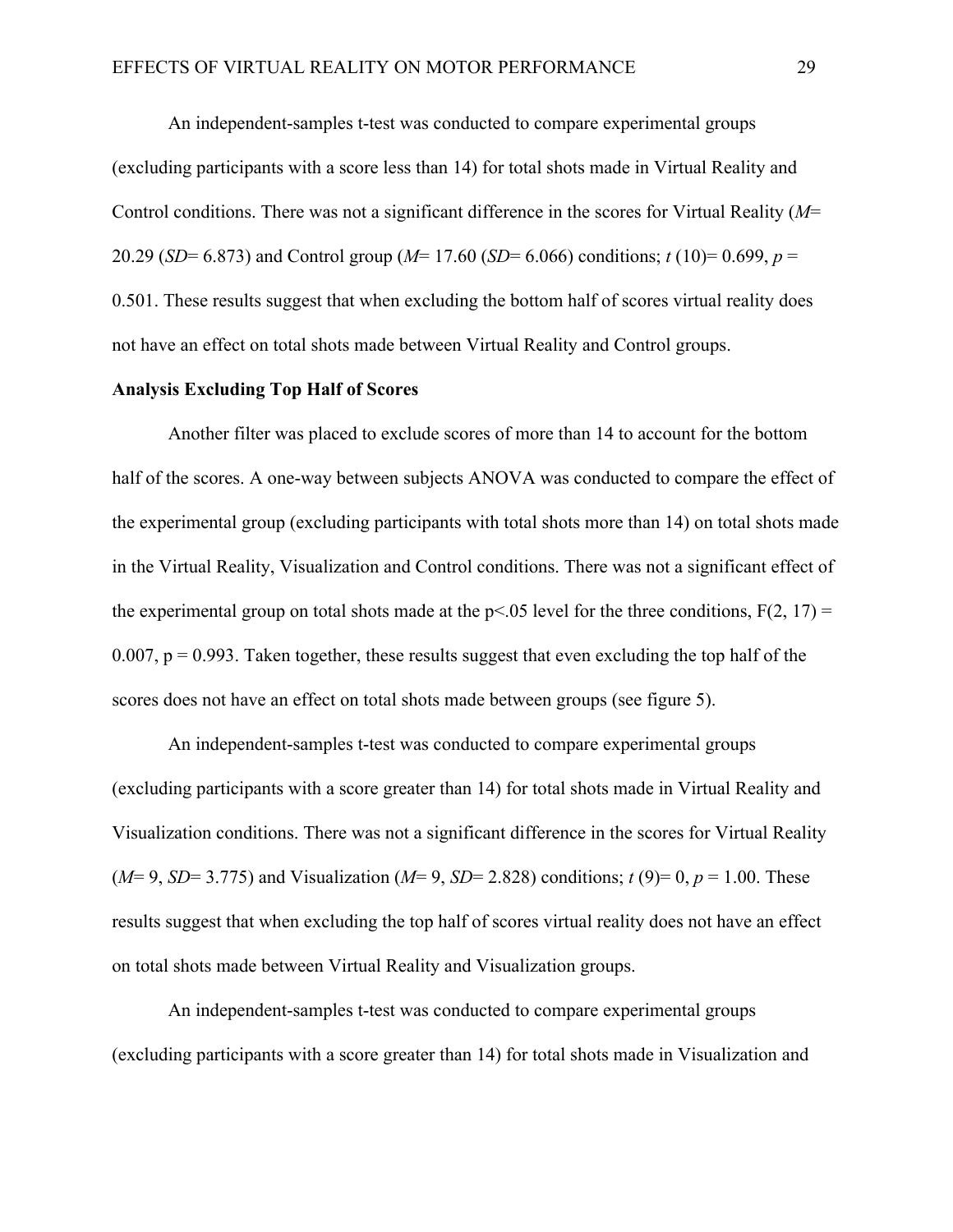Control conditions. There was not a significant difference in the scores for Visualization (*M*= 9, *SD*= 2.828) and Control (*M*= 8.78, *SD= 4.79)* conditions; *t* (9)= 0.062, *p* = 0.952. These results suggest that when excluding the top half of scores visualization does not have an effect on total shots made between Visualization and Control groups.

An independent-samples t-test was conducted to compare experimental groups (excluding participants with a score greater than 14) for total shots made in Virtual Reality and Control conditions. There was not a significant difference in the scores for Virtual Reality (*M*= 9, *SD*= 3.775) and Control (*M*= 8.78, *SD= 4.79)* conditions; *t* (16)= 0.109, *p* = 0.914. These results suggest that when excluding the top half of scores Virtual Reality does not have an effect on total shots made between Virtual Reality and Control groups.

There were no significant differences found for the top half or bottom half of the performers.



*Figure. 5* This figure depicts the total mean number of shots made by each of the groups with a filter to exclude participants with more than 14 shots and another filter to exclude participants with less than 14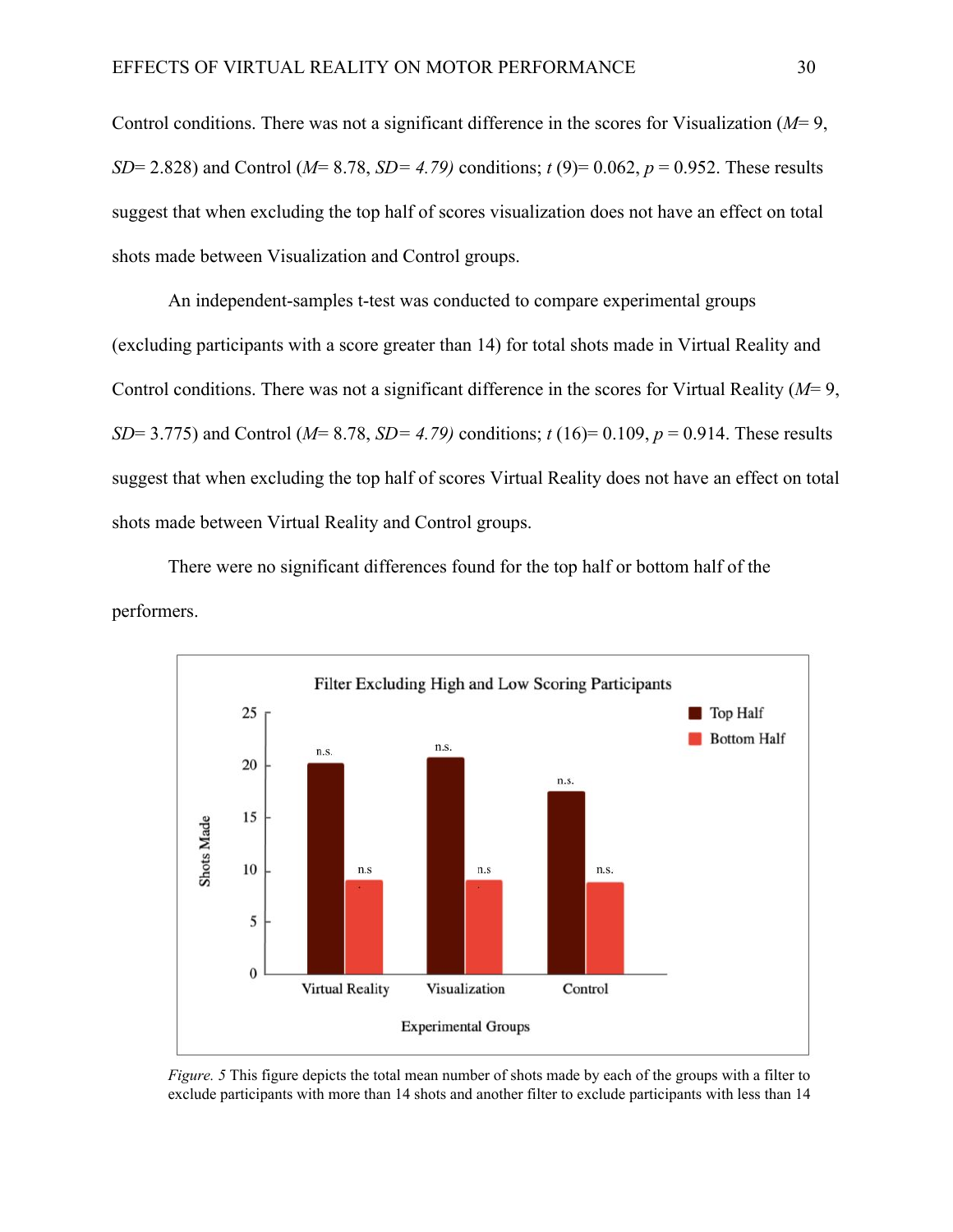shots. None of the groups were significantly different. Error bars show standard error,  $*$  indicates  $p<05$ ,  $**$ indicates p<.01 and n.s., stands for "not significant".

#### <span id="page-35-0"></span>**Effects of Outliers on the Data**

Another filter was placed to exclude outliers with less than 6 shots total made and more than 27 shots total made in order to have a more concise idea of the data. (*n* = 31). A one-way between subjects ANOVA was conducted to compare the effect of the experimental group (excluding participants with total shots less than 6 and more than 27) on total shots made in the Virtual Reality, Visualization and Control conditions. There was not a significant effect of the experimental group on total shots made at the  $p<0.05$  level for the three conditions,  $F(2, 28) =$ 0.569,  $p = 0.558$ . Taken together, these results suggest that even excluding the outliers does not have an effect on total shots made between groups (see figure 6).

An independent-samples t-test was conducted to compare experimental groups (excluding outliers) for total shots made in Virtual Reality and Visualization conditions. There was not a significant difference in the scores for Virtual Reality (*M*= 13.54, *SD*= 6.213) and Visualization ( $M=16.11$ ,  $SD=5.349$ ) conditions;  $t(20)=-1.009$ ,  $p=0.325$ . These results suggest that when excluding the outliers virtual reality does not have an effect on total shots made between Virtual Reality and Visualization groups.

An independent-samples t-test was conducted to compare experimental groups (excluding outliers) for total shots made in Visualization and Control conditions. There was not a significant difference in the scores for Visualization (*M*= 16.11, *SD*= 5.349) and Control (*M*= 13.33, *SD*= 6.819) conditions; *t* (16)= 0.962, *p* = 0.351. These results suggest that when excluding the outliers visualization does not have an effect on total shots made between Visualization and Control groups.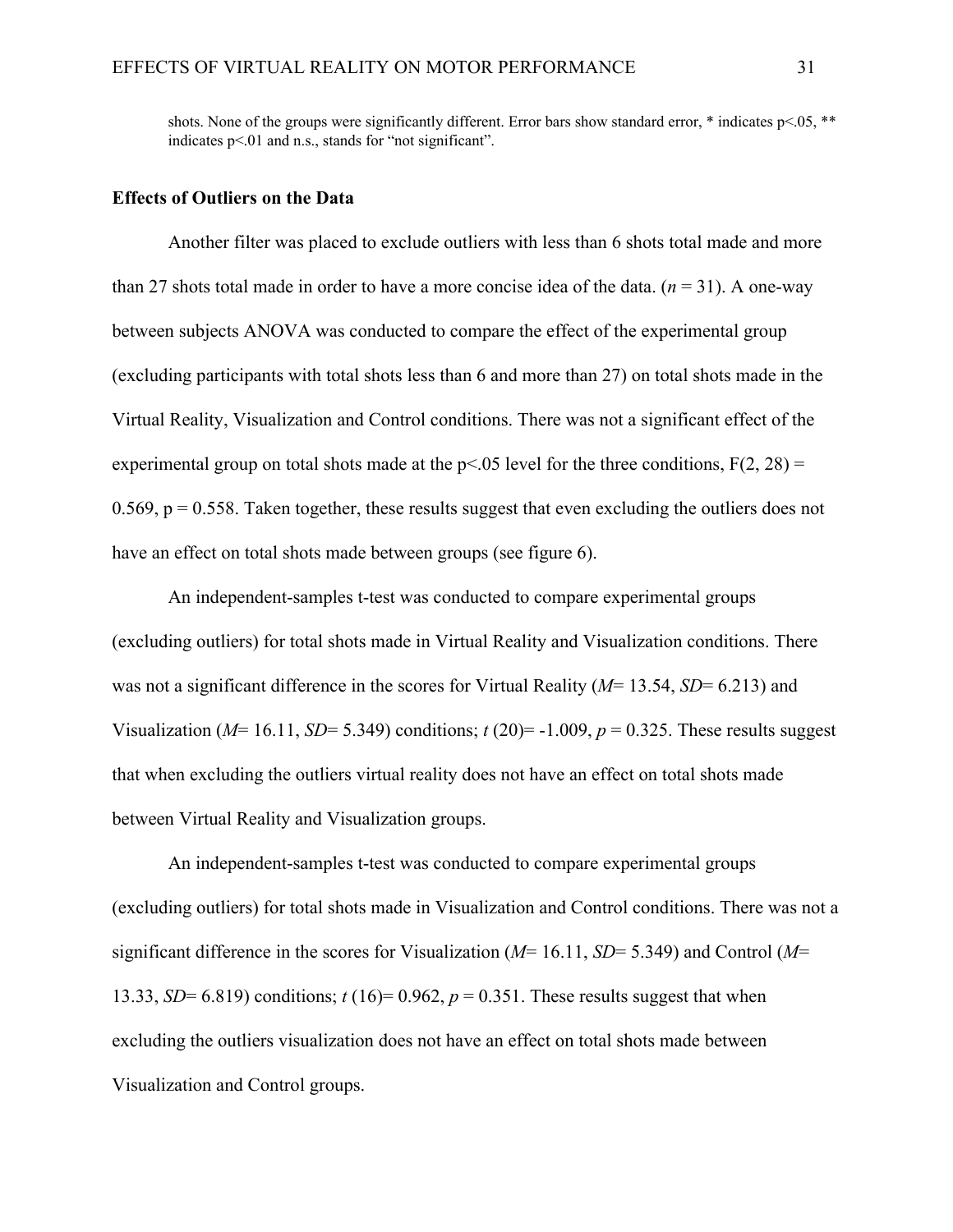An independent-samples t-test was conducted to compare experimental groups (excluding outliers) for total shots made in Virtual Reality and Control conditions. There was not a significant difference in the scores for Virtual Reality (*M*= 13.54, *SD*= 6.213) and Control (*M*= 13.33, *SD*= 6.819) conditions; *t* (20)= 0.073, *p* = 0.942. These results suggest that when excluding the outliers virtual reality does not have an effect on total shots made between Virtual Reality and Control groups.

Removing the outliers did not report any differences between the groups.



*Figure. 6* This figure depicts the exclusion of participants with less than six shots total made and more than 27 shots total made. The Visualization group had the highest mean of scored shots, but it was not significantly more than the Virtual Reality or the Control groups. Error bars show standard error, \* indicates p<.05, \*\* indicates p<.01 and n.s., stands for "not significant".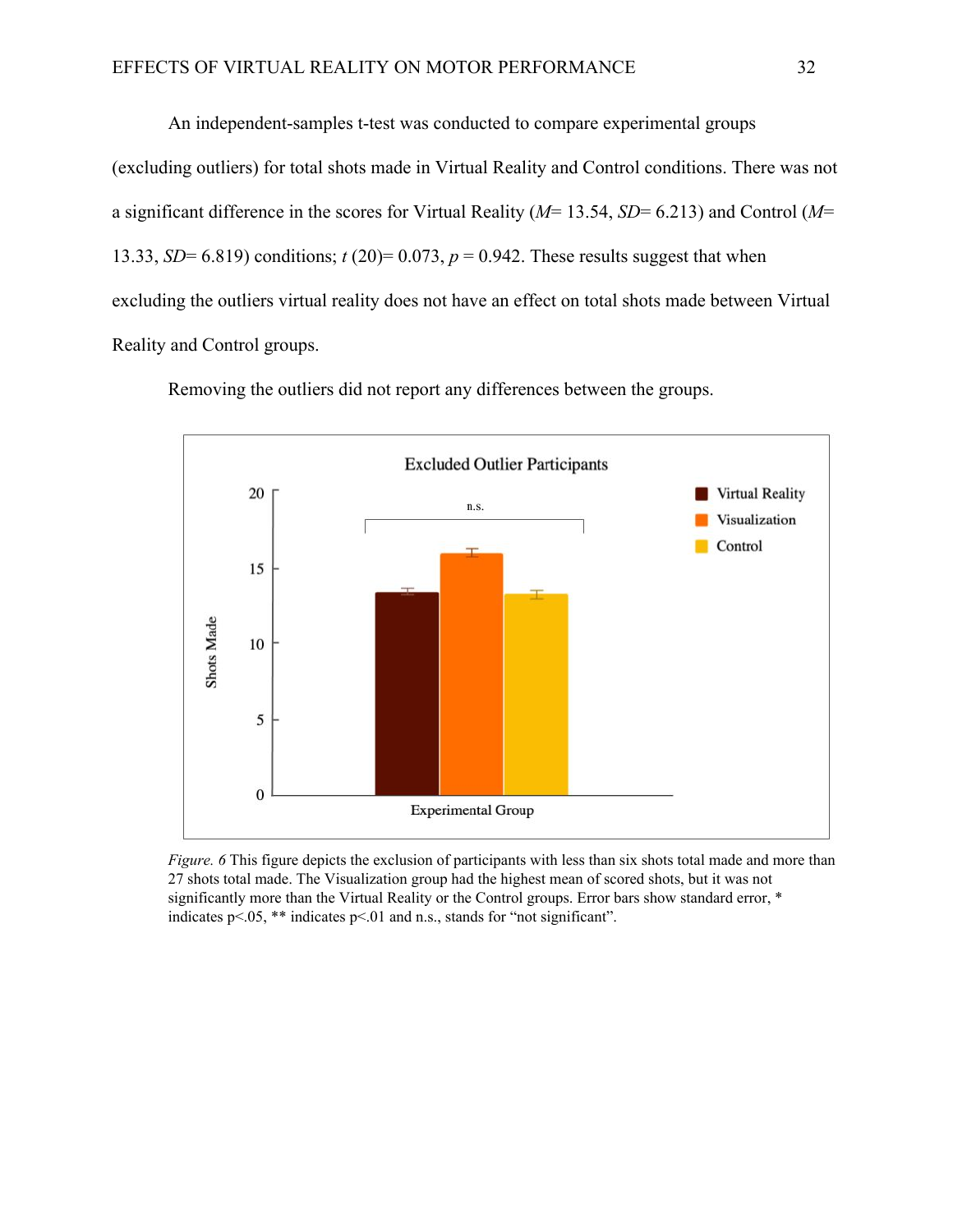#### **Discussion**

<span id="page-37-0"></span>The purpose of this study was to test if virtual reality could improve motor performance in sports when compared to visualization. Due to its immersive abilities (Schwan, 2004), and because we learn from watching others (Hodges & Coppola, 2015), I hypothesized that virtual reality would be more beneficial in increasing motor performance, as measured by basketball free throws, than visualization. However, the data did not support this hypothesis. In fact, on average, the Visualization group scored more shots than the Virtual Reality group and the Control group. However, the Virtual Reality group did outperform the Control group on total shots made. This trend does support that virtual reality does have the capacity to improve motor performance in sports.

Even though the Difference Percentages between the Practice Round and Round 1 were not significant, virtual reality does seem to have a higher difference on average, which means that Round 1, after watching the virtual reality video, showed better performance than the Practice Round. This is an interesting finding because it supports the idea that virtual reality does have the ability to increase motor performance more so than visualization. This effect did not continue between groups from Round 1 to Round 2. There were no noticeable differences between groups.

I ran an ANOVA to test for an effect of athletic experience but there were no significant differences between groups. There was also no correlation between athletic experience and total shots made. These results seem to suggest that anyone, no matter experience, can on average improve their motor skill using virtual reality and visualization. However, in my study, I found that the Control group, which had the least average of athletic experience by chance, did worse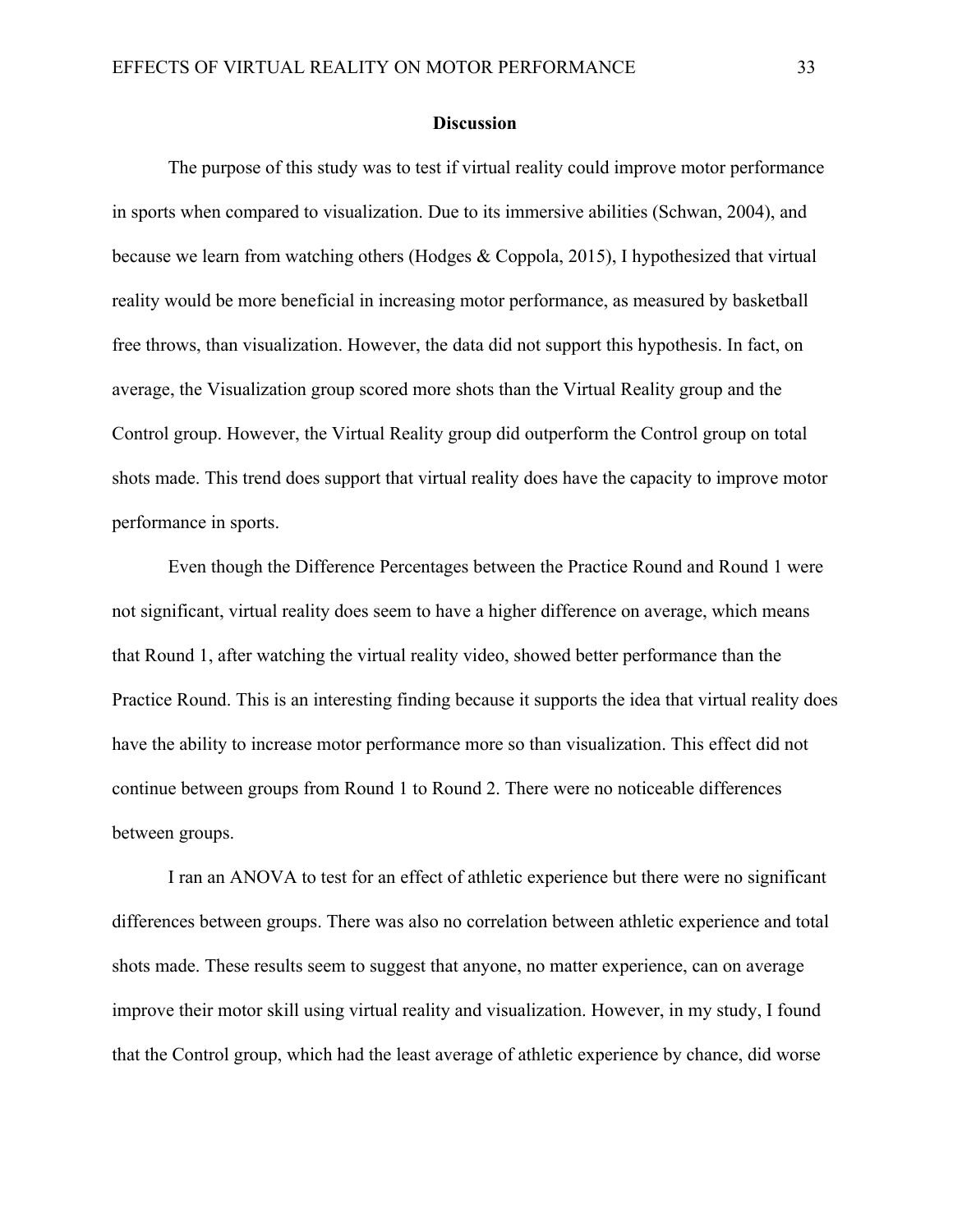and the Virtual Reality group which had the largest average of athletic experience by chance, did better. We could infer that athletic experience, rather than no experience, has an impact on a participant's ability to perform. Previous research has shown that athletes are attuned to kinematic information by virtue of their sport experience (Weast, Shockley, & Riley, 2011), thus potentially affecting the data. Further research should test this effect specific to virtual reality, in other words, how athletes versus non-athletes perform after using virtual reality.

Another area that this study tested was the confidence ratings of each group. I predicted that participants would feel more confident after using virtual reality. The data supports mixed findings on this. The questions 'confidence performance' and 'changed performance' did not have any significant differences. Visualization was more significantly different than the Control group in 'aided performance', meaning participants felt visualization aided their performance. Visualization was also more significantly different than the Virtual Reality and Control groups in 'use again', meaning they chose that they would use visualization again. However, participants did rate virtual reality as more useful than visualization and significantly more useful than doing nothing.

From these results, we can infer that virtual reality may not make participants feel more confident than visualization but it is more effective than doing nothing. Virtual reality was also rated as most useful on average amongst the participants. Even though my hypothesis was not directly supported, virtual reality may have the capacity to increase confidence, as previous research has shown that mental imagery can have a positive impact on confidence (Levy, 2011).

Other analyses were done to see what the effect of excluding certain participants would do. One of these was to exclude the top half of the scores and another the bottom half of the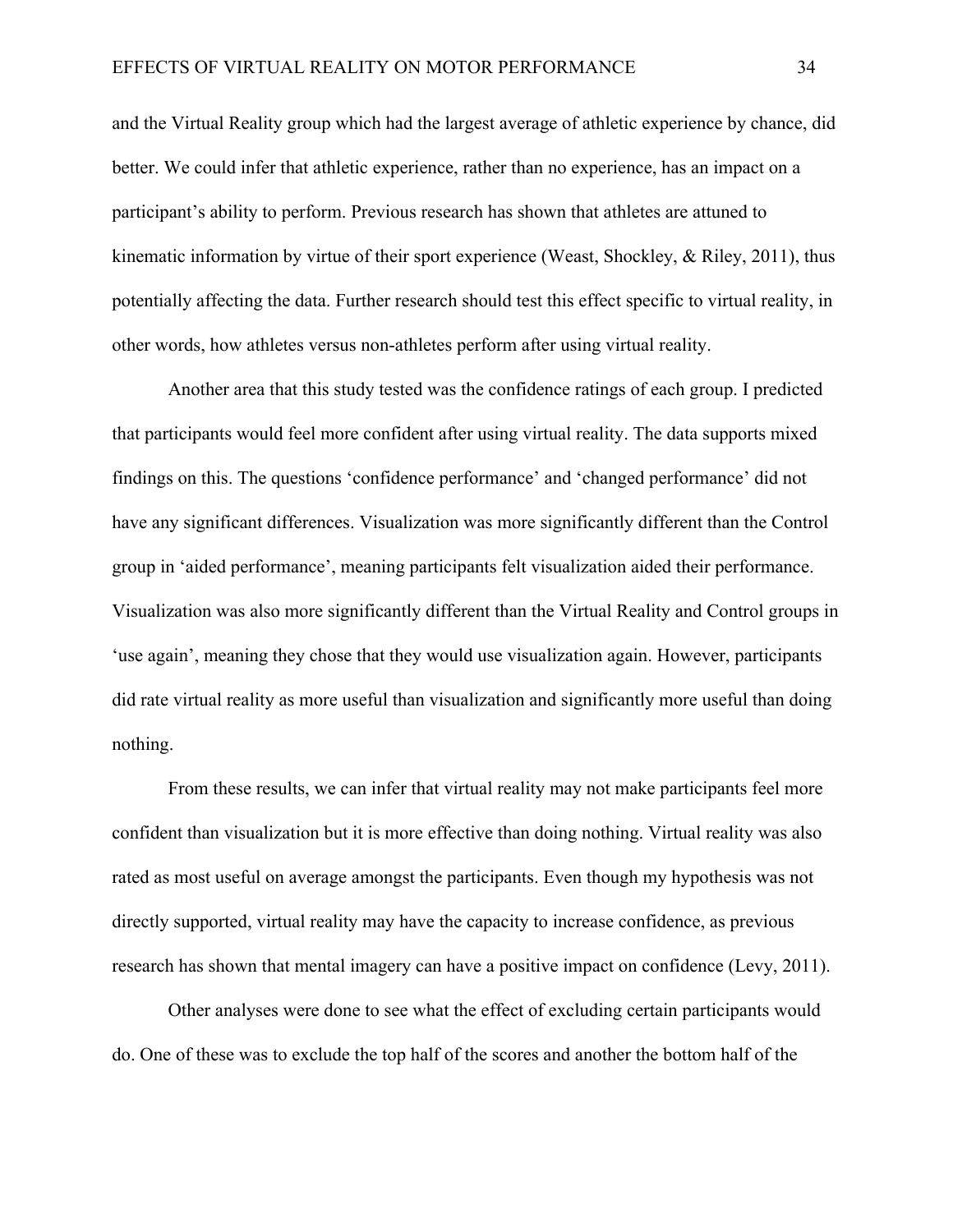scores. Nothing significant was found after using both of these filters. A different filter was then placed to exclude the outliers of the dataset. Still, there were no significant differences found.

 These results may not seem relevant to the original hypothesis in totality, however, it still supports that virtual reality can improve the motor performance of athletes as opposed to doing nothing. Using virtual reality as a method to train can still be beneficial for athletes and coaches. With little research supporting the use of virtual reality in sports, this study is one step forward into the inspection of virtual reality.

#### <span id="page-39-0"></span>**Study Limitations**

Improvements in data collection could have made a difference in data significance. For instance, taking into account the order of shots made compared to those missed, could have led to different results. More specifically, if participants in the Virtual Reality group made most of their first shots, and participants in the Visualization group missed most of their first shots, we could infer that virtual reality has a stronger initial effect. Also, recording the shots as made, hit rim but went in, hit backboard but went in, hit rim and missed, hit backboard and missed, and airballed could have also led to more specific results.

 General limitations include not being able to use a more immersive virtual reality experience due to expense. A previous study showed that participants learned physical tasks such as tai chi better in a 3D virtual environment rather than a 2D video system. The difference between the two experiences was that the teacher was either flat like a screen or made to be 3 dimensional with polarized glasses and lighting to make it seem to the participants that the teacher was an active figure (Patel, Bailenson, Hack-Jung, Diankov, & Bajcsy, 2006). This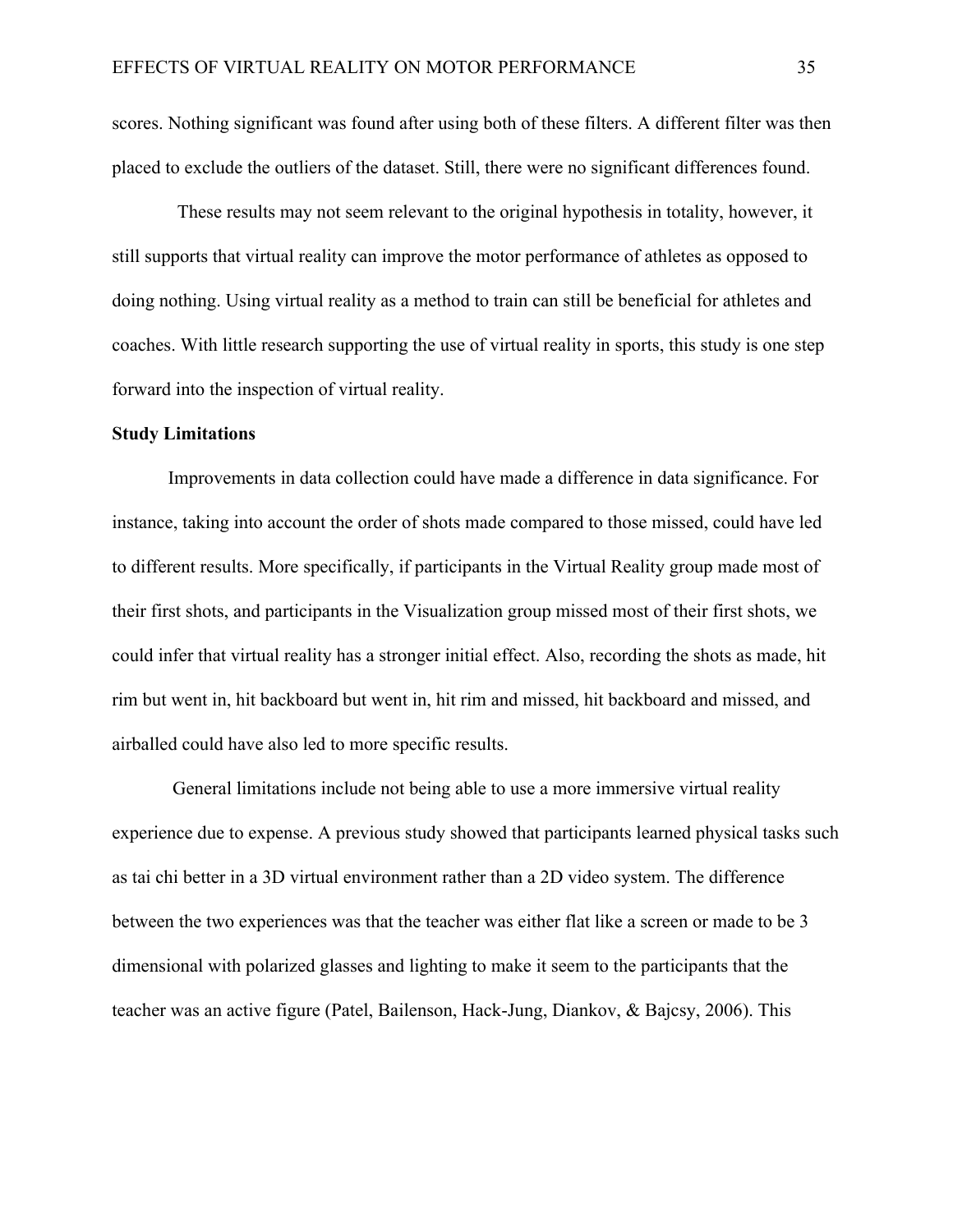supports that more immersive, multidimensional experiences provide better learning opportunities for participants.

**Obscuring variables.** A major limitation could have been various obscuring variables, which were overlooked and not considered in the data collection or analysis.

*Gymnasium and Surrounding Environment.* One of these obscuring variables could include the environment of the gymnasium at the time of data collection. Most of the data collected from participants occurred when no one was in the gymnasium, however, there were few times, uncontrollable to the experimenter, where the gym was occupied at the time of data collection. Not having a private facility for data collection, could have led to participants being distracted while shooting or being nervous performing in front of others. Having a private session could help eliminate any obstructing variable like these so participants could perform adequately.

*Differences Between Reality and Video.* The gymnasium in the virtual reality video and the gymnasium used at Bard were very different. This could have affected the way participants were visualizing and learning to shoot. The video was also not representative of a person's technique of shooting. If the researcher had filmed the participant shooting, then had the participant use the footage to watch themselves back, there might have been differences in the results. Moreover, future research could consider using a third-person point of view in order to counteract the first person point of view to see if that had an effect.

*Basketball Experience***.** Past practice or lack of practice could have also skewed the results. Some participants had many years of basketball experience and some had none. That difference could have been distributed unevenly between groups, although when the data was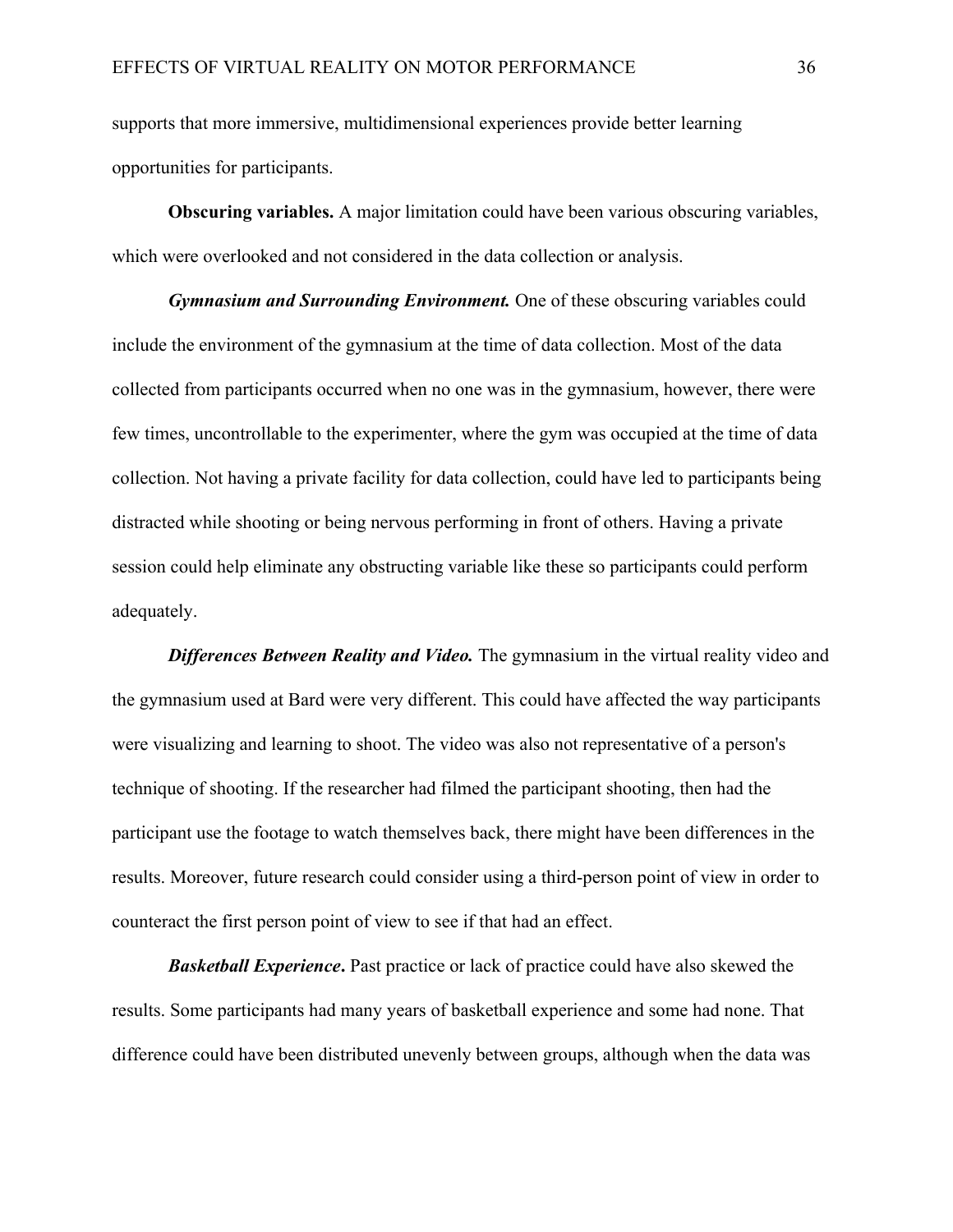filtered for outliers, no differences were found. The number of participants could have also affected the data. A number of 45 participants were predicted to take part in the study, however, due to the unexpected COVID-19 pandemic, data collection was not able to be completed leaving the groups with an uneven number of participants: 15 in the Virtual Reality group and 11 in the other two.

#### <span id="page-41-0"></span>**Future Implications**

Previous research has shown that visualization can help athletes train without physical limitations and improve performance (Ricther, 2012), and this current study also supports that using visualization as a technique to train athletes is effective and improves motor performance. This means that visualization can be an extremely effective tool to train athletes. Moreover, this study shows that virtual reality may have a promising future within many other fields. While non-significant, the current study supports that using virtual reality shows some improvements in motor performance. Future research can take the finding from this study as a baseline to expand on the use of virtual reality in motor performance.

Since using virtual reality shows some improvements in motor-performance, there are various ways in which it could be used in sports. These include developing programs for athletes and coaches in order to improve their athletic skills beyond physical limitations. Other advantages of using virtual reality in sports include being able to apply this method when players are injured and cannot play. Virtual reality may aid in keeping an athlete's mind sharp so that when they are ready to return to play they are just as good, if not better, than they were before in their skill and decision-making (Ridderinkhof, 2015). Virtual reality may also be beneficial because one can use it on their own time, at home, in the gym or field. More interactive virtual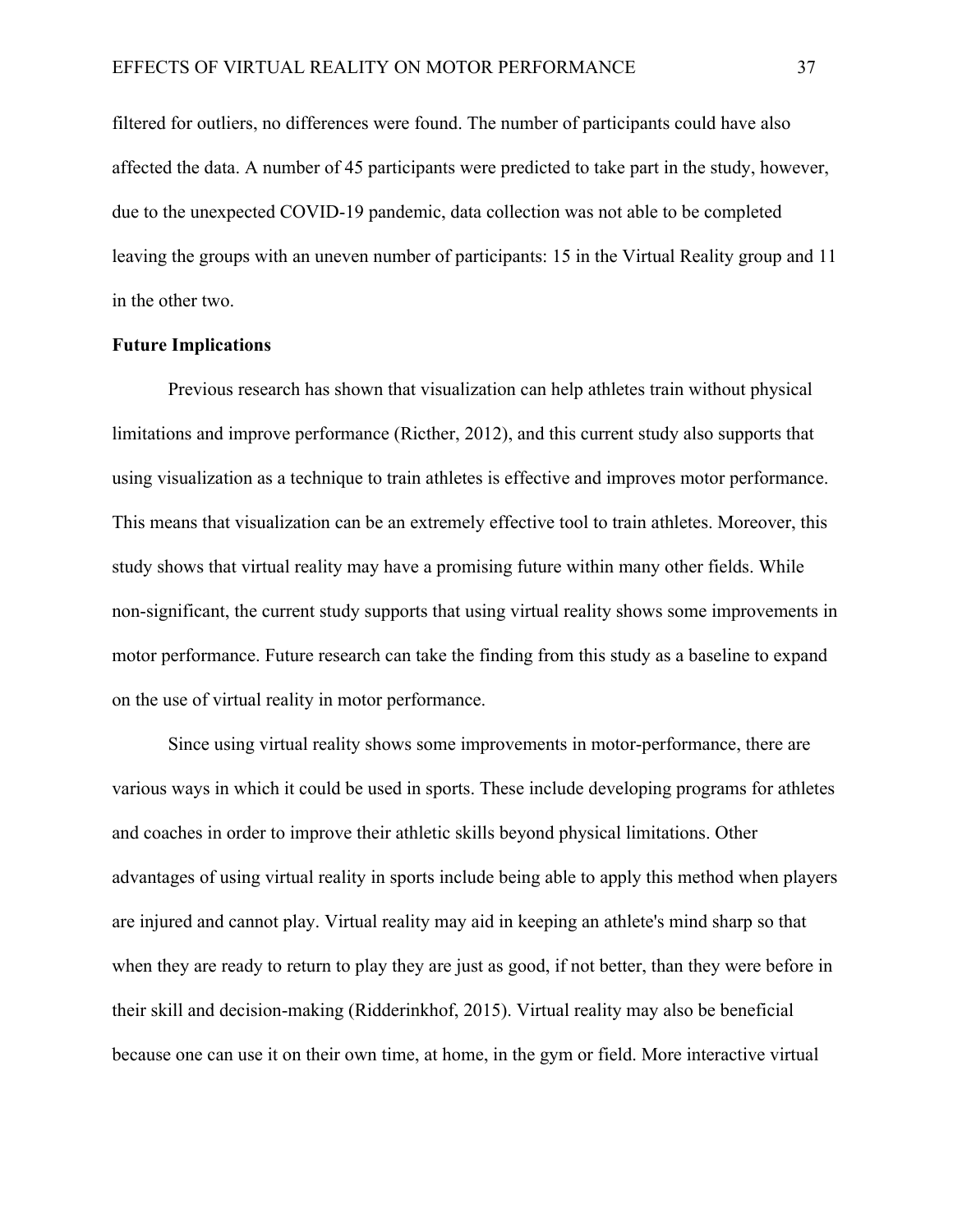reality can also help increase high cognitive skills such as decision-making and tactical understanding. With this method one can interact with plays over and over again, so that one can make the best decisions out on the field (Science-based cognitive assessment & training, 2019).

With more studies like the current one, virtual reality could become a beacon for improving training and learning in multidimensional environments in sports as well as other areas in science, medicine, and engineering.

With further research, virtual reality can be expanded upon so that we can learn all the possible uses and contributions within sports and other areas of interest. For example, in a previous study, researchers tested the effects of virtual reality tools, like spatial visualization skills, in perceiving the buckling of a structural component like a column. Participants recorded having a better understanding of this concept after using virtual reality to view this motion (Fogarty, McCormick, & El-Tawil, 2018). This study supports how beneficial virtual reality can be in the realm of engineering. It also supports the idea that using virtual reality to view and improve a topic can be used, like in the current study of free-throws.

### **Conclusion**

<span id="page-42-0"></span>Although, in the present study, no significant data was found supporting an improvement of free-throws made, the Virtual Reality group did outperform the Control group in shots made. This supports the idea that virtual reality may improve motor performance, which would need to be further assessed in future studies. This study also supports the use of visualization as a method of training. The implications of this study supports the interest of developing programs as a part of training regimes for virtual reality.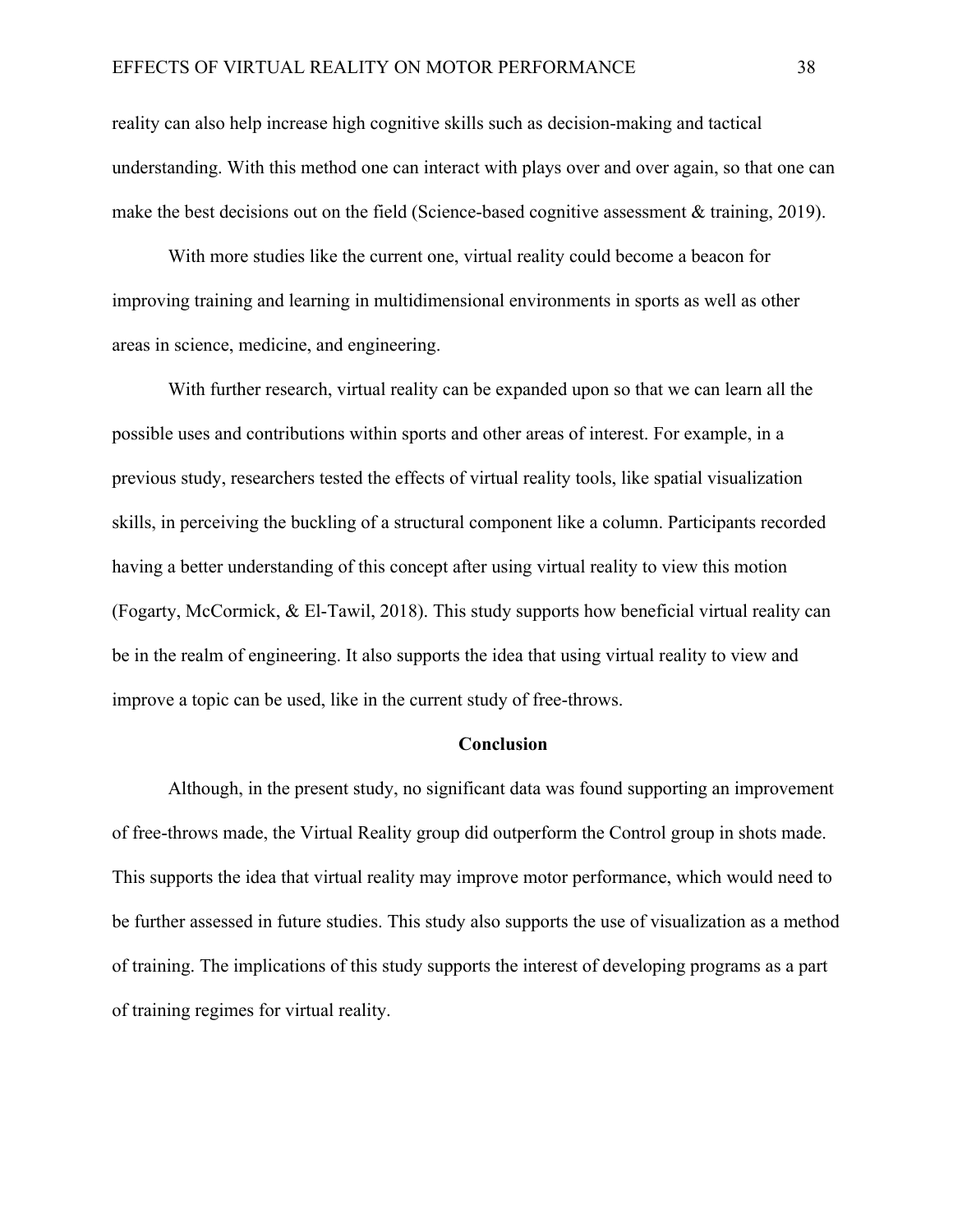#### **References**

<span id="page-43-0"></span>Anshel, M. H. (2003). Sport psychology: From theory to practice. B. Cummings.

- Bakker, F. C., Boschker, M. S., & Chung, T. (1998). Changes in muscular activity while imagining weight lifting using stimulus or response propositions. *Journal of Sport and Exercise Psychology*, *20*(3), 313-324.
- Bideau, B., Multon, F., Kulpa, R., Fradet, L., & Arnaldi, B. (2004, June). Virtual reality applied to sports: do handball goalkeepers react realistically to simulated synthetic opponents?. In *Proceedings of the 2004 ACM SIGGRAPH international conference on Virtual Reality continuum and its applications in industry* (pp. 210-216). ACM.
- Covaci, A., Postelnicu, C. C., Panfir, A. N., & Talaba, D. (2012, February). A virtual reality simulator for basketball free-throw skills development. In *Doctoral Conference on Computing, Electrical and Industrial Systems* (pp. 105-112). Springer, Berlin, Heidelberg.
- Decety, J., & Michel, F. (1989). Comparative analysis of actual and mental movement times in two graphic tasks. *Brain and cognition*, *11*(1), 87-97.
- Fadde, P. J. (2006). Interactive video training of perceptual decision-making in the sport of baseball. Technology, Instruction, Cognition and Learning, 4(3), 265-285.
- Féry, Y. A., & Morizot, P. (2000). Kinesthetic and visual image in modeling closed motor skills: The example of the tennis serve. *Perceptual and motor Skills*, *90*(3), 707-722.
- Fogarty, J., McCormick, J., & El-Tawil, S. (2018). Improving student understanding of complex spatial arrangements with virtual reality. Journal of Professional Issues in Engineering Education and Practice, 144(2), 04017013.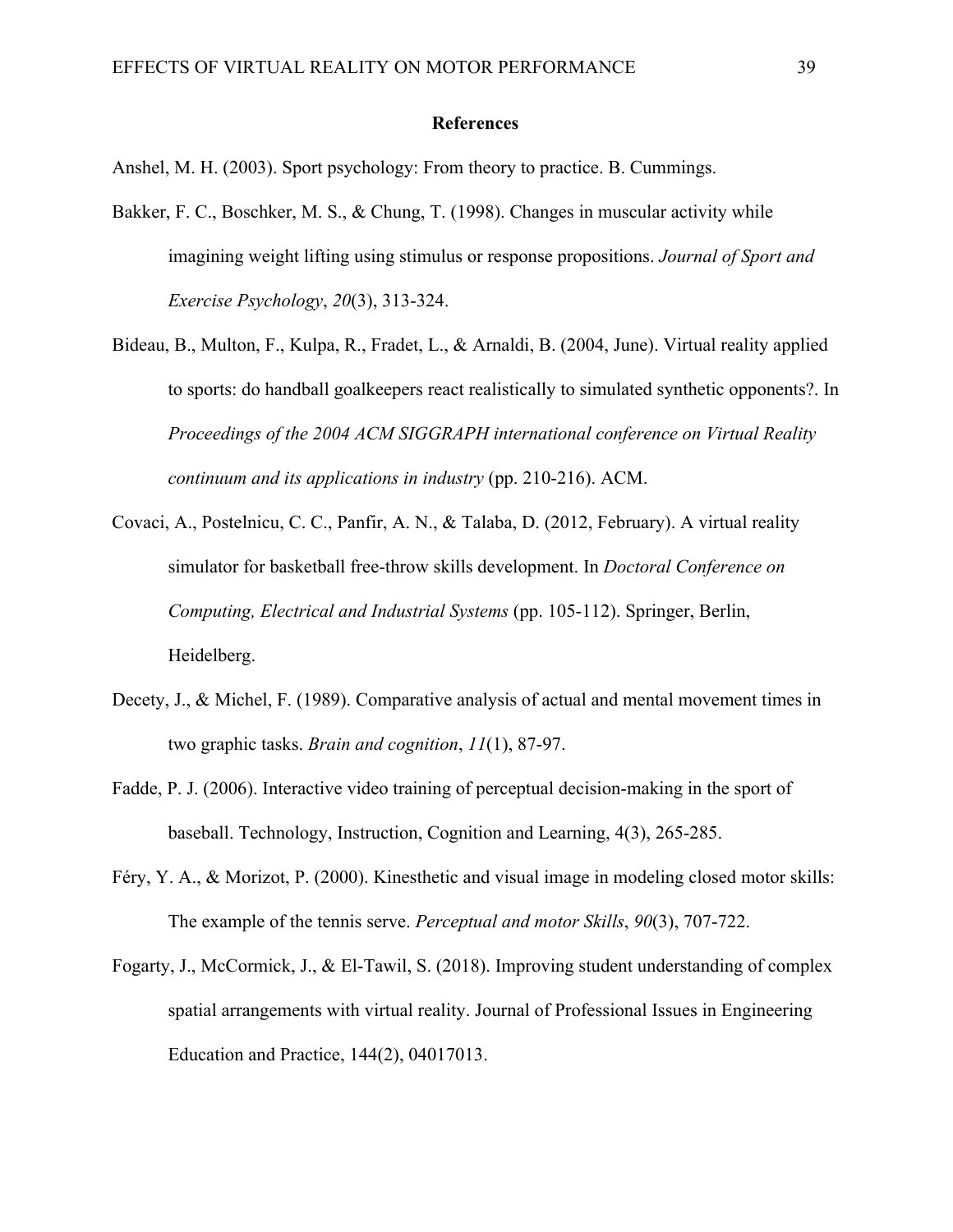- George, T. R. (1994). Self-confidence and baseball performance: A causal examination of self-efficacy theory. Journal of sport and exercise psychology, 16(4), 381-399.
- Hodges, N.J., & Coppola, T. What we think we learn from watching others: the moderating role of ability on perceptions of learning from observation. Psychological Research 79, 609–620 (2015).
- Jeannerod, M. (1994). The representing brain: Neural correlates of motor intention and imagery. *Behavioral and Brain Sciences*, *17*(2), 187-202.
- Levy, A. R., Nicholls, A. R., & Polman, R. C. J. (2011). Pre-competitive confidence, coping, and subjective performance in sport. Scandinavian Journal of Medicine & Science in Sports, 21(5), 721-729.
- Mullineaux, D. R., & Uhl, T. L. (2010). Coordination-variability and kinematics of misses versus swishes of basketball free throws. *Journal of Sports Sciences*, *28*(9), 1017-1024.
- Patel, K., Bailenson, J. N., Hack-Jung, S., Diankov, R., & Bajcsy, R. (2006, August). The effects of fully immersive virtual reality on the learning of physical tasks. In Proceedings of the 9th Annual International Workshop on Presence, Ohio, USA (pp. 87-94).
- Reilly, B., Johansson, M., Huang, Y., & Churches, L. (2016). U.S. Patent Application No. 14/694,770.
- Richter, J., Gilbert, J. N., & Baldis, M. (2012). Maximizing strength training performance using mental imagery. *Strength & Conditioning Journal*, *34*(5), 65-69.
- Ridderinkhof, K. Richard, and Marcel Brass. "How kinesthetic motor imagery works: a predictive-processing theory of visualization in sports and motor expertise." *Journal of Physiology-Paris* 109.1-3 (2015): 53-63.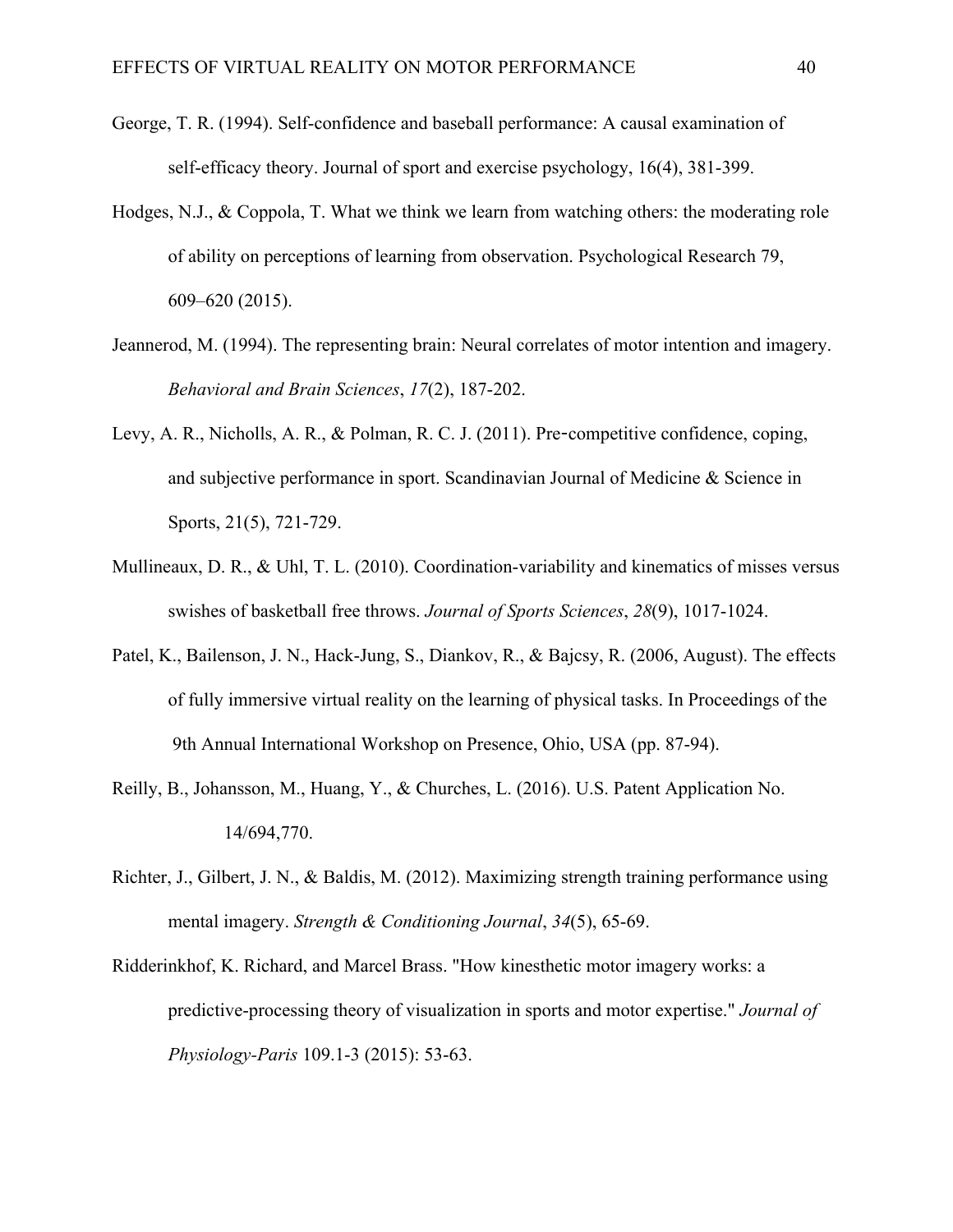Schwan, S., & Riempp, R. (2004). The cognitive benefits of interactive videos: learning to tie nautical knots. Learning and instruction, 14(3), 293-305.

Science-based cognitive assessment & training (2019).

- Stanković, D., Raković, A., Joksimović, A., Petković, E., & Joksimović, D. (2011). Mental Imagery and Visualization in Sport Climbing Training. Activities in Physical Education & Sport,  $1(1)$ .
- Steuer, J. (1992). Defining virtual reality: Dimensions determining telepresence. Journal of communication, 42(4), 73-93.
- Weast, J. A., Shockley, K., & Riley, M. A. (2011). The influence of athletic experience and kinematic information on skill-relevant affordance perception. The Quarterly Journal of Experimental Psychology, 64(4), 689-706.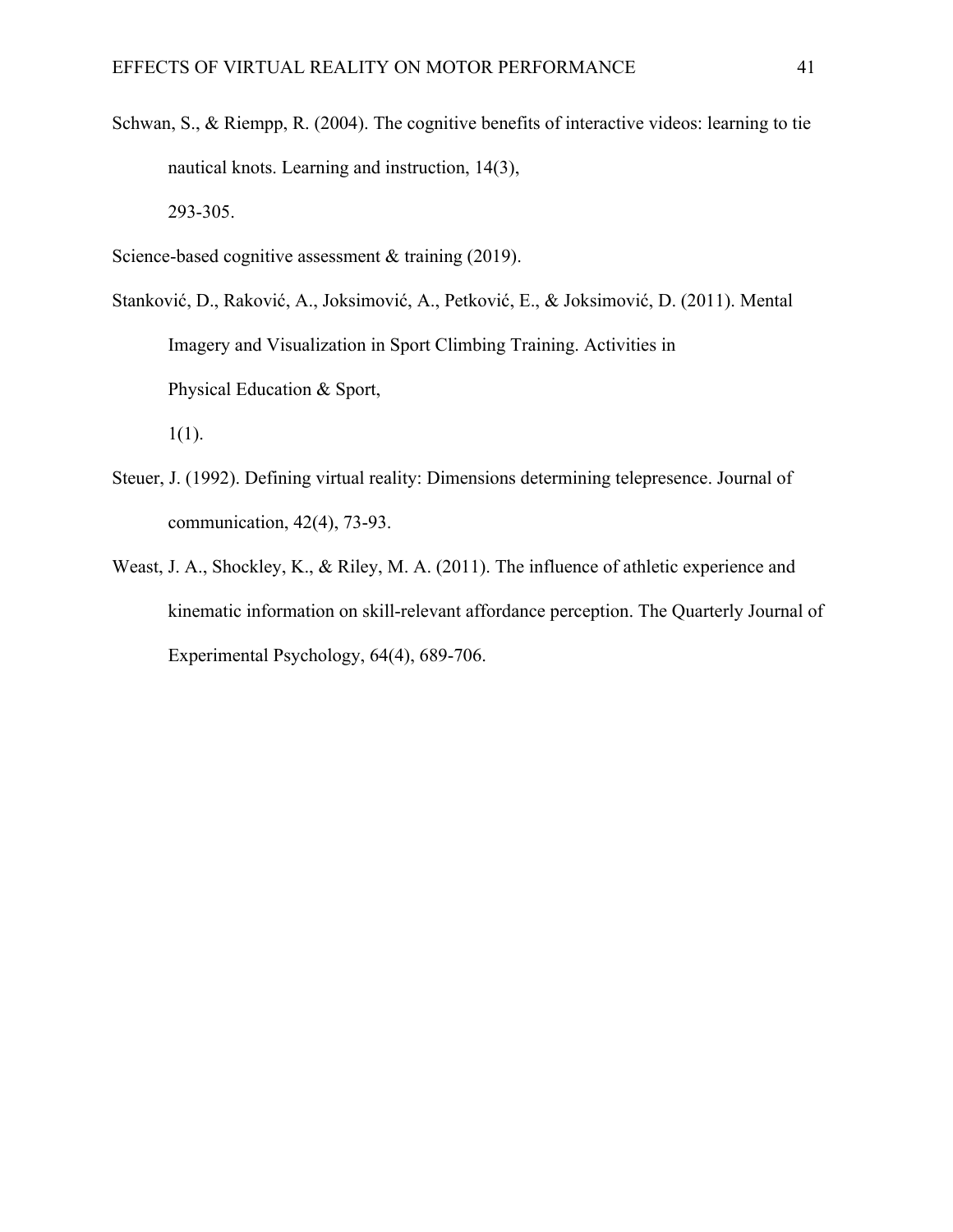### **Appendix A**

### <span id="page-46-0"></span>**Consent Form**

**Principal Investigator** Alina Augustin Psychology Program Bard College **Project Title**

The effects of Virtual Reality in the 1st person point of view on motor performance

### **Introduction**

You are being asked to be a volunteer in a research study in the Psychology Program at Bard College. Please read the following information carefully and feel free to ask questions if any of the information is unclear.

### **Purpose**

The purpose of this research study is to better understand if certain visual aids enhance motor performance of athletic skills.

### **Study Procedure**

If you decide to participate, you will be asked to complete a questionnaire that provides us with basic demographic information including your age and gender. You will then be asked to complete a round of 5 practice shots followed by 2 rounds of 20 shots from the free-throw line. In between these rounds you will be asked to view a virtual reality video or complete a visualization task or count down from 100 and 200. Finally, you will be asked to complete a survey assessing the extent to which you thought each method enhanced your performance. The total duration of the experiment will be no longer than thirty minutes and you are free to withdraw from the study at any time.

### **Risks and Discomforts**

There is minimal potential risk and discomfort from participating in this study.

### **Benefits**

You are not likely to benefit directly from participating in this study. However, what we learn from this experiment will inform how visual aids can benefit athletes.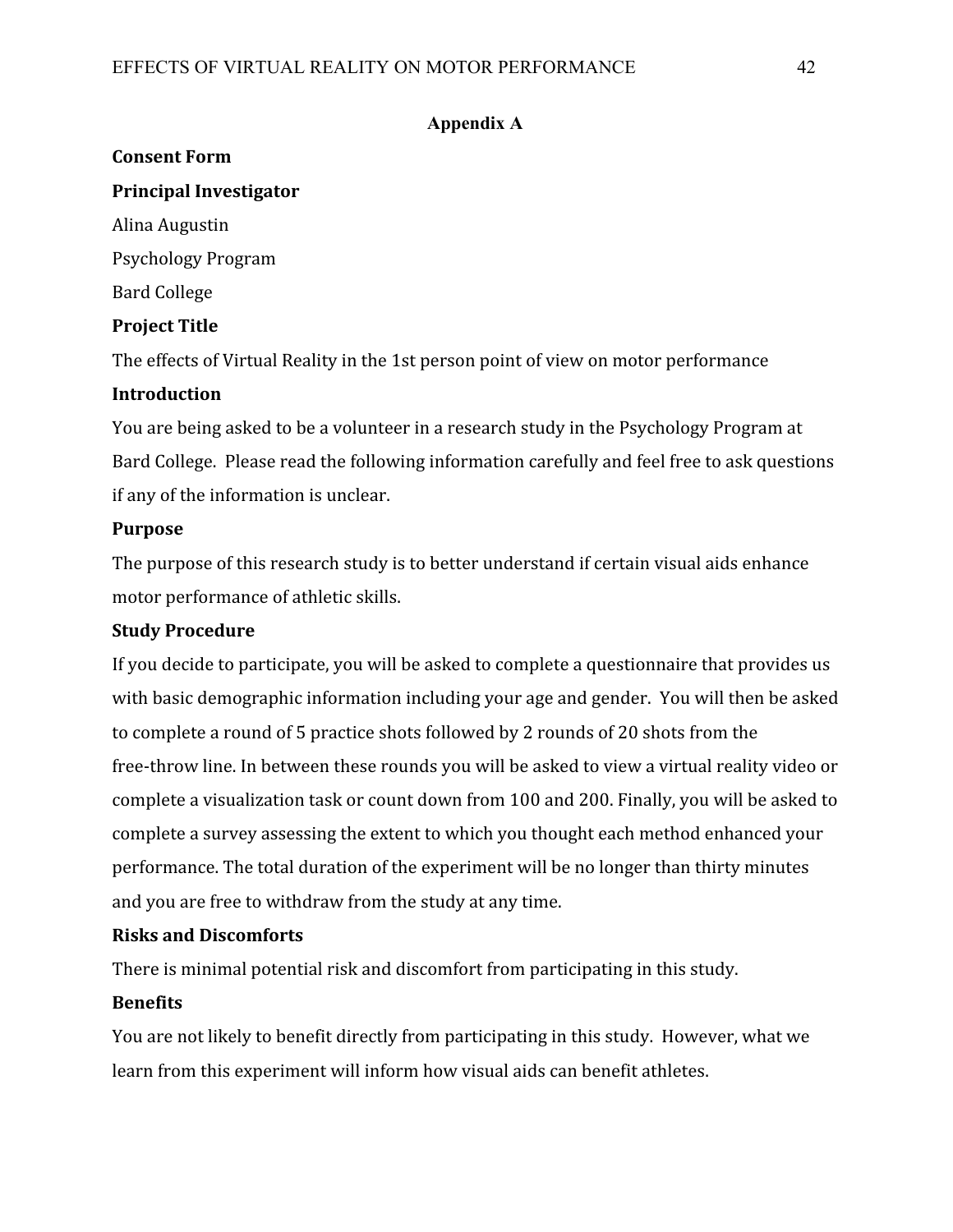### **Compensation**

If you are enrolled in a psychology course you will be compensated through a chance to win a \$25 gift card to Amazon. If you decide to withdraw from the study at any time, you will still be enrolled in the chance to win \$25..

### **Exclusion/Inclusion Criteria**

Participants must be over 18.

### **Confidentiality**

Several procedures will be followed to keep your personal information confidential. Your records will be kept under a code number rather than by name. This consent form is the only form associated with this research study that contains your name. At the completion of your participation, the data associated with your performance and the questionnaire responses will be separated from this consent form. After doing so, it will be very difficult to link your name to any of the data that you provide. Only I will be able to see your records and will keep them encoded without your name in an excel sheet that only I have access to. Once data has been logged your questionnaire will be kept in a folder locked in a room until the experiment is finished. After the completion of the study, your questionnaire will be shredded in order to keep your info confidential. Your name will not appear when the results of this study are presented or published. Your privacy will be protected to the extent provided by law. To ensure that this research is carried out in the proper way, the Bard College IRB may review study records.

### **In Case of Injury/Harm**

If you are injured as a result of being in this study please contact the Principal Investigator, Alina Augustin, at aa8235@bard.edu or 845-234-8857.

### **Participant Rights**

Your participation in this study is voluntary. Neither refusal to participate nor participation discontinued at any time will invoke penalty or loss of benefits to which the subject is otherwise entitled.

### **Questions about your Rights as a Research Participant**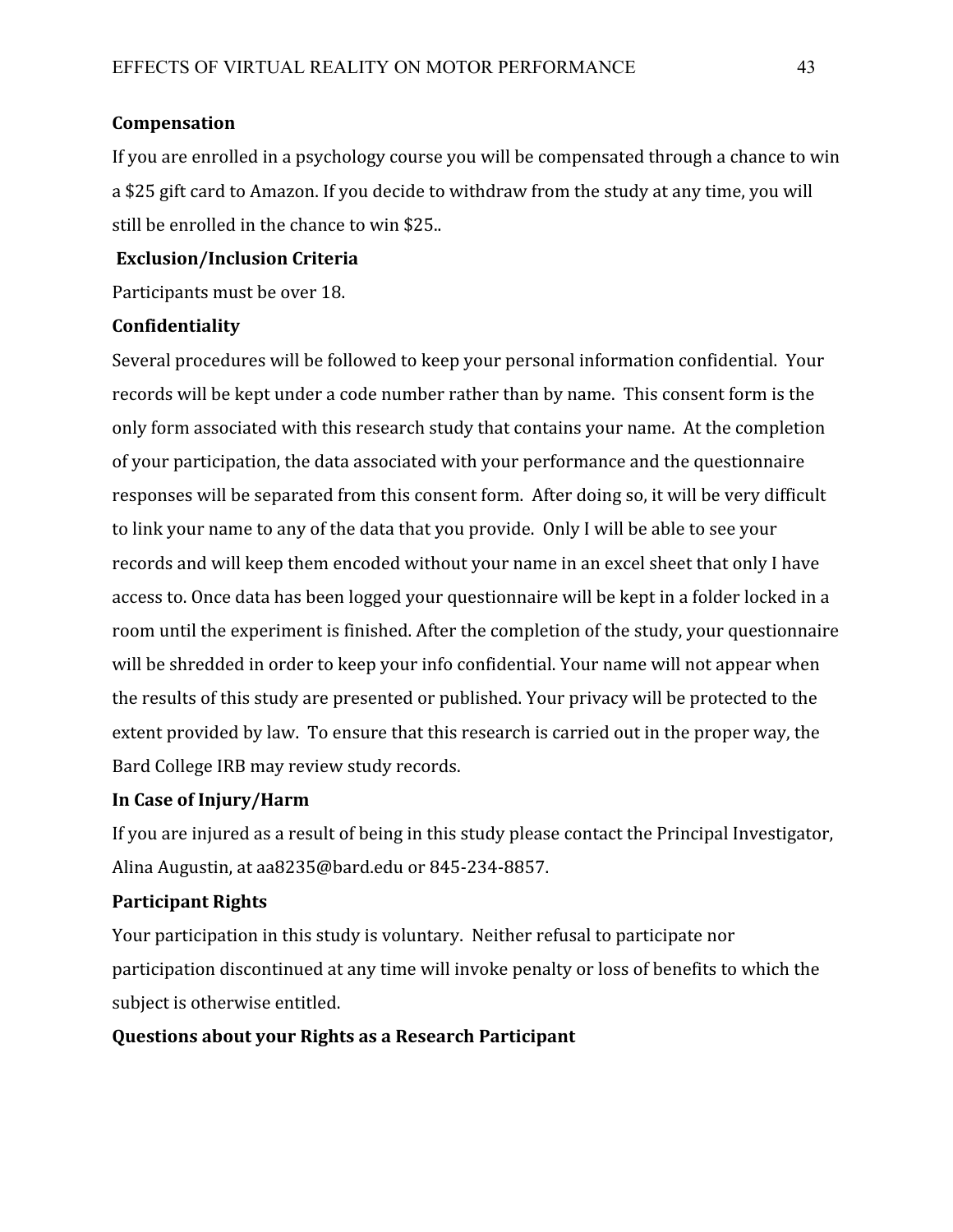If you have any questions about your rights as a research participant, you may contact the chair of the Bard College IRB, Laura Kunreuther, at irb@bard.edu.

### **Questions about the Study**

If you have any questions, you may contact Alina Augustin at aa8235@bard.edu or 845-234-8857

\_\_\_\_\_\_\_\_\_\_\_\_\_\_\_\_\_\_\_\_\_\_\_\_\_\_\_\_\_\_\_\_\_\_\_\_\_\_\_\_\_\_\_\_\_\_\_\_\_\_\_\_\_\_\_\_ \_\_\_\_\_\_\_\_\_\_\_\_\_\_\_\_\_\_

If you sign this form it means that you have read (or have had read to you) the information given in this consent form, and would like to be a volunteer in this research study.

Participant Name (printed)

Participant Signature Date

\_\_\_\_\_\_\_\_\_\_\_\_\_\_\_\_\_\_\_\_\_\_\_\_\_\_\_\_\_\_\_\_\_\_\_\_\_\_\_\_\_\_\_\_\_\_\_\_\_\_\_\_\_\_\_\_ \_\_\_\_\_\_\_\_\_\_\_\_\_\_\_\_\_\_

\_\_\_\_\_\_\_\_\_\_\_\_\_\_\_\_\_\_\_\_\_\_\_\_\_\_\_\_\_\_\_\_\_\_\_\_\_\_\_\_\_\_\_\_\_\_\_\_\_\_\_\_\_\_\_\_

Signature of Person Obtaining Consent Theorem Date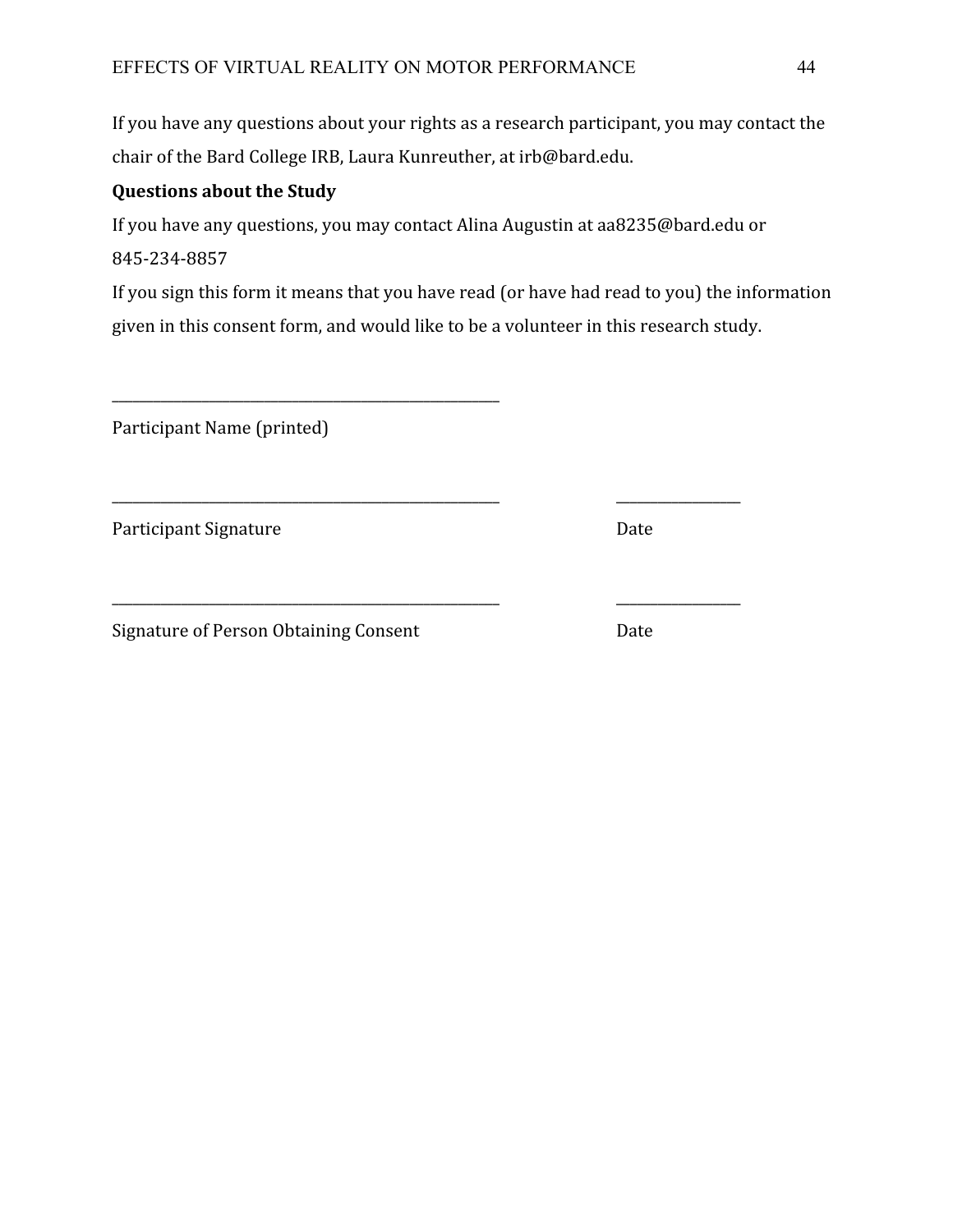|                                                                                                       |       | <b>Appendix B</b>                 |          |               |  |
|-------------------------------------------------------------------------------------------------------|-------|-----------------------------------|----------|---------------|--|
| Pre-questionnaire                                                                                     |       |                                   |          | Participant # |  |
| Name:                                                                                                 |       |                                   |          |               |  |
| Age:                                                                                                  |       |                                   |          |               |  |
| Gender:                                                                                               |       |                                   |          |               |  |
| Current Grade Level:                                                                                  |       |                                   |          |               |  |
| Ethnicity (circle one):                                                                               | White | <b>Black</b> or African American  | Hispanic | Asian         |  |
| Native Hawaiian or Pacific Islander                                                                   |       | American Indian or Alaskan Native |          | Other         |  |
| Home state:                                                                                           |       |                                   |          |               |  |
| Athletic Experience :<br>(number of years playing at a competitive level ex: playing on a team sport) |       |                                   |          |               |  |
| Basketball Experience :<br>(number of years playing Basketball competitively on a team)               |       |                                   |          |               |  |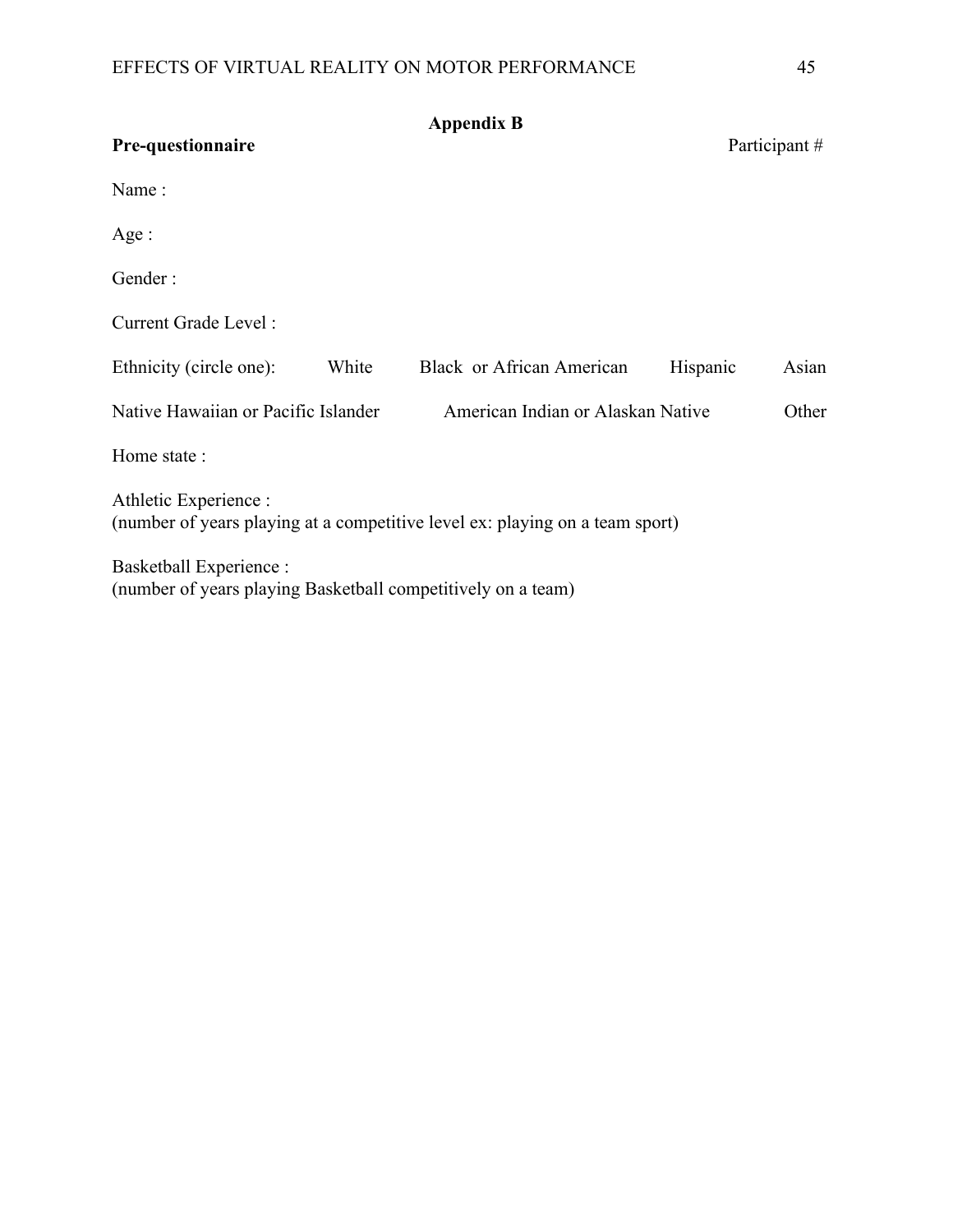# **Appendix C**

| Post-questionnaire                                                                         |                                     |                 |                |             |  |           |           |   |                           |
|--------------------------------------------------------------------------------------------|-------------------------------------|-----------------|----------------|-------------|--|-----------|-----------|---|---------------------------|
| On a scale of 1-10, how well do you think you performed?                                   |                                     |                 |                |             |  |           |           |   |                           |
| $1 \qquad \qquad$                                                                          |                                     | 2 3 4 5 6 7 8 9 |                |             |  |           |           |   | 10                        |
| Poorly                                                                                     |                                     |                 | Mediocre       |             |  |           | Excellent |   |                           |
| On a scale of 1-10, do you think visualization/VR/nothing changed your performance?        |                                     |                 |                |             |  |           |           |   |                           |
| Not at all                                                                                 | $1 \quad 2 \quad 3 \quad 4$         |                 |                | Indifferent |  | 5 6 7 8 9 |           |   | 10<br>Drastically changed |
| On a scale of 1-10, how well do you think visualization/VR/nothing aided your performance? |                                     |                 |                |             |  |           |           |   |                           |
| $\mathbf{1}$                                                                               | Made it worse                       | 2 3 4 5 6 7 8 9 |                | Neutral     |  |           |           |   | 10<br>Made it better      |
| On a scale of 1-10, how useful is visualization/VR/nothing as a method of learning?        |                                     |                 |                |             |  |           |           |   |                           |
|                                                                                            | $1 \t2 \t3 \t4 \t5 \t6 \t7 \t8 \t9$ |                 |                |             |  |           |           |   | 10                        |
| Useful<br>Neutral                                                                          |                                     |                 | Not helpful    |             |  |           |           |   |                           |
| On a scale of 1-10, how likely are you to use visualization/VR/nothing again?              |                                     |                 |                |             |  |           |           |   |                           |
| $\mathbf{1}$                                                                               | $\overline{2}$                      | 3 <sup>7</sup>  | $\overline{4}$ |             |  | 5 6 7 8   |           | 9 | 10                        |
| Neutral<br>Likely                                                                          |                                     |                 |                | Not likely  |  |           |           |   |                           |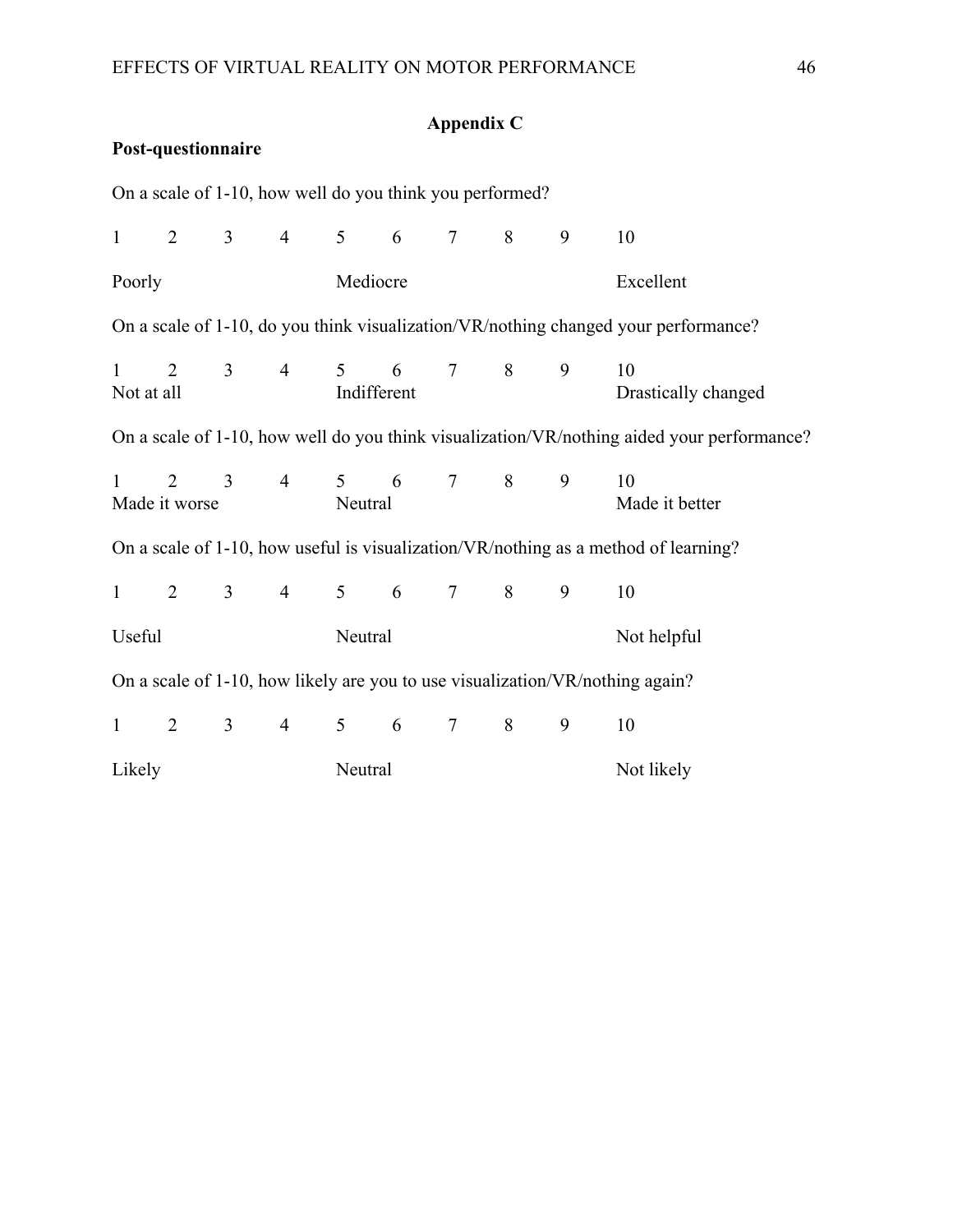### **Appendix D**

### **Debriefing**

Thank you for your participation in this study! The purpose of this study was to assess how. virtual reality compared to visualization affects motor performance. We hypothesize that VR will have a greater effect than visualization on the ability to shoot a free throw. If successful, this experiment will provide additional research on the benefits of VR.

If you have any questions or concerns, please contact Alina Augustin (aa8235@bard.edu).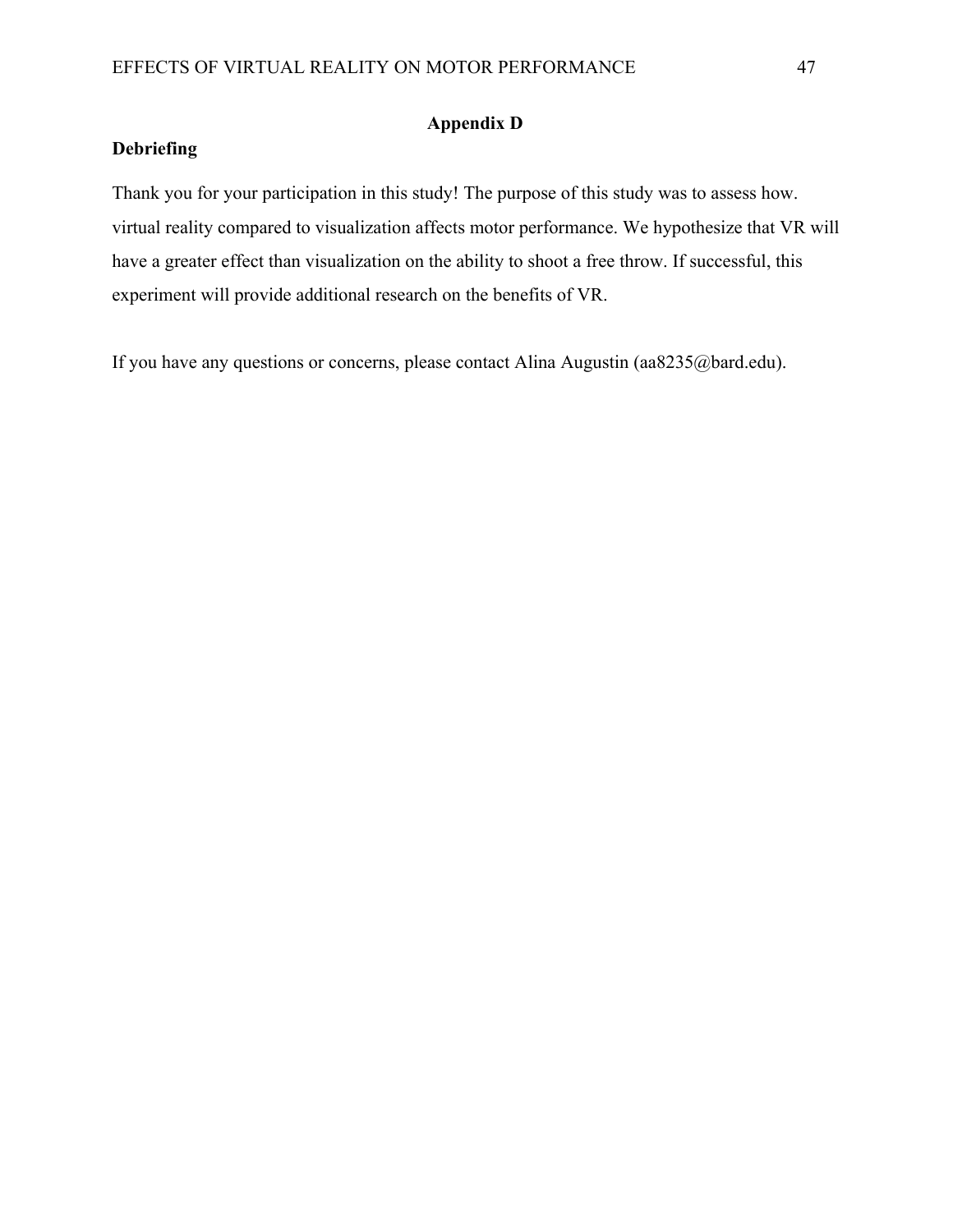

# **Appendix E**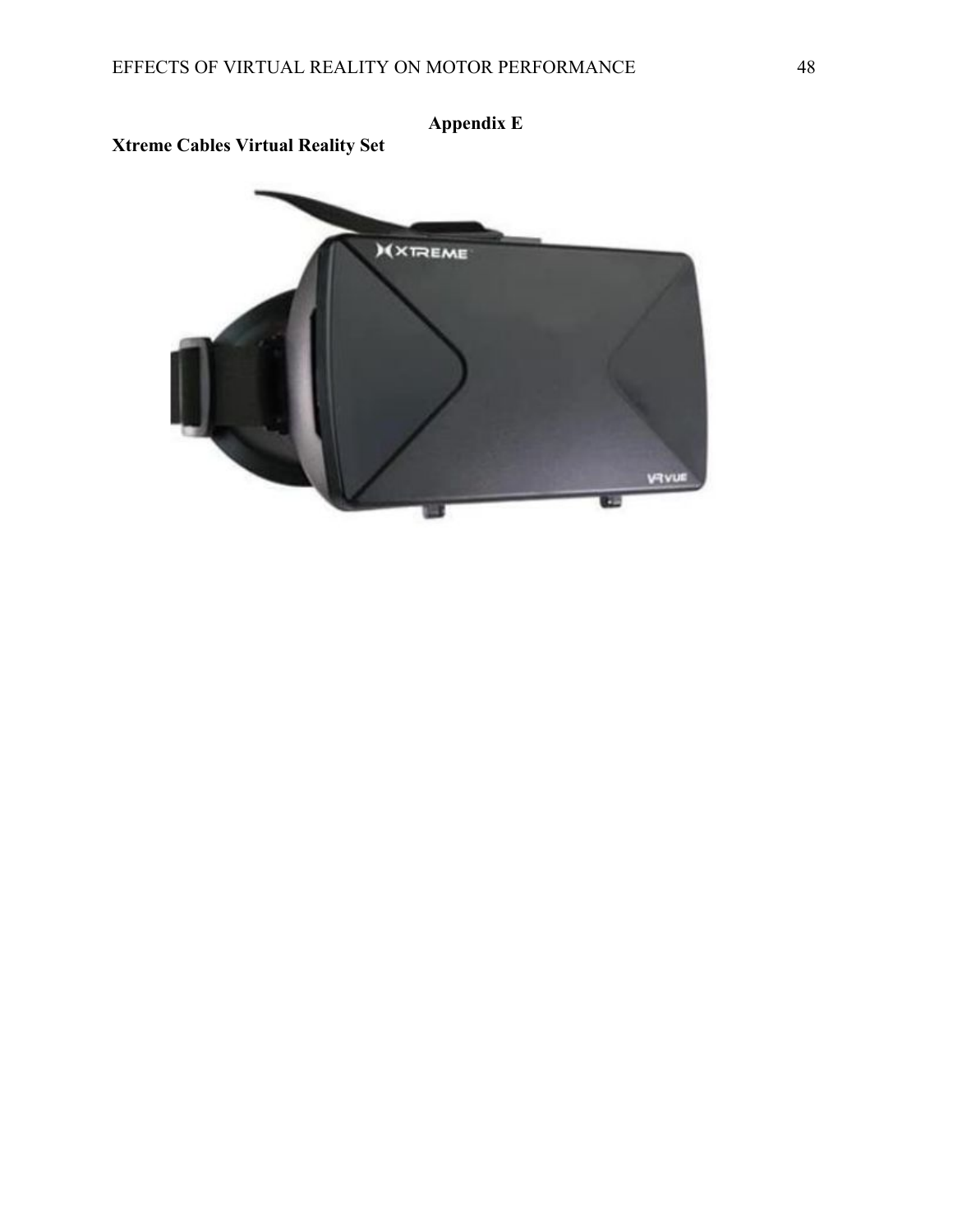**Appendix F**

### **Promotional Flyer**

Interested in winning a \$25 gift card to Amazon?

Join this psych study about virtual reality and you will be automatically entered to win!



For more information email: aa8235@bard.edu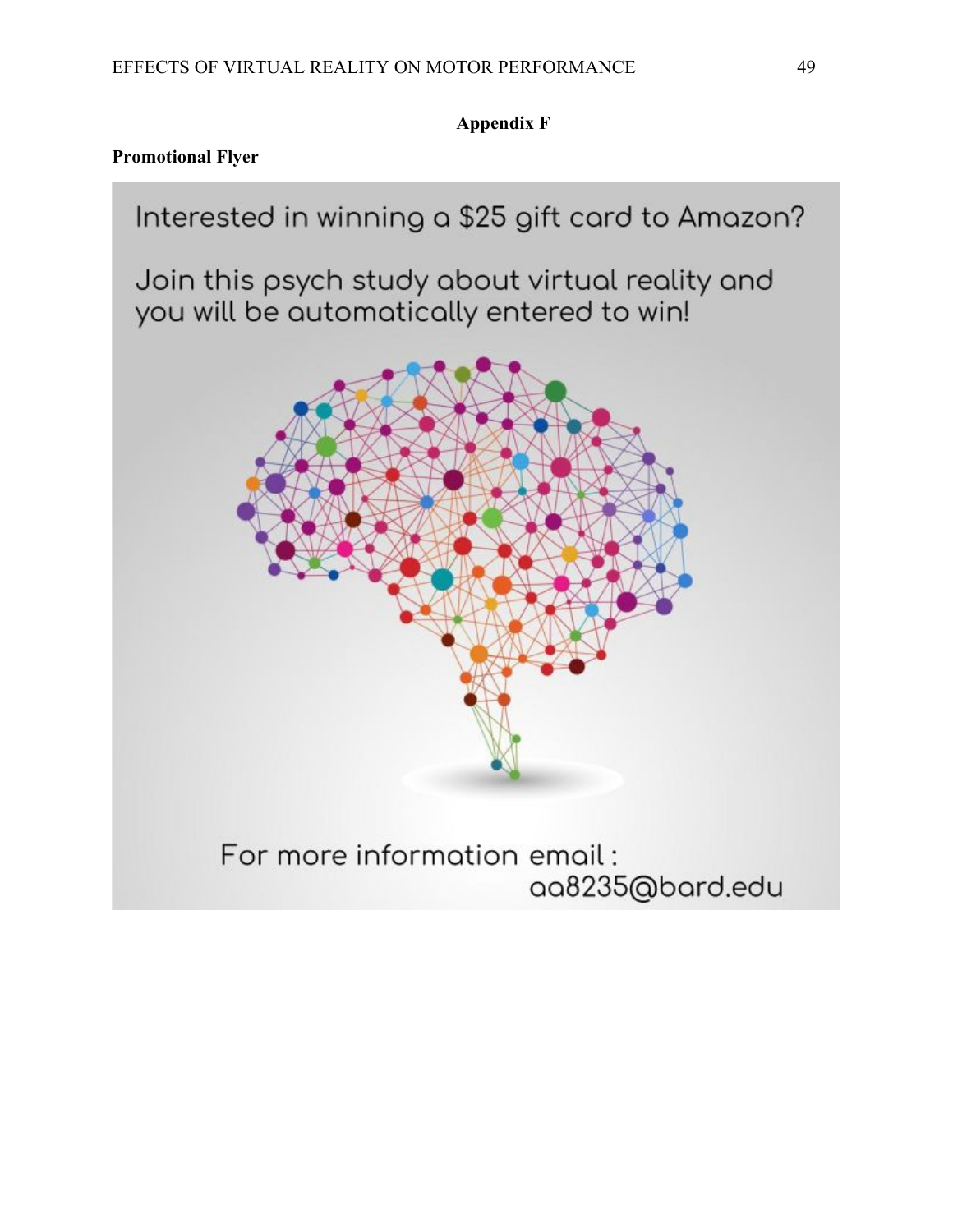### **Appendix G**

### **IRB Submission Fall 2019**

**I have read the IRB's Categories of Review, and my proposal qualifies for a** Expedited review

**Do you have external funding for this research?**  No.

**When do you plan to begin collecting data for this project? (begin date):** 12/01/2019

**When do you plan to end your data collection for this project? (end date):**  5/01/20

**Title**

The effects of Virtual reality in the 1st person point of view on motor performance.

### **Research Question (250 words or less):**

In my study I will be testing to see if virtual reality will improve motor performance of an athletic skill. Previous work has shown that visualizing performing an athletic skill improves performance. I am extending to VR because I think will be helpful to athletes and coaches that want to continue to train the mind without physical exertion. I plan to use my senior project to explore this topic and to further discussion to how visual stimulation is an important factor in improving cognition and motor performance. I hypothesize that VR will significantly improve motor performance as opposed to the visualization group and the control group. Specifically, they will make more basketball free throws out of 40 when compared to the visualization group and the control group.

### **Will your participants include individuals from specific populations (e.g., children, pregnant women, prisoners, or the cognitively impaired)?**

No.

### **How will Participants be recruited?**

Participants will be recruited from the Bard College undergraduate population. I will recruit students on Bard College campus using flyers posted around the school with information on how they can sign up (Appendix E). Interested students will be asked to email the primary investigator to set up a 30minute appointment at the gym. All information provided by the participants will be confidential. Participants will be entered to win a raffle for a \$25 gift card.

**Briefly describe the procedures you will be using to conduct your research. Include descriptions of what tasks your participants will be asked to do, and about how much time**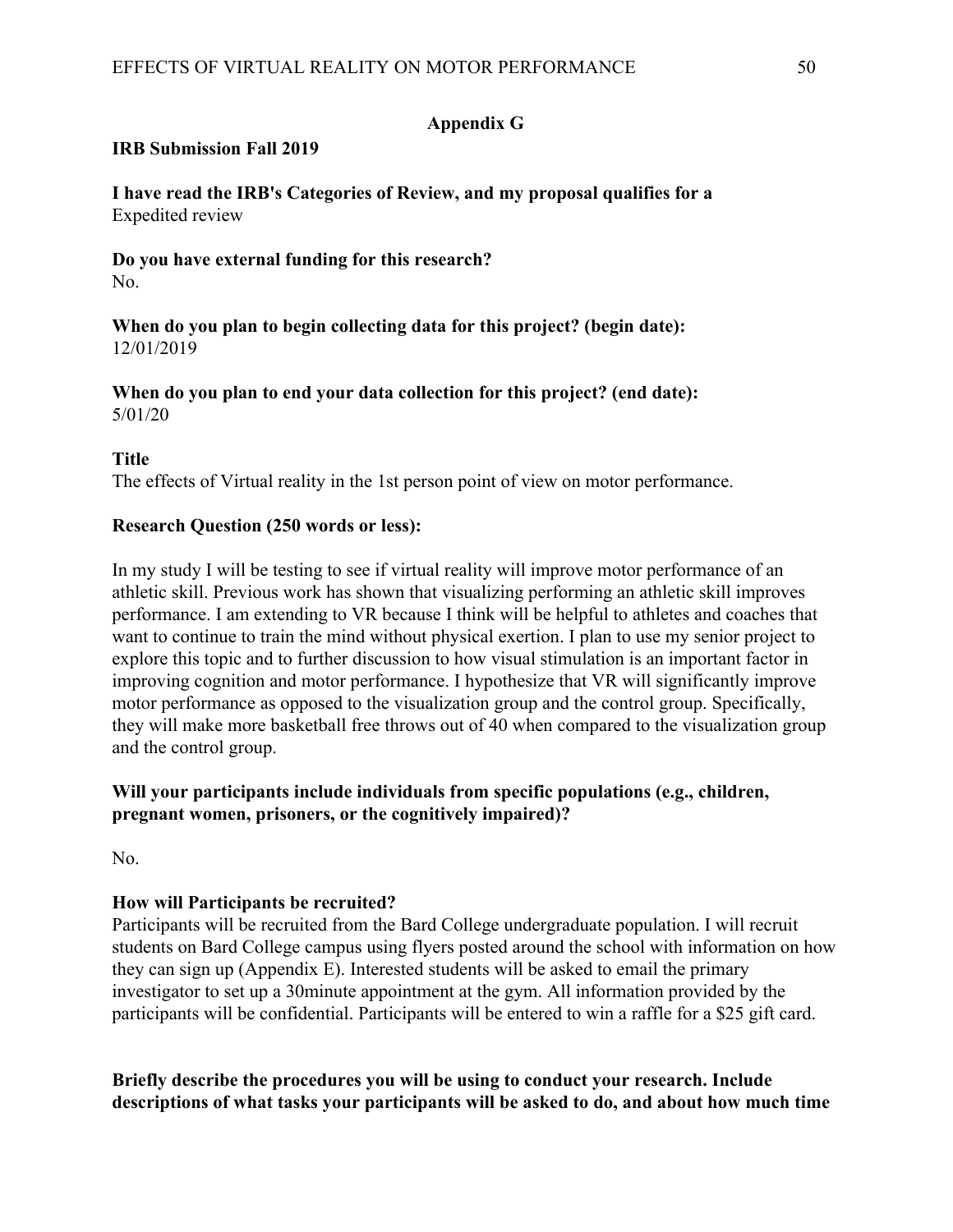### **will be expected of each individual. NOTE: If you have supporting materials (recruitment posters, printed surveys, etc.) please email these documents separately as attachments to [IRB@bard.edu.](http://tools01.bard.edu/wstools/webforms/IRB@bard.edu) Name your attachments with your last name and a brief description (e.[g.](http://tools01.bard.edu/wstools/webforms/IRB@bard.edu), "WatsonConsentForm.doc").**

I will start to run participants throughout December, until february using the Stevenson Athletic Center. I will block off half of the gym so that we will have a side to our own use. Ideally I will have participants come when there is no one in the gym during the mornings or after hours. The time spent with participants will run approximately 20-30 minutes. I will send them specific times via email when the participants can meet me in the gym.

Once they come, I will explain the contents of what we will be doing, have them read and sign a consent form (see appendix A), and then they will complete a survey asking their age, name, athletic experience, basketball experience, other demographics etc (see appendix B). At this point they would have already been randomly assigned to a group. All groups will have 5 practice shots and then perform in two rounds of shooting from the free throw line, which is about 15ft from the base of the basket. The first round will consist of 1 minute stimulus then 20 shots. The second round will begin with now 3 minutes of stimulation and then 20 shots.

Participants in the control group will proceed to shoot 20 free throws after 1 minute of counting down from 100. Then the will count down from 200 for 3mins and then shoot 20 free throws. They will be instructed to either sit or remain standing while trying not to make any grand gestures.

Participants in the visualization group will be instructed to imagine themselves shooting a scoring basket in the first person point of view for 1 minute then they will shoot 20 free throws. After that they will again imagine themselves shooting a free throw in the 1st person POV and shoot 20 free throws. They will be instructed to either sit or remain standing while trying not to make any grand gestures.

Participants in the VR group will watch 1 min of a person shooting a scoring basket for 1 minute with the VR goggles and then shoot 20 free throws. After completing that they will again watch 3 minutes of the same video and then shoot 20 free throws. Participants will wear VR goggles that wrap around their heads. The goggles cover their eyes so that they will see only the video that the phone projects. The goggles weigh 3 ounces. Again, they will be instructed to either sit or remain standing while trying not to make any grand gestures.

After each participant is done in all groups they will fill out a survey of how well they feel like they improved after using each technique (See appendix C) . I will then give each participant a debriefing of the study (See appendix D). Then they will be added into the \$25 gift card giveaway.

#### **Approximately how many individuals do you expect to participate in your study?**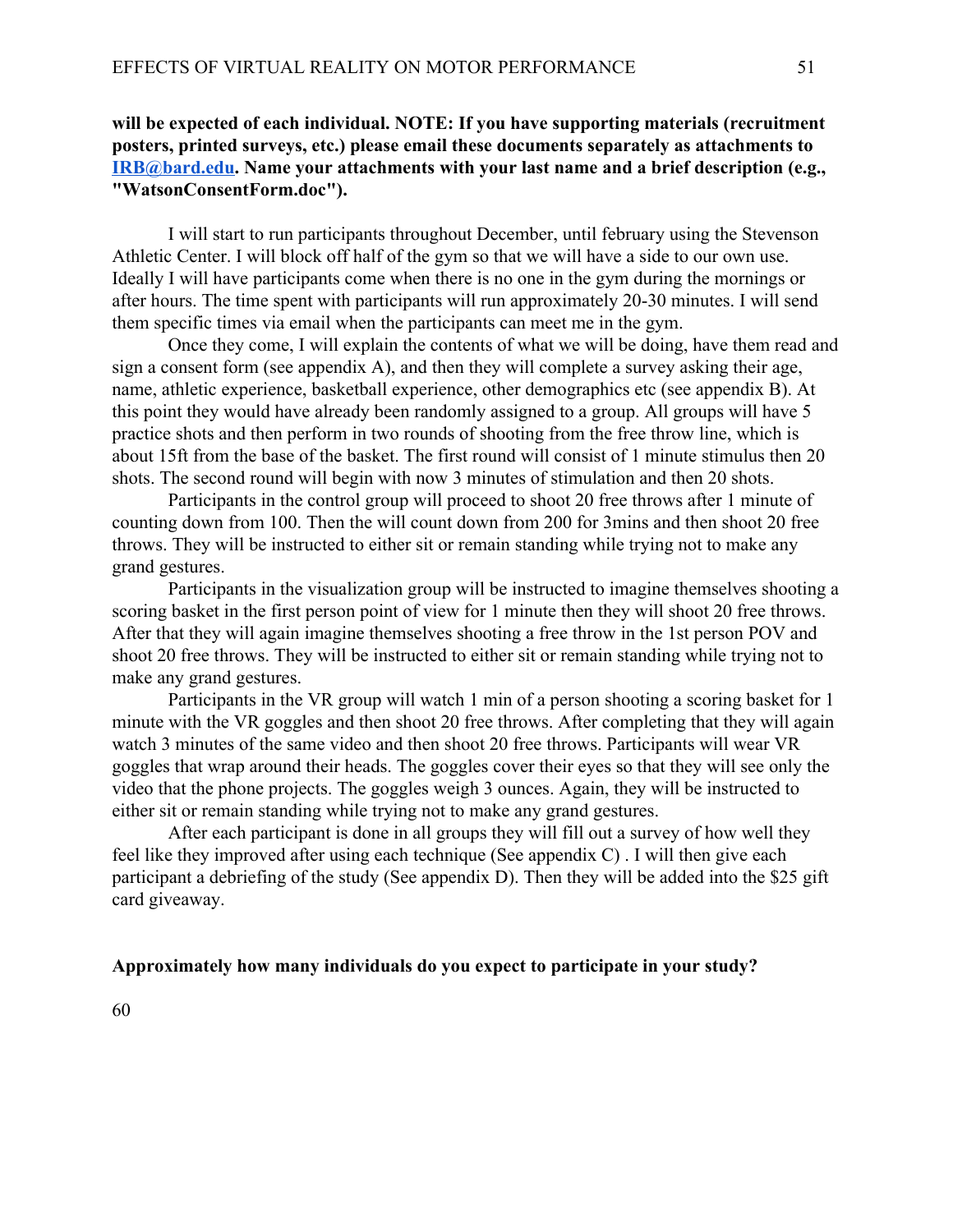**Please describe any risks and benefits your research may have for your participants. (For example, one study's risks might include minor emotional discomfort and eye strain. The same study's benefits might include satisfaction from contributing to scientific knowledge and greater self-awareness.)** 

There is minimal potential risk and discomfort from participating in this study. participants will be asked to take 45 free throws over the course of 20-30 minutes.

**Have you prepared a consent form and emailed it as an attachment to [IRB@bard.edu?](mailto:IRB@bard.edu) Please note: you must submit all necessary consent forms before your proposal is considered complete.**

Yes.

### **Verbal description of consent process**

Before the study begins, all participants will be asked to read and sign a consent form, which will provide them with a brief overview of the study, the potential risks, and compensation procedures. Participants will be reminded that they are able to end the experiment at any time. The experiment will begin once a participant has signed the consent form.

### **Procedures to ensure confidentiality**

The following procedures will be followed to keep personal information confidential: The records will be kept under a code number rather than by name. Only the primary investigator will be able to see the records and will keep them encoded without their names in an excel sheet that only I have access to. Once data has been logged the questionnaires will be kept in a folder locked in a room until the experiment is finished. After the completion of the study the questionnaires will be shredded in order to keep the information confidential. Participants names will not appear when the results of this study are presented or published. Their privacy will be protected to the extent provided by law.

**Will it be necessary to use deception with your participants at any time during this research? Please note: withholding details about the specifics of one's hypothesis does not constitute deception. However, misleading participants about the nature of the research question or about the nature of the task they will be completing does constitute deception.** No.

### **Debriefing Statement**

Thank you for your participation in this study! The purpose of this study was to assess how. virtual reality compared to visualization effects motor performance. We hypothesize that VR will have a greater effect than visualization on the ability to shoot a free throw. If successful, this experiment will provide additional research on the benefits of VR.

If you have any questions or concerns, please contact Alina Augustin (aa8235@bard.edu).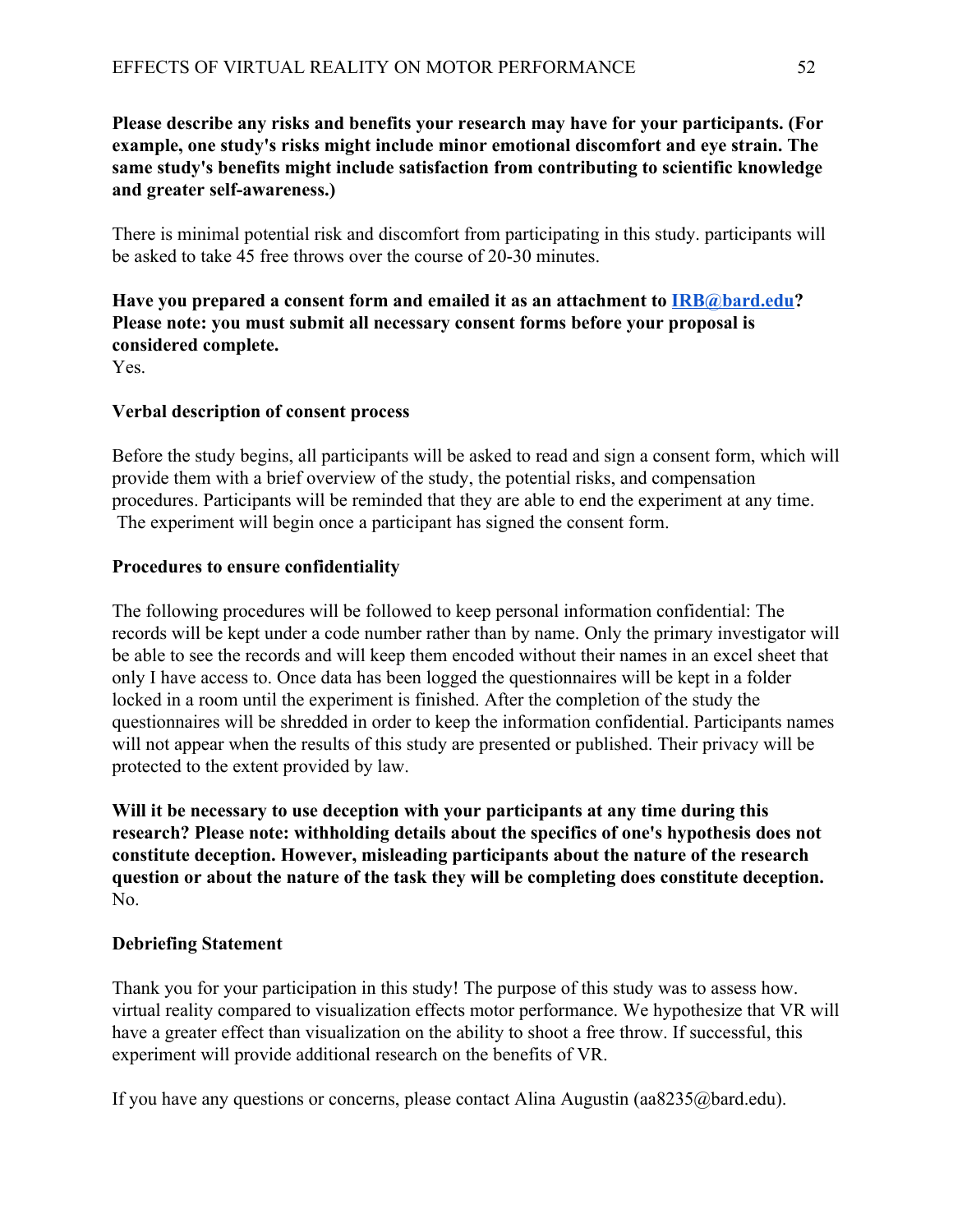### **IRB Approval**

Date: November 14, 2019 To: Alina Augustin Cc: Tom Hutcheon, Deborah Treadway From: Laura Kunreuther, IRB Chair

Re: The Effects of VR in the first person point of view on motor performance

### **DECISION: APPROVED**

Dear Alina,

The Bard Institutional Review Board reviewed your proposal under expedited category 7,

(i) Research activities that present no more than minimal risk to human subjects, and

(ii) Research on individual or group characteristics or behavior (including, but not limited to, research on perception, cognition, motivation, identity, language, communication, cultural beliefs or practices, and social behavior) or research employing survey, interview, oral history, focus group, program evaluation,

human factors evaluation, or quality assurance methodologies.

Your proposal is approved, contingent on the very minor changes listed below, through November 15, 2020. Your case number is 2019NOV15AUG.

• The timing seems a bit short. Please change the consent form to say 45 - 60 minutes for the whole process (from the time you walk in until you leave).

• You might consider making the survey completely anonymous by having each participant assigned a number rather than being identified by name.

Please submit your minimal changes and notify the IRB if your methodology changes or unexpected events arise.

We wish you the best of luck with your research.

Laura Keme The

Laura Kunreuther IRB Chair